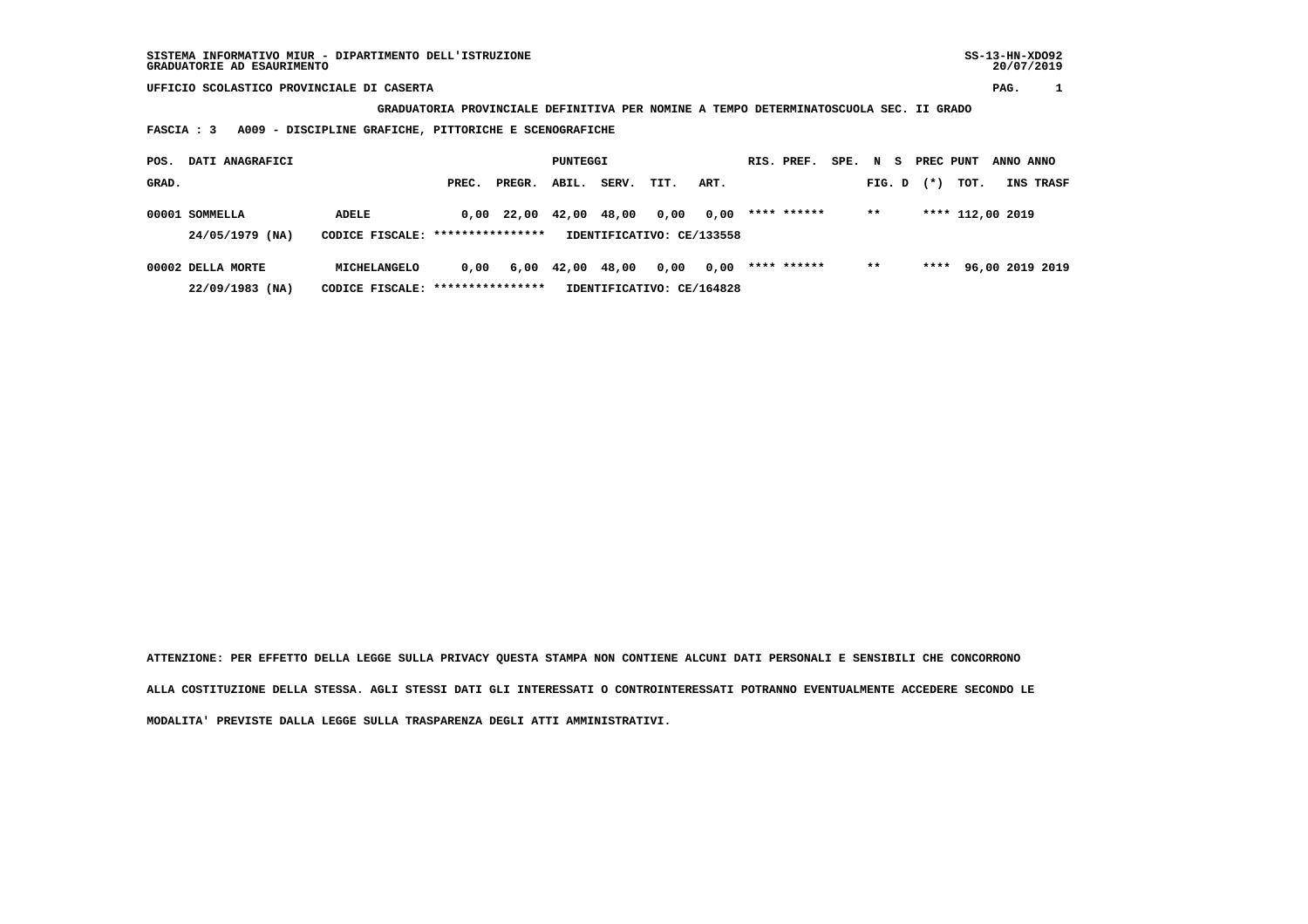**GRADUATORIA PROVINCIALE DEFINITIVA PER NOMINE A TEMPO DETERMINATOSCUOLA SEC. II GRADO**

 **FASCIA : 3 A012 - DISCIPLINE LETTERARIE NEGLI ISTITUTI DI ISTRUZIONE SECONDARIA DI II GRADO**

| POS.  | DATI ANAGRAFICI  |                                   | <b>PUNTEGGI</b>  |                    |       |       | RIS. PREF.                | SPE. | N S         | PREC PUNT |        | ANNO ANNO |      |            |                 |
|-------|------------------|-----------------------------------|------------------|--------------------|-------|-------|---------------------------|------|-------------|-----------|--------|-----------|------|------------|-----------------|
| GRAD. |                  |                                   | PREC.            | PREGR.             | ABIL. | SERV. | TIT.                      | ART. |             |           | FIG. D | $(*)$     | TOT. |            | INS TRASF       |
|       | 00001 GRANATO    | <b>ANGELA</b>                     |                  | 0,00 56,00         | 14,00 | 0,00  | 0,00                      | 0,00 | **** ****** |           | $* *$  | ****      |      | 70,00 2019 |                 |
|       | 26/09/1957 (BA)  | CODICE FISCALE: ***************** |                  |                    |       |       | IDENTIFICATIVO: CE/025904 |      |             |           |        |           |      |            |                 |
|       | 00002 SILVESTRE  | LUCIA                             |                  | $0,00 \quad 12,00$ | 12,00 | 0,00  | 0,00                      | 0,00 | **** ****** |           | $* *$  | ****      |      | 24,00 2019 |                 |
|       | 28/06/1966 (NA)  | CODICE FISCALE:                   | **************** |                    |       |       | IDENTIFICATIVO: CE/050121 |      |             |           |        |           |      |            |                 |
|       | 00003 CAMPOPIANO | <b>CARMELA</b>                    | 0,00             | 0,00               | 15,00 | 0,00  | 6,00                      | 0,00 | **** ****** |           | $* *$  | ****      |      |            | 21,00 2019 2019 |
|       | 14/07/1974 (CE)  | CODICE FISCALE: ****************  |                  |                    |       |       | IDENTIFICATIVO: CE/165002 |      |             |           |        |           |      |            |                 |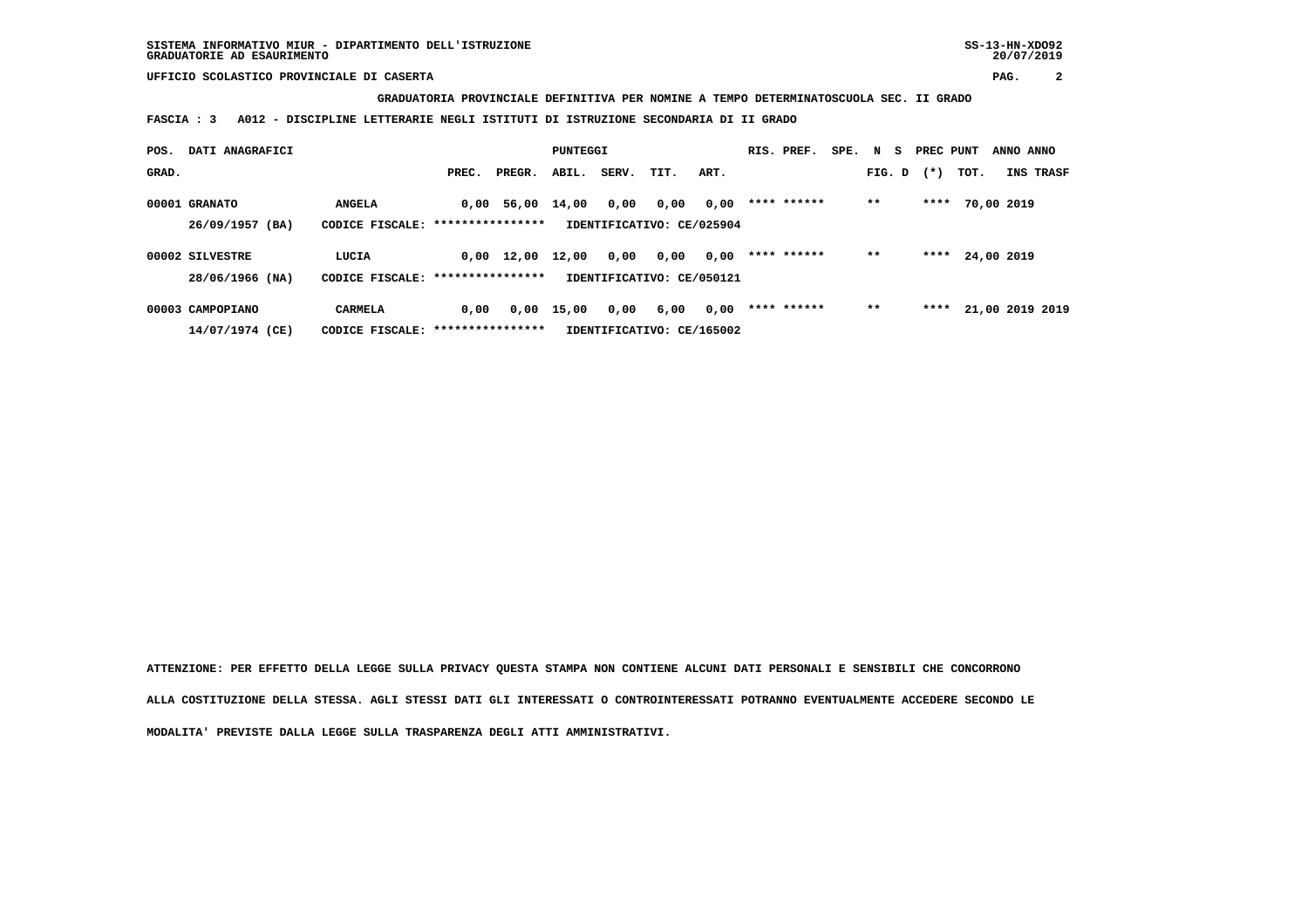| SISTEMA INFORMATIVO MIUR - DIPARTIMENTO DELL'ISTRUZIONE<br>GRADUATORIE AD ESAURIMENTO |                  |       |        |          |       |      |      |  |             |      |        |  |           |      | $SS-13-HN-XDO92$<br>20/07/2019 |           |
|---------------------------------------------------------------------------------------|------------------|-------|--------|----------|-------|------|------|--|-------------|------|--------|--|-----------|------|--------------------------------|-----------|
| UFFICIO SCOLASTICO PROVINCIALE DI CASERTA                                             |                  |       |        |          |       |      |      |  |             |      |        |  |           |      | PAG.                           |           |
| GRADUATORIA PROVINCIALE DEFINITIVA PER NOMINE A TEMPO DETERMINATOSCUOLA SEC. II GRADO |                  |       |        |          |       |      |      |  |             |      |        |  |           |      |                                |           |
| A014 - DISCIPLINE PLASTICHE, SCULTOREE E SCENOPLASTICHE<br>FASCIA : 3                 |                  |       |        |          |       |      |      |  |             |      |        |  |           |      |                                |           |
| DATI ANAGRAFICI<br>POS.                                                               |                  |       |        | PUNTEGGI |       |      |      |  | RIS. PREF.  | SPE. | N S    |  | PREC PUNT |      | ANNO ANNO                      |           |
| GRAD.                                                                                 |                  | PREC. | PREGR. | ABIL.    | SERV. | TIT. | ART. |  |             |      | FIG. D |  | $(*)$     | TOT. |                                | INS TRASF |
| 00001 PERUZZI                                                                         | <b>TRIESTINA</b> | 0.00  | 21,00  | 42,00    | 36,00 | 0,00 | 0,00 |  | **** ****** |      | $***$  |  | ****      |      | 99,00 2007                     |           |

 **30/03/1978 (CE) CODICE FISCALE: \*\*\*\*\*\*\*\*\*\*\*\*\*\*\*\* IDENTIFICATIVO: CE/055976**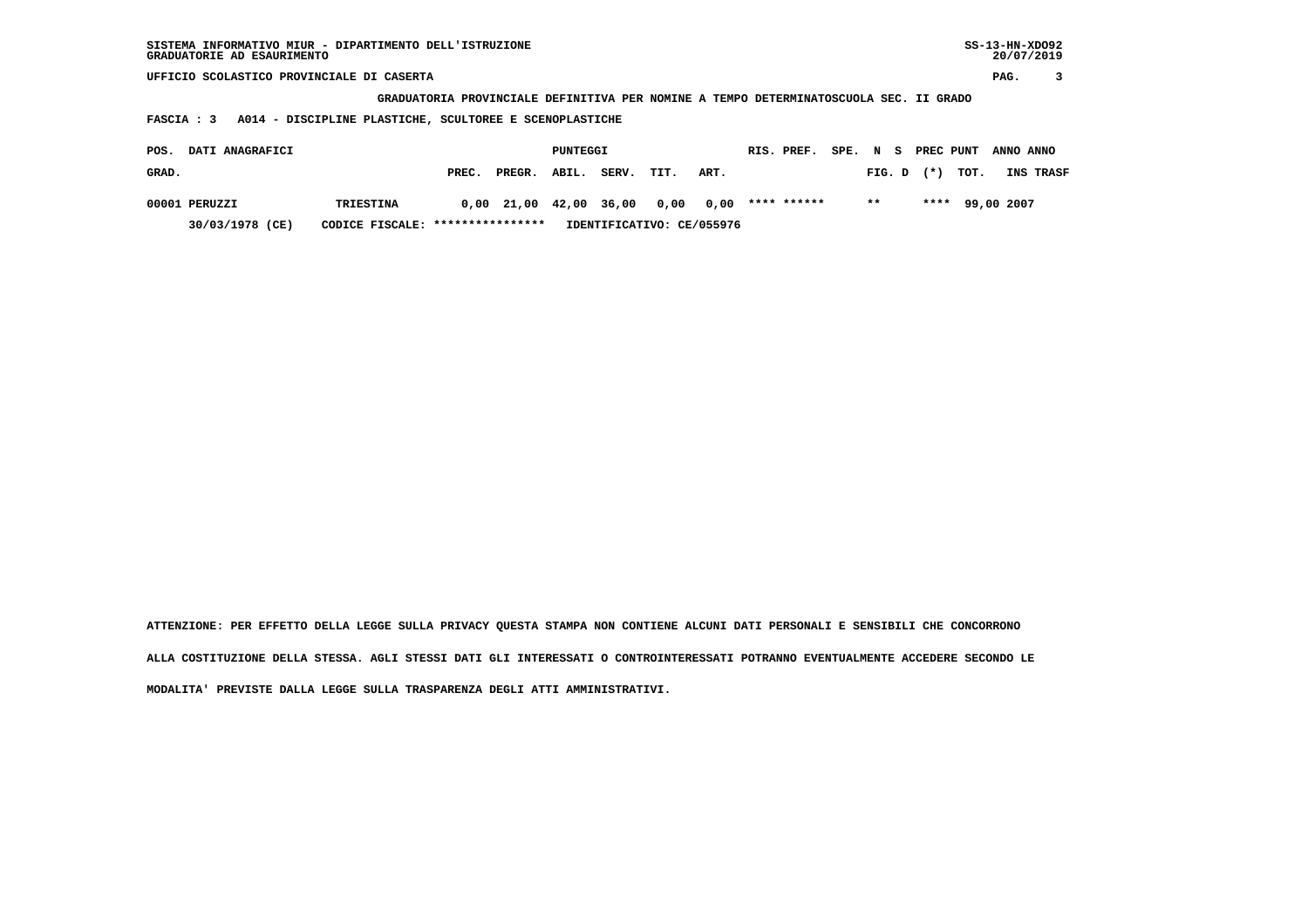| SISTEMA INFORMATIVO MIUR - DIPARTIMENTO DELL'ISTRUZIONE | SS-13-HN-XD092 |
|---------------------------------------------------------|----------------|
| GRADUATORIE AD ESAURIMENTO                              | 20/07/2019     |

 **GRADUATORIA PROVINCIALE DEFINITIVA PER NOMINE A TEMPO DETERMINATOSCUOLA SEC. II GRADO**

 **FASCIA : 3 A015 - DISCIPLINE SANITARIE**

| POS.  | <b>DATI ANAGRAFICI</b> |                                  | PUNTEGGI |                           |            |       | RIS. PREF. | SPE. N S |             |  | PREC PUNT ANNO ANNO |                |                 |           |
|-------|------------------------|----------------------------------|----------|---------------------------|------------|-------|------------|----------|-------------|--|---------------------|----------------|-----------------|-----------|
| GRAD. |                        |                                  | PREC.    | PREGR.                    | ABIL.      | SERV. | TIT.       | ART.     |             |  |                     | $FIG. D$ $(*)$ | тот.            | INS TRASF |
|       | 00001 CUSANO           | FULVIA                           | 0,00     |                           | 0,00 13,00 | 0,00  | 0,00 0,00  |          | **** ****** |  | $***$               |                | **** 13,00 2000 |           |
|       | 19/02/1963 (CE)        | CODICE FISCALE: **************** |          | IDENTIFICATIVO: CE/023927 |            |       |            |          |             |  |                     |                |                 |           |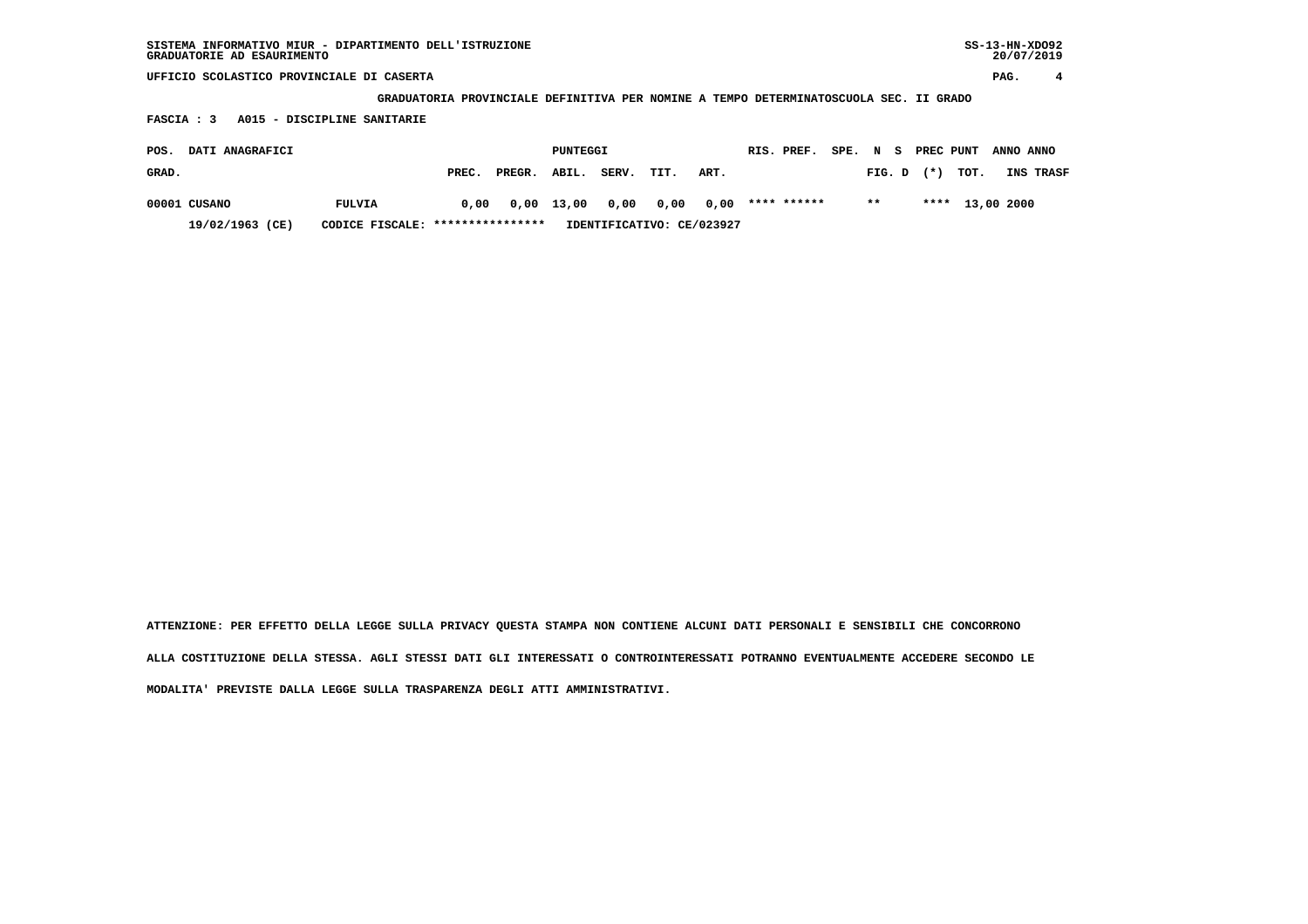| SISTEMA INFORMATIVO MIUR - DIPARTIMENTO DELL'ISTRUZIONE<br>GRADUATORIE AD ESAURIMENTO |              |       |        |          |       |      |      |  |               |        |        |    |           |      |            | $SS-13-HN-XDO92$<br>20/07/2019 |
|---------------------------------------------------------------------------------------|--------------|-------|--------|----------|-------|------|------|--|---------------|--------|--------|----|-----------|------|------------|--------------------------------|
| UFFICIO SCOLASTICO PROVINCIALE DI CASERTA                                             |              |       |        |          |       |      |      |  |               |        |        |    |           |      | PAG.       |                                |
| GRADUATORIA PROVINCIALE DEFINITIVA PER NOMINE A TEMPO DETERMINATOSCUOLA SEC. II GRADO |              |       |        |          |       |      |      |  |               |        |        |    |           |      |            |                                |
| A016 - DISEGNO ARTISTICO E MODELLAZIONE ODONTOTECNICA<br>FASCIA : 4                   |              |       |        |          |       |      |      |  |               |        |        |    |           |      |            |                                |
| DATI ANAGRAFICI<br>POS.                                                               |              |       |        | PUNTEGGI |       |      |      |  | RIS. PREF.    | SPE. N |        | s. | PREC PUNT |      | ANNO ANNO  |                                |
| GRAD.                                                                                 |              | PREC. | PREGR. | ABIL.    | SERV. | TIT. | ART. |  |               |        | FIG. D |    | $(*)$     | TOT. |            | INS TRASF                      |
| 00001 BOVENZI                                                                         | <b>ANITA</b> | 0.00  | 0,00   | 18,00    | 48,00 | 6,00 | 0,00 |  | **** ****** T |        | $* *$  |    | ****      |      | 72,00 2016 |                                |

 **T 14/04/1987 (CE) CODICE FISCALE: \*\*\*\*\*\*\*\*\*\*\*\*\*\*\*\* IDENTIFICATIVO: CE/157438**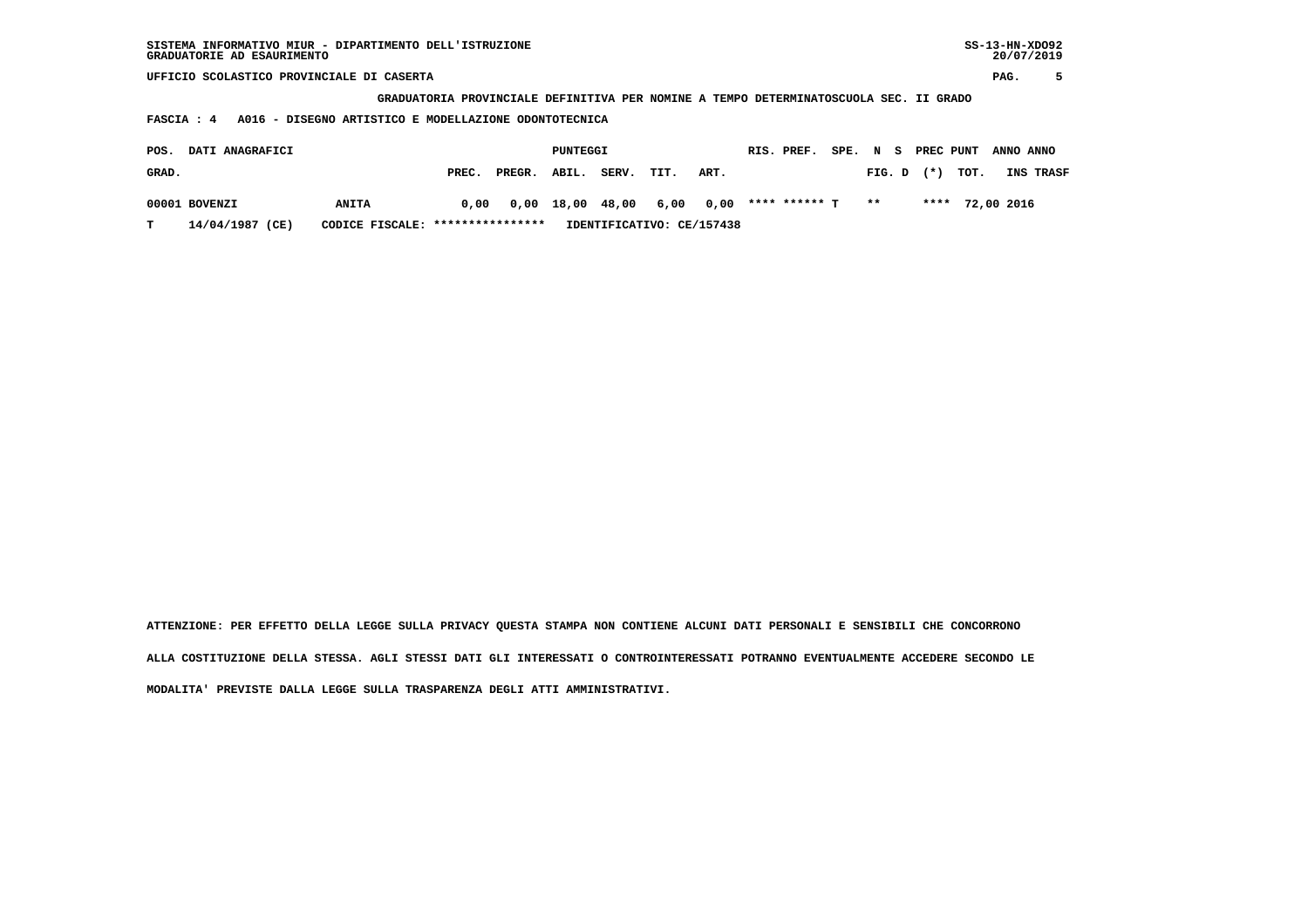**GRADUATORIA PROVINCIALE DEFINITIVA PER NOMINE A TEMPO DETERMINATOSCUOLA SEC. II GRADO**

 **FASCIA : 3 A017 - DISEGNO E STORIA DELL'ARTE NEGLI ISTITUTI DI ISTRUZIONE SECONDARIA DI II GRADO**

|       | POS. DATI ANAGRAFICI                                                                                                          |                                                             |      |                                                   | PUNTEGGI |                                        |      | RIS. PREF. |       |  | SPE. N S PREC PUNT ANNO ANNO |                  |
|-------|-------------------------------------------------------------------------------------------------------------------------------|-------------------------------------------------------------|------|---------------------------------------------------|----------|----------------------------------------|------|------------|-------|--|------------------------------|------------------|
| GRAD. |                                                                                                                               |                                                             |      | PREC. PREGR. ABIL. SERV.                          |          | TIT.                                   | ART. |            |       |  | FIG. D $(*)$ TOT.            | <b>INS TRASF</b> |
|       | 00001 DI GIROLAMO                                                                                                             | <b>CHIARA</b>                                               |      | 0,00 33,00 40,00 48,00 0,00 0,00 **** ****** T ** |          |                                        |      |            |       |  | **** 121,00 2004             |                  |
|       | 11/06/1974 (NA)                                                                                                               | CODICE FISCALE: **************** IDENTIFICATIVO: CE/050215  |      |                                                   |          |                                        |      |            |       |  |                              |                  |
|       | 00002 RAUSO                                                                                                                   | MARIA                                                       | 0,00 |                                                   |          | 4,00 40,00 48,00 0,00 0,00 **** ****** |      |            | $***$ |  | **** 92,00 2007 2007         |                  |
|       | 06/03/1979 (CE)                                                                                                               | CODICE FISCALE: **************** IDENTIFICATIVO: CE/056712  |      |                                                   |          |                                        |      |            |       |  |                              |                  |
|       | 00003 APICELLA                                                                                                                | IMMACOLATA GRAZ 0,00 19,00 42,00 0,00 0,00 0,00 **** ****** |      |                                                   |          |                                        |      |            | $***$ |  | **** $61,00$ 2007            |                  |
|       | 11/02/1977 (CE)                                                                                                               | CODICE FISCALE: **************** IDENTIFICATIVO: CE/057242  |      |                                                   |          |                                        |      |            |       |  |                              |                  |
|       | 00004 PISANELLI                                                                                                               | <b>ALFONSO</b>                                              |      | 0,00 12,00 39,00 0,00 0,00 0,00 **** ******       |          |                                        |      |            | $***$ |  | **** 51,00 2019 2007         |                  |
|       | 08/09/1973 (CE)                                                                                                               | CODICE FISCALE: **************** IDENTIFICATIVO: CE/056407  |      |                                                   |          |                                        |      |            |       |  |                              |                  |
|       | 00005 TESSITORE                                                                                                               | <b>NICOLA</b>                                               |      |                                                   |          |                                        |      |            | $***$ |  | **** 28,00 2014              |                  |
|       | 05/09/1965 (CE)                                                                                                               | CODICE FISCALE: **************** IDENTIFICATIVO: CE/045815  |      |                                                   |          |                                        |      |            |       |  |                              |                  |
|       | 00006 DE CRISTOFARO                                                                                                           | <b>DOMENICO</b>                                             |      | 0,00 12,00 12,00 0,00 0,00 0,00 **** ******       |          |                                        |      |            | $***$ |  | **** 24,00 2002              |                  |
|       | $06/05/1969$ (NA)                                                                                                             | CODICE FISCALE: **************** IDENTIFICATIVO: CE/046335  |      |                                                   |          |                                        |      |            |       |  |                              |                  |
|       | 00007 RICCIARDELLI                                                                                                            | ANNALISA                                                    |      | $0,00$ 1,00 14,00 0,00 6,00 0,00 **** ******      |          |                                        |      |            | $***$ |  | **** 21,00 2007              |                  |
|       | 03/12/1965 (CE)                                                                                                               | CODICE FISCALE: **************** IDENTIFICATIVO: CE/046266  |      |                                                   |          |                                        |      |            |       |  |                              |                  |
|       | 00008 DIANA                                                                                                                   | MARIO                                                       |      | 0,00  0,00  15,00  0,00  0,00  0,00  ****  ****** |          |                                        |      |            |       |  | ** X **** 15,00 2014         |                  |
|       | 20/01/1964 (CE)                                                                                                               | CODICE FISCALE: **************** IDENTIFICATIVO: CE/046560  |      |                                                   |          |                                        |      |            |       |  |                              |                  |
|       | 00009 MENALE                                                                                                                  | <b>NICOLA</b>                                               |      |                                                   |          |                                        |      |            |       |  |                              |                  |
|       | 15/05/1959 (CE)                                                                                                               | CODICE FISCALE: **************** IDENTIFICATIVO: CE/021419  |      |                                                   |          |                                        |      |            |       |  |                              |                  |
|       | ATTENZIONE: PER EFFETTO DELLA LEGGE SULLA PRIVACY QUESTA STAMPA NON CONTIENE ALCUNI DATI PERSONALI E SENSIBILI CHE CONCORRONO |                                                             |      |                                                   |          |                                        |      |            |       |  |                              |                  |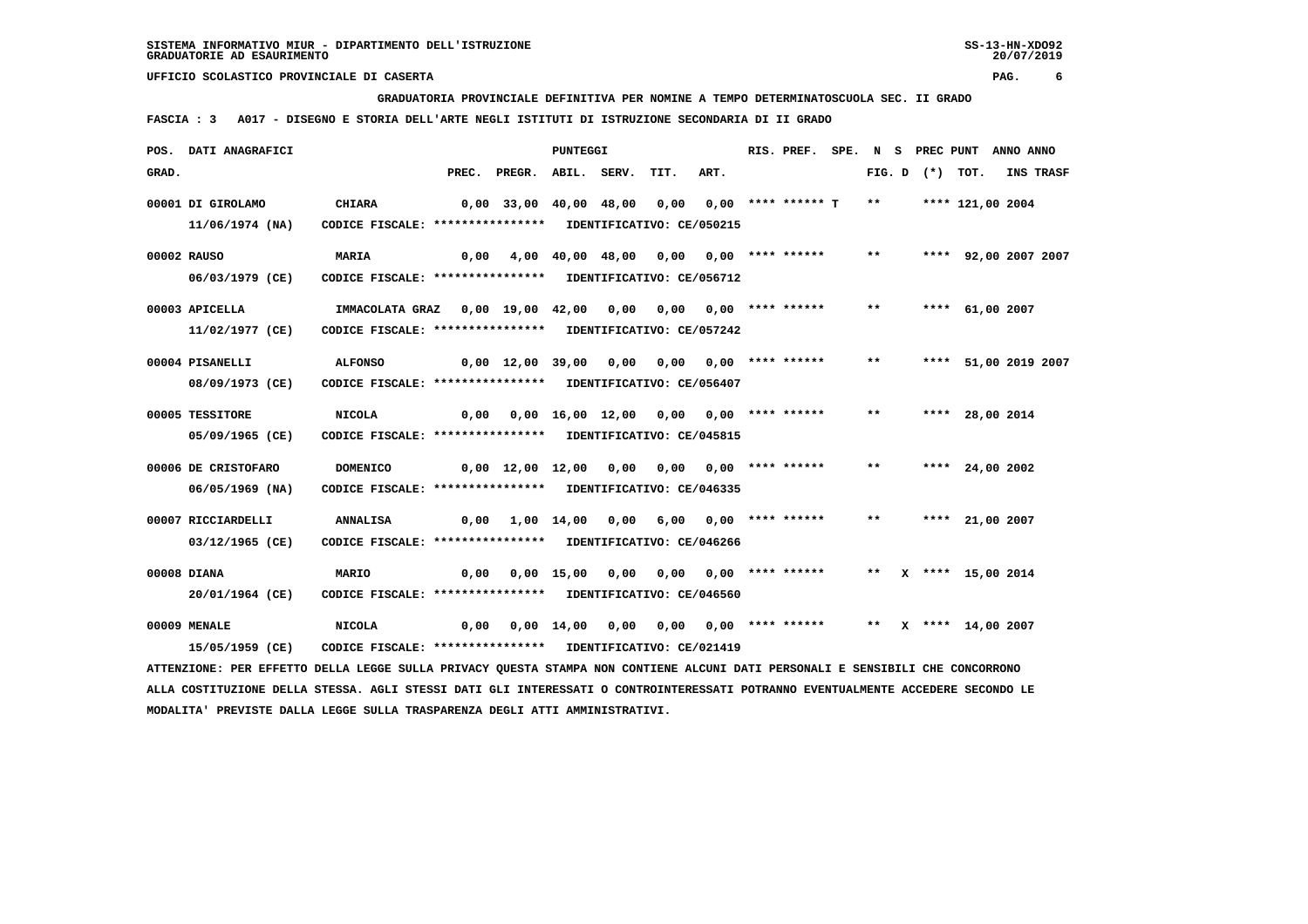**GRADUATORIA PROVINCIALE DEFINITIVA PER NOMINE A TEMPO DETERMINATOSCUOLA SEC. II GRADO**

 **FASCIA : 3 A017 - DISEGNO E STORIA DELL'ARTE NEGLI ISTITUTI DI ISTRUZIONE SECONDARIA DI II GRADO**

| POS.  | DATI ANAGRAFICI   |                                   |                  |        | PUNTEGGI |       |                           |      | RIS. PREF.  | SPE. N S |        |   | PREC PUNT |                 | ANNO ANNO |                 |
|-------|-------------------|-----------------------------------|------------------|--------|----------|-------|---------------------------|------|-------------|----------|--------|---|-----------|-----------------|-----------|-----------------|
| GRAD. |                   |                                   | PREC.            | PREGR. | ABIL.    | SERV. | TIT.                      | ART. |             |          | FIG. D |   | $(*)$     | TOT.            |           | INS TRASF       |
|       |                   |                                   |                  |        |          |       |                           |      |             |          |        |   |           |                 |           |                 |
|       | 00010 MANICA      | LUIGI                             | 0,00             | 0,00   | 14,00    | 0,00  | 0,00                      | 0,00 | **** ****** |          | $***$  |   |           | **** 14,00 2015 |           |                 |
|       | 18/08/1968 (CE)   | CODICE FISCALE:                   | **************** |        |          |       | IDENTIFICATIVO: CE/043906 |      |             |          |        |   |           |                 |           |                 |
|       |                   |                                   |                  |        |          |       |                           |      |             |          |        |   |           |                 |           |                 |
|       | 00011 RICCIARDI   | <b>FEDERICO</b>                   | 0,00             | 0,00   | 13,00    | 0,00  | 0,00                      | 0,00 | **** ****** |          | $* *$  | x | ****      |                 |           | 13,00 2005 2005 |
|       | 09/07/1963 (CE)   | CODICE FISCALE: ***************** |                  |        |          |       | IDENTIFICATIVO: CE/053625 |      |             |          |        |   |           |                 |           |                 |
|       |                   |                                   |                  |        |          |       |                           |      |             |          |        |   |           |                 |           |                 |
|       | 00012 BUONDONNO   | LUCIA                             | 0,00             | 0,00   | 13,00    | 0,00  | 0,00                      | 0,00 | **** ****** |          | $***$  |   | ****      |                 |           | 13,00 2014 2014 |
|       | 24/08/1965 (EE)   | CODICE FISCALE: ****************  |                  |        |          |       | IDENTIFICATIVO: CE/145259 |      |             |          |        |   |           |                 |           |                 |
|       |                   |                                   |                  |        |          |       |                           |      |             |          |        |   |           |                 |           |                 |
|       | 00013 PATERNOSTRO | LILLINO                           | 0,00             | 0,00   | 12,00    | 0,00  | 0,00                      | 0,00 | **** ****** |          | $***$  |   | ****      |                 |           | 12,00 2019 2007 |
|       | 16/03/1965 (BN)   | CODICE FISCALE: ***************** |                  |        |          |       | IDENTIFICATIVO: CE/057655 |      |             |          |        |   |           |                 |           |                 |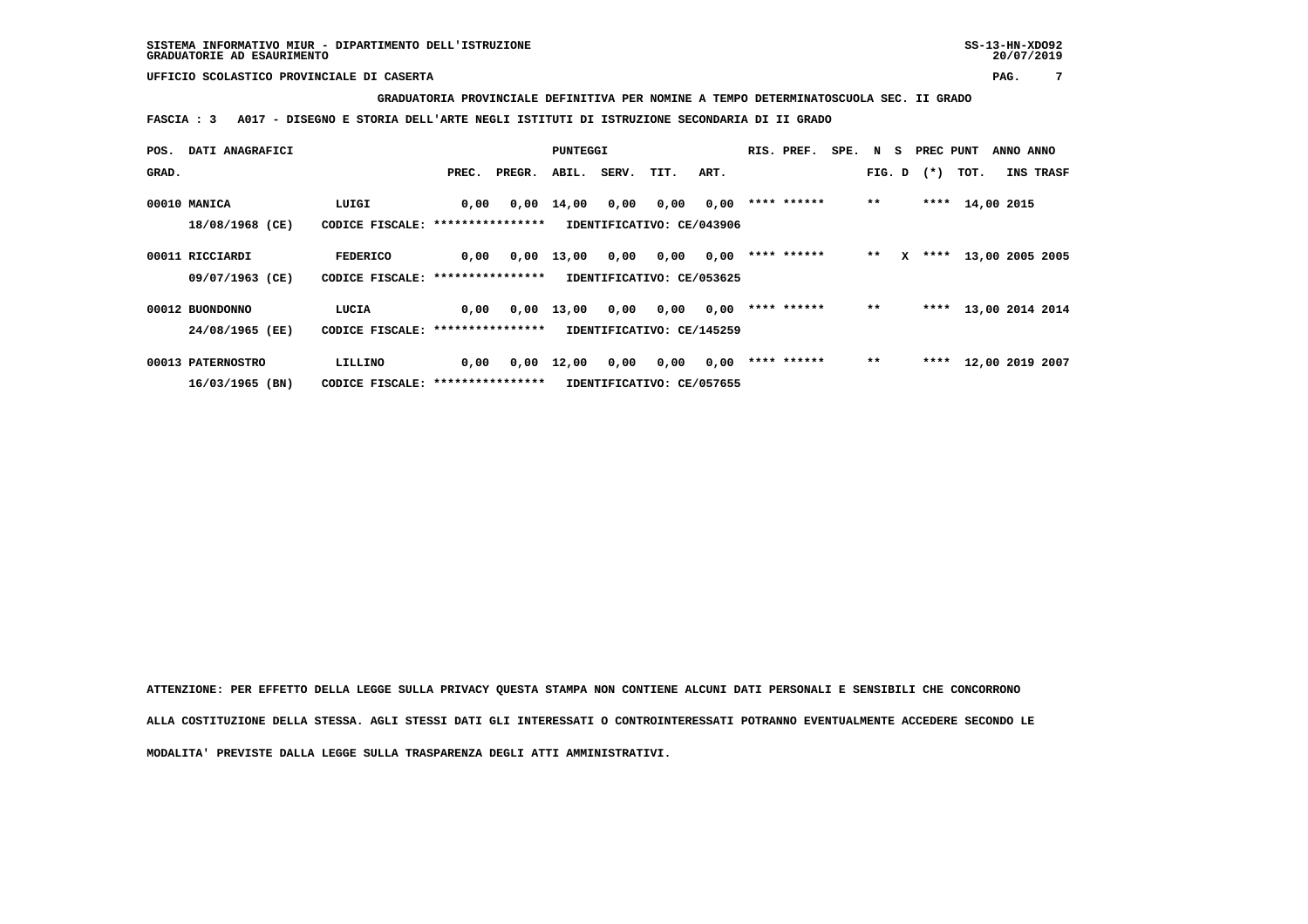**GRADUATORIA PROVINCIALE DEFINITIVA PER NOMINE A TEMPO DETERMINATOSCUOLA SEC. II GRADO**

 **FASCIA : 4 A017 - DISEGNO E STORIA DELL'ARTE NEGLI ISTITUTI DI ISTRUZIONE SECONDARIA DI II GRADO**

| POS.  | DATI ANAGRAFICI |                                  | PUNTEGGI |        |            |                            | RIS. PREF. | SPE. N S |  |  | PREC PUNT ANNO ANNO |                |                 |           |
|-------|-----------------|----------------------------------|----------|--------|------------|----------------------------|------------|----------|--|--|---------------------|----------------|-----------------|-----------|
| GRAD. |                 |                                  | PREC.    | PREGR. | ABIL.      | SERV.                      | TIT.       | ART.     |  |  |                     | $FIG. D$ $(*)$ | тот.            | INS TRASF |
|       | 00014 CUOMO     | CARLA                            | 0,00     |        | 0,00 18,00 | 0,00 3,00 0,00 **** ****** |            |          |  |  | $***$               |                | **** 21,00 2016 |           |
| T.    | 04/09/1963 (NA) | CODICE FISCALE: **************** |          |        |            | IDENTIFICATIVO: CE/164537  |            |          |  |  |                     |                |                 |           |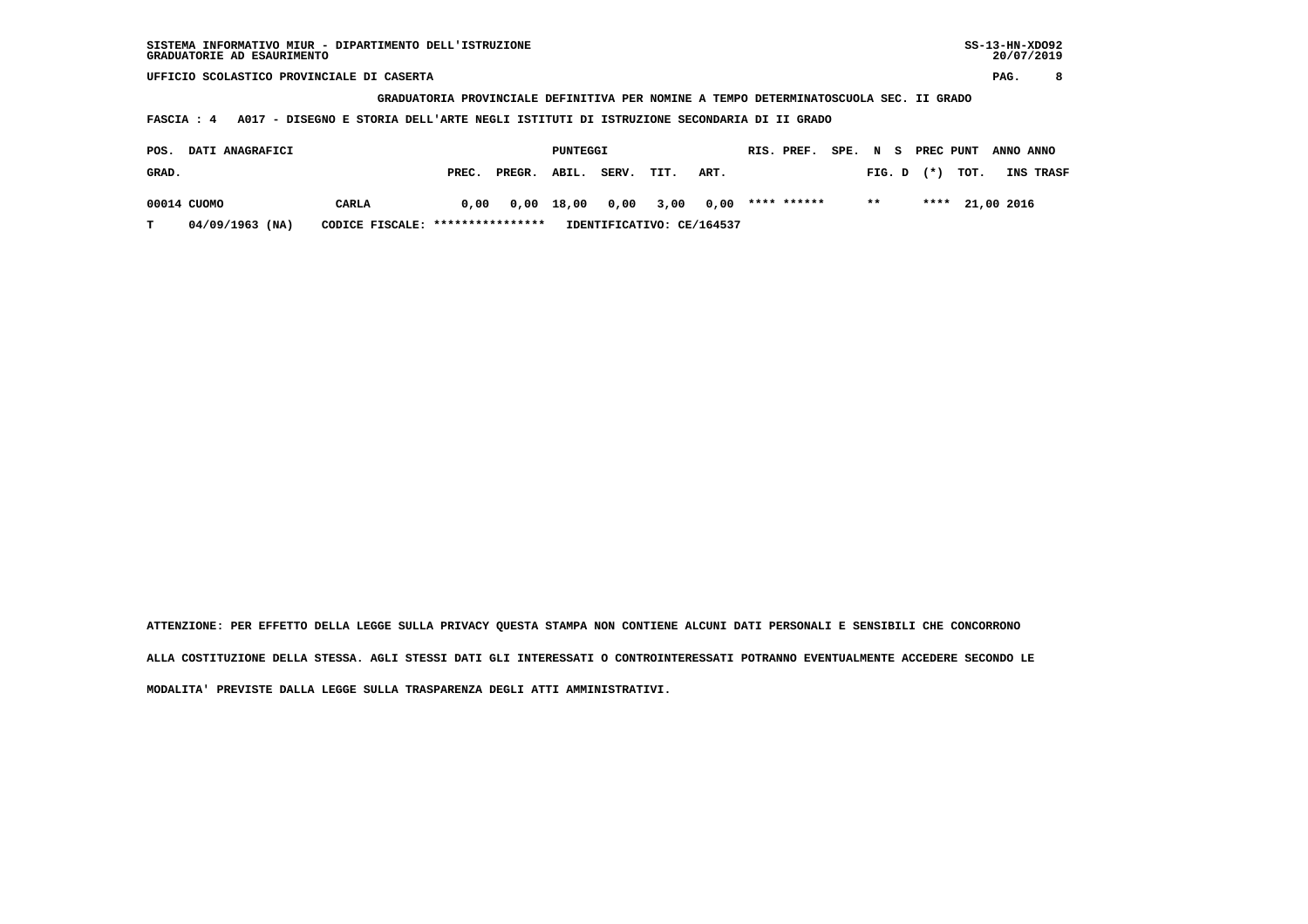**GRADUATORIA PROVINCIALE DEFINITIVA PER NOMINE A TEMPO DETERMINATOSCUOLA SEC. II GRADO**

 **FASCIA : 3 A020 - FISICA**

| POS.  | DATI ANAGRAFICI                   |                                    | PUNTEGGI         |              |                           |                                   |      | RIS. PREF. | SPE. | N S         |  | PREC PUNT |   | ANNO ANNO |      |  |                 |
|-------|-----------------------------------|------------------------------------|------------------|--------------|---------------------------|-----------------------------------|------|------------|------|-------------|--|-----------|---|-----------|------|--|-----------------|
| GRAD. |                                   |                                    | PREC.            | PREGR.       | ABIL.                     | SERV.                             | TIT. | ART.       |      |             |  | FIG. D    |   | $(*)$     | TOT. |  | INS TRASF       |
|       | 00001 SALZILLO<br>03/01/1971 (CE) | <b>RAFFAELA</b><br>CODICE FISCALE: | **************** | $0.00$ 22.00 | 14,00                     | 0,00<br>IDENTIFICATIVO: CE/053283 | 0,00 | 0,00       |      | **** ****** |  | $* *$     | x | ****      |      |  | 36,00 2019 2005 |
|       | 00002 BERARDI                     | <b>GIUSEPPE</b>                    | 0.00             | 9,00         | 16,00                     | 0,00                              | 0,00 | 0,00       |      | **** ****** |  | $***$     | x | ****      |      |  | 25,00 2019 2019 |
|       | 29/11/1976 (CE)                   | CODICE FISCALE: *****************  |                  |              | IDENTIFICATIVO: CE/164923 |                                   |      |            |      |             |  |           |   |           |      |  |                 |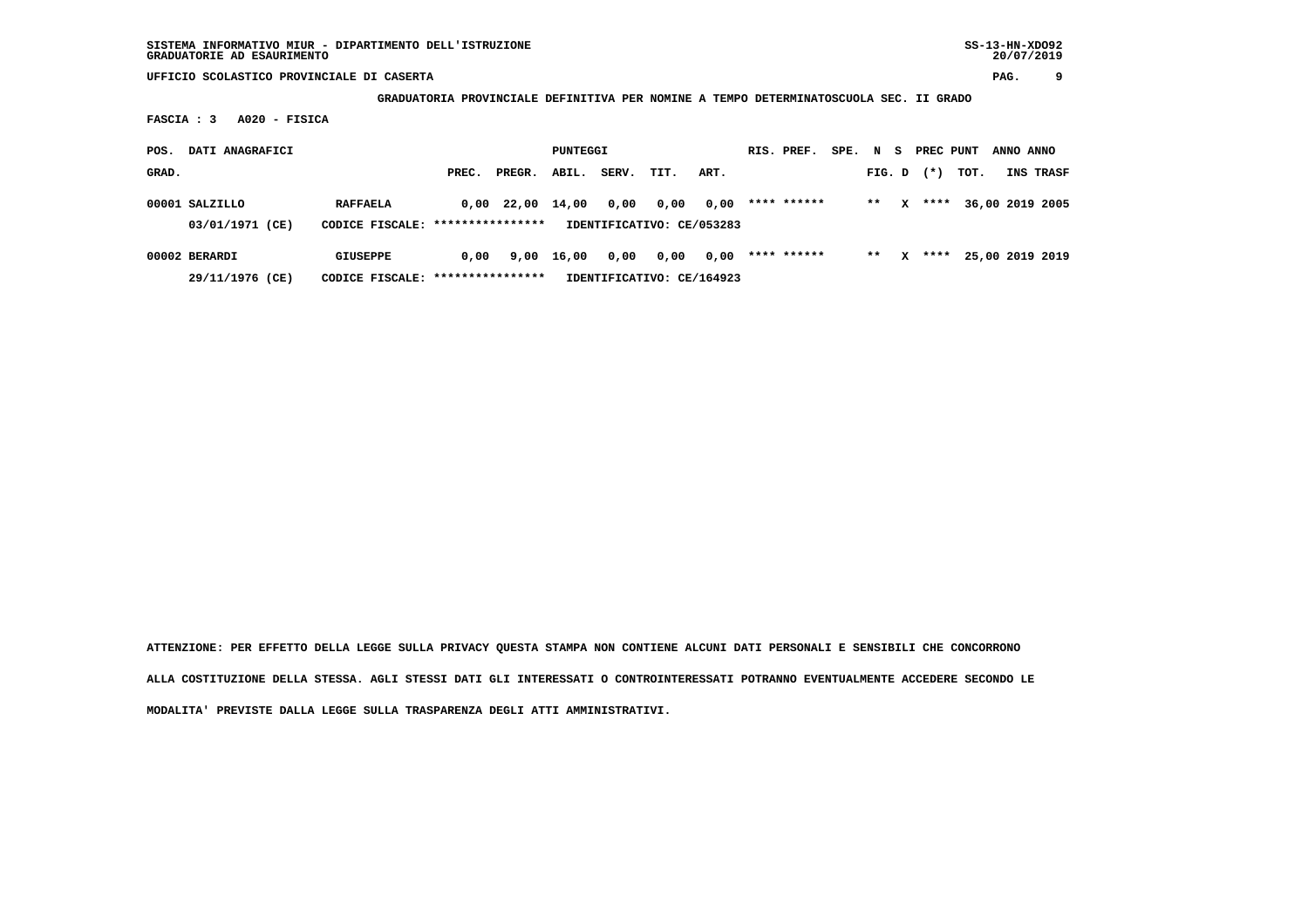| SISTEMA INFORMATIVO MIUR - DIPARTIMENTO DELL'ISTRUZIONE<br>GRADUATORIE AD ESAURIMENTO |                                   |       |        |          |       |      |                           |             |        |        |           |      | $SS-13-HN-XDO92$<br>20/07/2019 |           |
|---------------------------------------------------------------------------------------|-----------------------------------|-------|--------|----------|-------|------|---------------------------|-------------|--------|--------|-----------|------|--------------------------------|-----------|
| UFFICIO SCOLASTICO PROVINCIALE DI CASERTA                                             |                                   |       |        |          |       |      |                           |             |        |        |           |      | PAG.                           | 10        |
| GRADUATORIA PROVINCIALE DEFINITIVA PER NOMINE A TEMPO DETERMINATOSCUOLA SEC. II GRADO |                                   |       |        |          |       |      |                           |             |        |        |           |      |                                |           |
| $A020 - FISICA$<br>FASCIA : 4                                                         |                                   |       |        |          |       |      |                           |             |        |        |           |      |                                |           |
| DATI ANAGRAFICI<br>POS.                                                               |                                   |       |        | PUNTEGGI |       |      |                           | RIS. PREF.  | SPE. N | s      | PREC PUNT |      | ANNO ANNO                      |           |
| GRAD.                                                                                 |                                   | PREC. | PREGR. | ABIL.    | SERV. | TIT. | ART.                      |             |        | FIG. D | $(*)$     | TOT. |                                | INS TRASF |
| 00003 QUINTAVALLE                                                                     | <b>ANGELA</b>                     | 0.00  | 0,00   | 18,00    | 63,00 | 9,00 | 0,00                      | **** ****** |        | $***$  | ****      |      | 90,00 2016                     |           |
| 27/03/1983 (CE)<br>т                                                                  | CODICE FISCALE: ***************** |       |        |          |       |      | IDENTIFICATIVO: CE/158624 |             |        |        |           |      |                                |           |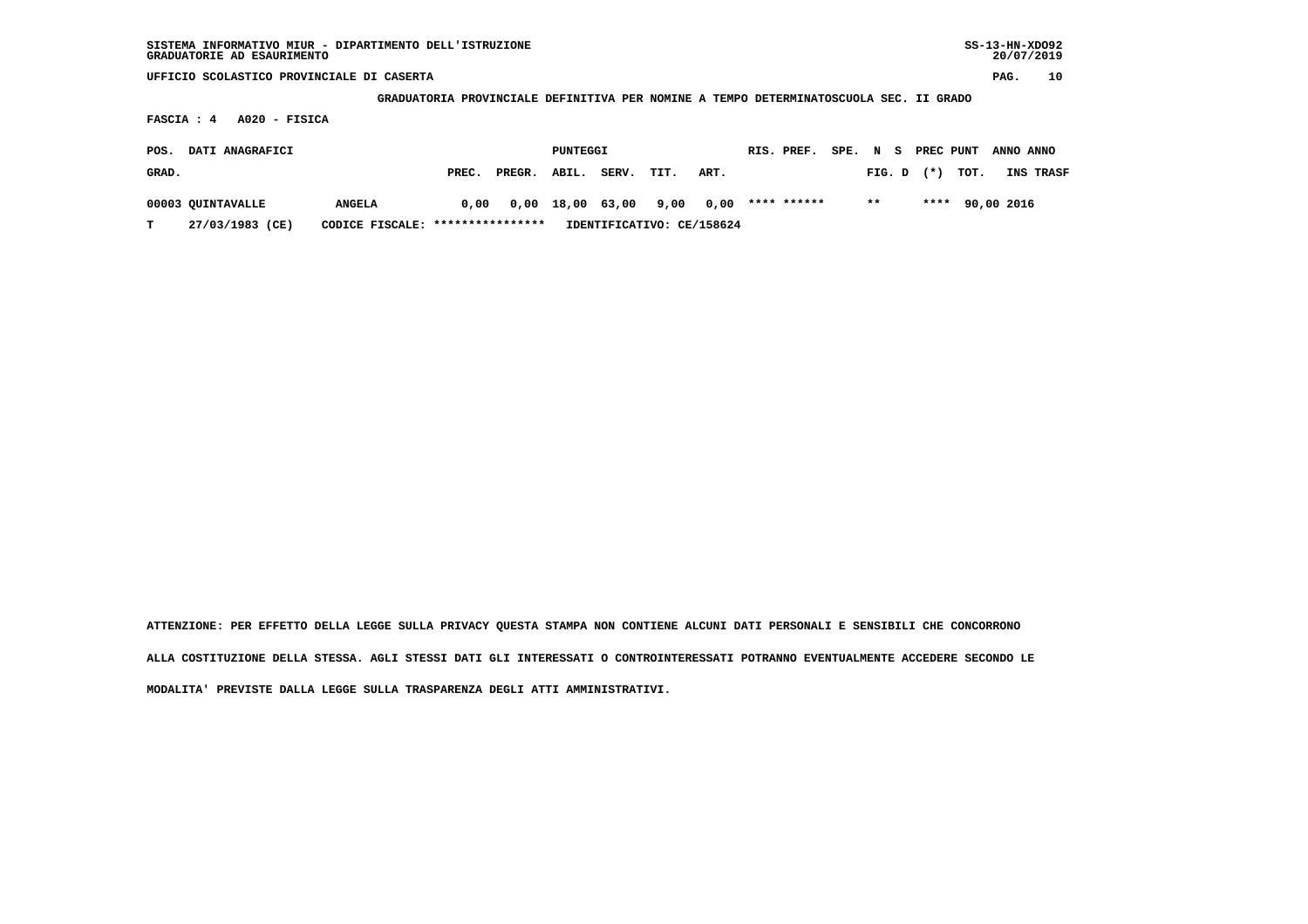| SISTEMA INFORMATIVO MIUR - DIPARTIMENTO DELL'ISTRUZIONE<br>GRADUATORIE AD ESAURIMENTO      |                                   |       |             |       |       |      |                           |             |  |        |       |      | $SS-13-HN-XDO92$<br>20/07/2019 |           |
|--------------------------------------------------------------------------------------------|-----------------------------------|-------|-------------|-------|-------|------|---------------------------|-------------|--|--------|-------|------|--------------------------------|-----------|
| UFFICIO SCOLASTICO PROVINCIALE DI CASERTA                                                  |                                   |       |             |       |       |      |                           |             |  |        |       |      | PAG.                           | 11        |
| GRADUATORIA PROVINCIALE DEFINITIVA PER NOMINE A TEMPO DETERMINATOSCUOLA SEC. II GRADO      |                                   |       |             |       |       |      |                           |             |  |        |       |      |                                |           |
| A021 - GEOGRAFIA<br>FASCIA : 3                                                             |                                   |       |             |       |       |      |                           |             |  |        |       |      |                                |           |
| DATI ANAGRAFICI<br>PUNTEGGI<br>RIS. PREF.<br>PREC PUNT<br>SPE. N<br>ANNO ANNO<br>POS.<br>s |                                   |       |             |       |       |      |                           |             |  |        |       |      |                                |           |
| GRAD.                                                                                      |                                   | PREC. | PREGR.      | ABIL. | SERV. | TIT. | ART.                      |             |  | FIG. D | $(*)$ | TOT. |                                | INS TRASF |
| 00001 MAURIELLO                                                                            | <b>DOMENICO</b>                   |       | 0,00 136,00 | 13,00 | 60,00 | 0,00 | 0,00                      | **** ****** |  | $***$  |       |      | **** 209,00 2002               |           |
| 09/08/1965 (CE)                                                                            | CODICE FISCALE: ***************** |       |             |       |       |      | IDENTIFICATIVO: CE/043872 |             |  |        |       |      |                                |           |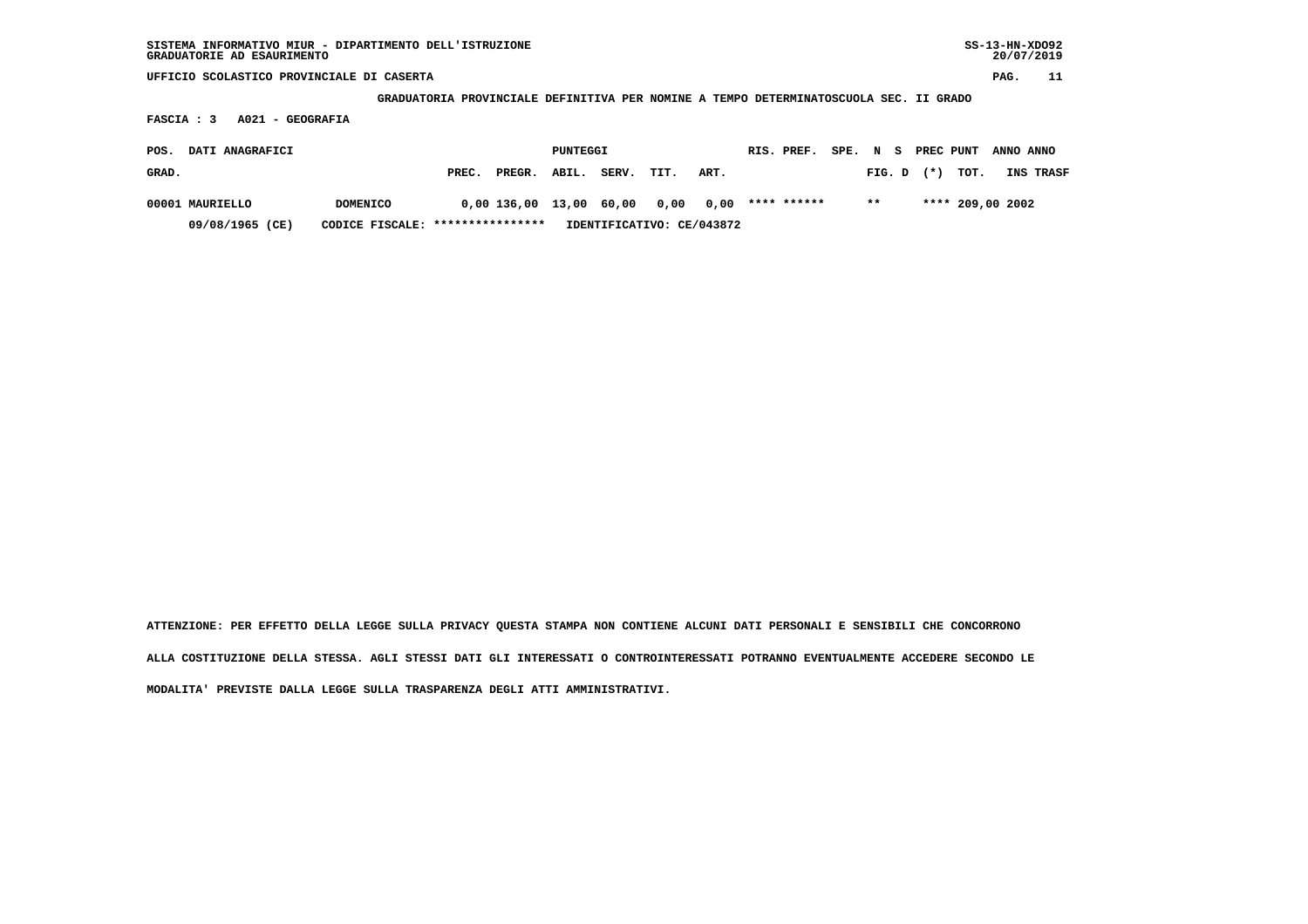| SISTEMA INFORMATIVO MIUR - DIPARTIMENTO DELL'ISTRUZIONE | SS-13-HN-XD092 |
|---------------------------------------------------------|----------------|
| GRADUATORIE AD ESAURIMENTO                              | 20/07/2019     |

 **GRADUATORIA PROVINCIALE DEFINITIVA PER NOMINE A TEMPO DETERMINATOSCUOLA SEC. II GRADO**

 **FASCIA : 3 A026 - MATEMATICA**

| POS.  | DATI ANAGRAFICI |                                  | PUNTEGGI |                                            |  | RIS. PREF.                |      |             | SPE. N S PREC PUNT ANNO ANNO |  |                   |                           |
|-------|-----------------|----------------------------------|----------|--------------------------------------------|--|---------------------------|------|-------------|------------------------------|--|-------------------|---------------------------|
| GRAD. |                 |                                  | PREC.    | PREGR. ABIL. SERV. TIT.                    |  |                           | ART. |             |                              |  | FIG. D $(*)$ TOT. | INS TRASF                 |
|       | 00001 BERARDI   | GIUSEPPE                         |          | $0.00$ $9.00$ $18.00$ $0.00$ $0.00$ $0.00$ |  |                           |      | **** ****** |                              |  |                   | ** X **** 27,00 2019 2019 |
|       | 29/11/1976 (CE) | CODICE FISCALE: **************** |          |                                            |  | IDENTIFICATIVO: CE/164923 |      |             |                              |  |                   |                           |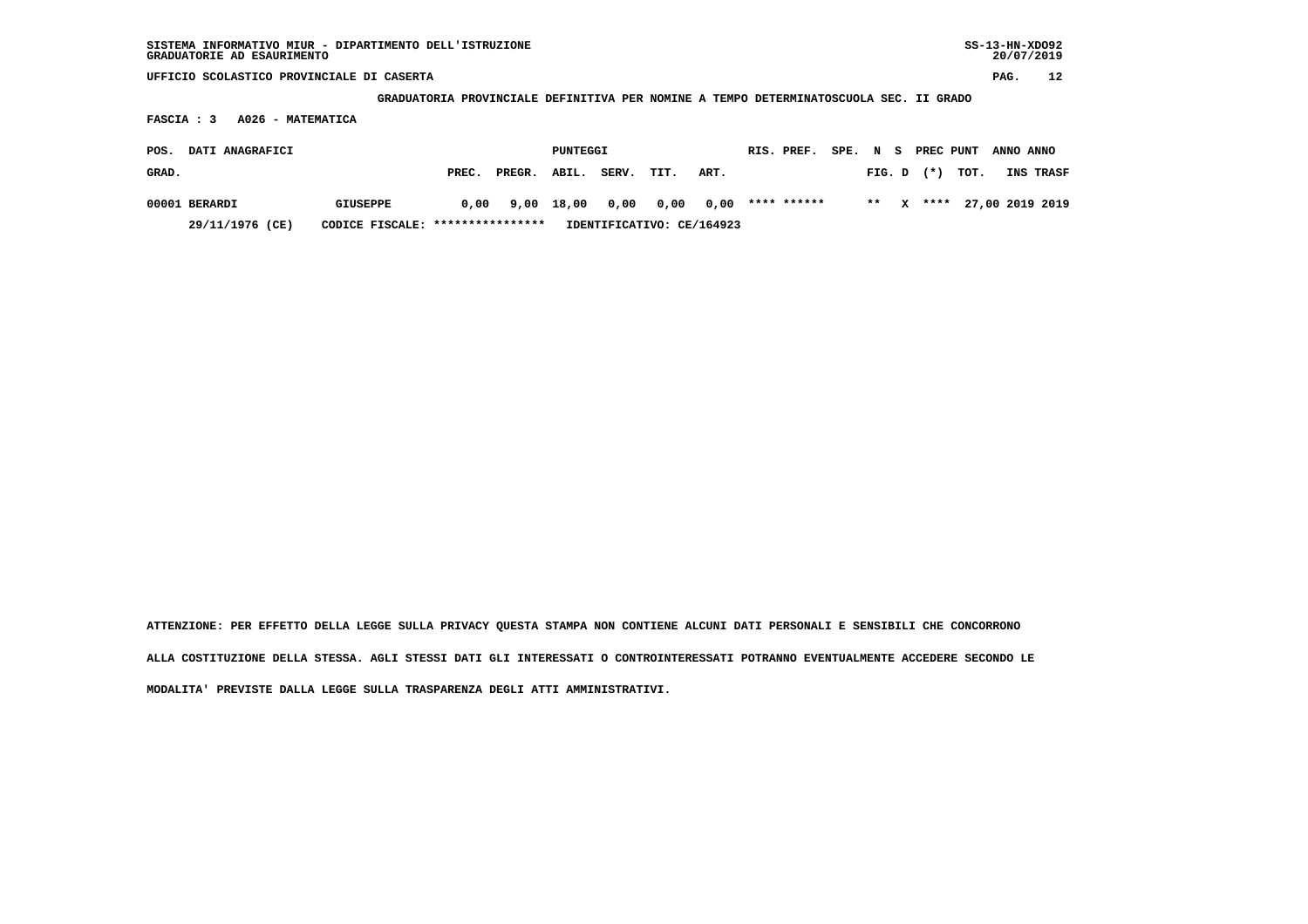| SISTEMA INFORMATIVO MIUR - DIPARTIMENTO DELL'ISTRUZIONE<br>GRADUATORIE AD ESAURIMENTO                                    |                    |       |        |          |       |      |      |  |             |      |             |     |           |      | $SS-13-HN-XDO92$<br>20/07/2019 |                 |
|--------------------------------------------------------------------------------------------------------------------------|--------------------|-------|--------|----------|-------|------|------|--|-------------|------|-------------|-----|-----------|------|--------------------------------|-----------------|
| UFFICIO SCOLASTICO PROVINCIALE DI CASERTA                                                                                |                    |       |        |          |       |      |      |  |             |      |             |     |           |      | PAG.                           | 13              |
|                                                                                                                          | <b>GRADUATORIA</b> |       |        |          |       |      |      |  |             |      |             |     |           |      |                                |                 |
| PROVINCIALE DEFINITIVA PER NOMINE A TEMPO DETERMINATOSCUOLA SEC. II GRADO<br>FASCIA : 3<br>A027<br>- MATEMATICA E FISICA |                    |       |        |          |       |      |      |  |             |      |             |     |           |      |                                |                 |
| DATI ANAGRAFICI<br>POS.                                                                                                  |                    |       |        | PUNTEGGI |       |      |      |  | RIS. PREF.  | SPE. | $\mathbf N$ | - 5 | PREC PUNT |      | ANNO ANNO                      |                 |
| GRAD.                                                                                                                    |                    | PREC. | PREGR. | ABIL.    | SERV. | TIT. | ART. |  |             |      | FIG. D      |     | $(* )$    | TOT. |                                | INS TRASF       |
| 00001 BERARDI                                                                                                            | <b>GIUSEPPE</b>    | 0,00  | 9,00   | 40,00    | 0,00  | 0,00 | 0,00 |  | **** ****** |      | $***$       | x   | ****      |      |                                | 49,00 2019 2019 |

 **29/11/1976 (CE) CODICE FISCALE: \*\*\*\*\*\*\*\*\*\*\*\*\*\*\*\* IDENTIFICATIVO: CE/164923**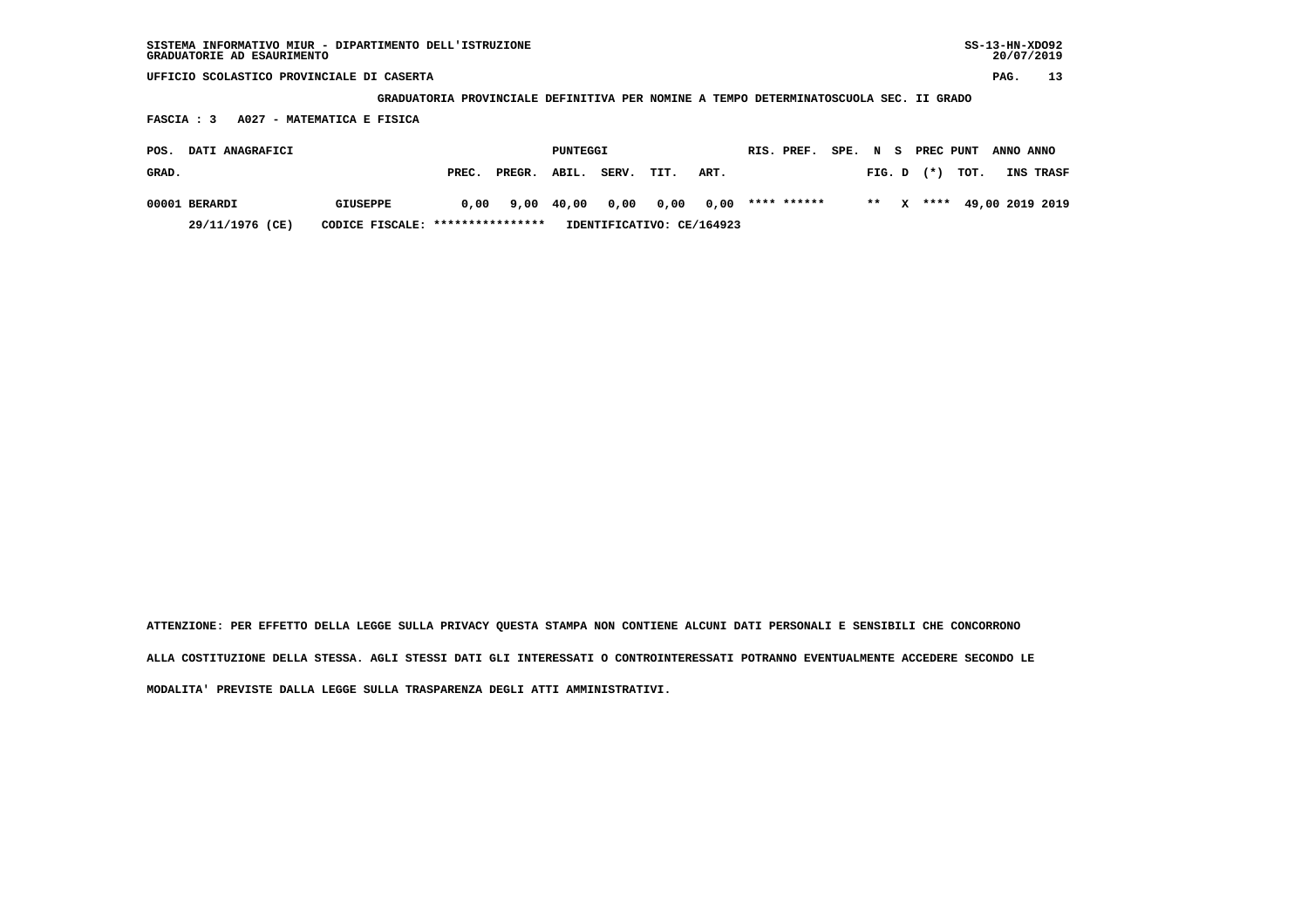| SISTEMA INFORMATIVO MIUR - DIPARTIMENTO DELL'ISTRUZIONE<br>GRADUATORIE AD ESAURIMENTO                                                                 |         |       |        |          |       |      |      |  |             |      |        |           |      | $SS-13-HN-XDO92$<br>20/07/2019 |           |
|-------------------------------------------------------------------------------------------------------------------------------------------------------|---------|-------|--------|----------|-------|------|------|--|-------------|------|--------|-----------|------|--------------------------------|-----------|
| UFFICIO SCOLASTICO PROVINCIALE DI CASERTA                                                                                                             |         |       |        |          |       |      |      |  |             |      |        |           |      | PAG.                           | 14        |
| GRADUATORIA PROVINCIALE DEFINITIVA PER NOMINE A TEMPO DETERMINATOSCUOLA SEC. II GRADO<br>- MUSICA NEGLI ISTITUTI DI ISTRUZIONE SECONDARIA DI II GRADO |         |       |        |          |       |      |      |  |             |      |        |           |      |                                |           |
| A029<br><b>FASCIA: 3</b>                                                                                                                              |         |       |        |          |       |      |      |  |             |      |        |           |      |                                |           |
| DATI ANAGRAFICI<br>POS.                                                                                                                               |         |       |        | PUNTEGGI |       |      |      |  | RIS. PREF.  | SPE. | N<br>s | PREC PUNT |      | ANNO ANNO                      |           |
| GRAD.                                                                                                                                                 |         | PREC. | PREGR. | ABIL.    | SERV. | TIT. | ART. |  |             |      | FIG. D | $(* )$    | TOT. |                                | INS TRASF |
| 00001 SORA                                                                                                                                            | ELPIDIO | 0,00  | 0,00   | 12,00    | 0,00  | 0,00 | 0,00 |  | **** ****** |      | $**$   | ****      |      | 12,00 2018                     |           |

 **04/10/1972 (NA) CODICE FISCALE: \*\*\*\*\*\*\*\*\*\*\*\*\*\*\*\* IDENTIFICATIVO: CE/133559**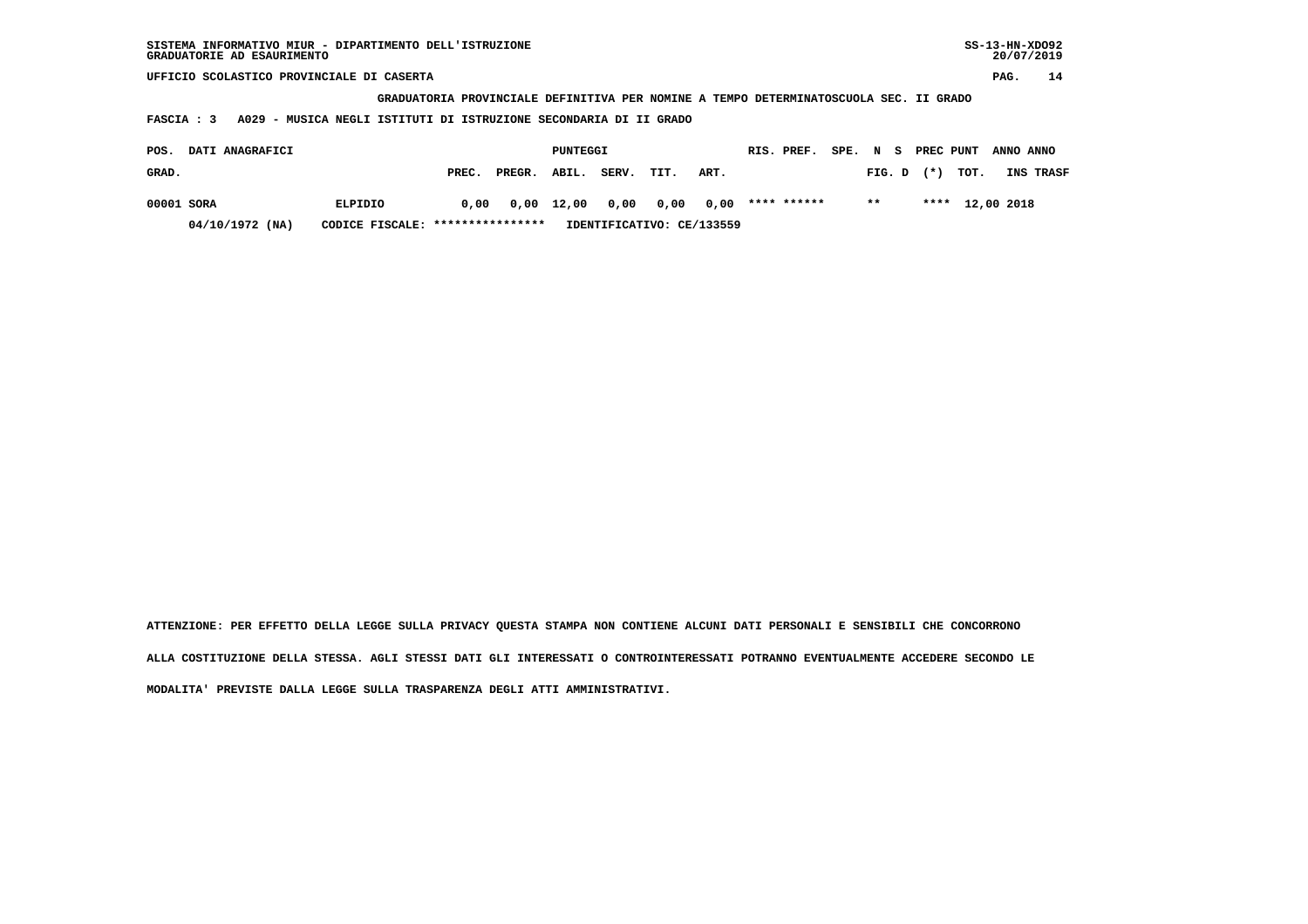**SISTEMA INFORMATIVO MIUR - DIPARTIMENTO DELL'ISTRUZIONE SS-13-HN-XDO92 GRADUATORIE AD ESAURIMENTO 20/07/2019**

 **UFFICIO SCOLASTICO PROVINCIALE DI CASERTA PAG. 15**

 **GRADUATORIA PROVINCIALE DEFINITIVA PER NOMINE A TEMPO DETERMINATOSCUOLA SEC. II GRADO**

 **FASCIA : 3 A034 - SCIENZE E TECNOLOGIE CHIMICHE**

| POS.  | DATI ANAGRAFICI |                                   |       |        | PUNTEGGI   |             |                           |      | RIS. PREF.  | SPE. | N S    | PREC PUNT |            | ANNO ANNO |                 |
|-------|-----------------|-----------------------------------|-------|--------|------------|-------------|---------------------------|------|-------------|------|--------|-----------|------------|-----------|-----------------|
| GRAD. |                 |                                   | PREC. | PREGR. | ABIL.      | SERV.       | TIT.                      | ART. |             |      | FIG. D | $(*)$     | TOT.       |           | INS TRASF       |
|       | 00001 PARILLO   | RITA                              | 0.00  |        | 3,00 11,00 | 34,00 12,00 |                           | 0,00 | **** ****** |      | $***$  | ****      |            |           | 60,00 2019 2019 |
|       | 06/07/1969 (EE) | CODICE FISCALE: ****************  |       |        |            |             | IDENTIFICATIVO: CE/164918 |      |             |      |        |           |            |           |                 |
|       | 00002 GRIFFO    | <b>PASOUALE</b>                   | 0,00  | 3,00   | 13,00      | 0,00        | 0,00                      | 0,00 | **** ****** |      | $* *$  | ****      | 16,00 2002 |           |                 |
|       | 23/10/1961 (CE) | CODICE FISCALE: ***************** |       |        |            |             | IDENTIFICATIVO: CE/044561 |      |             |      |        |           |            |           |                 |
|       | 00003 CARRILLO  | <b>FILOMENA</b>                   | 0,00  | 0,00   | 14,00      | 0,00        | 0,00                      | 0,00 | **** ****** |      | $* *$  | ****      | 14,00 2018 |           |                 |
|       | 04/02/1966 (CE) | CODICE FISCALE: ***************** |       |        |            |             | IDENTIFICATIVO: CE/042930 |      |             |      |        |           |            |           |                 |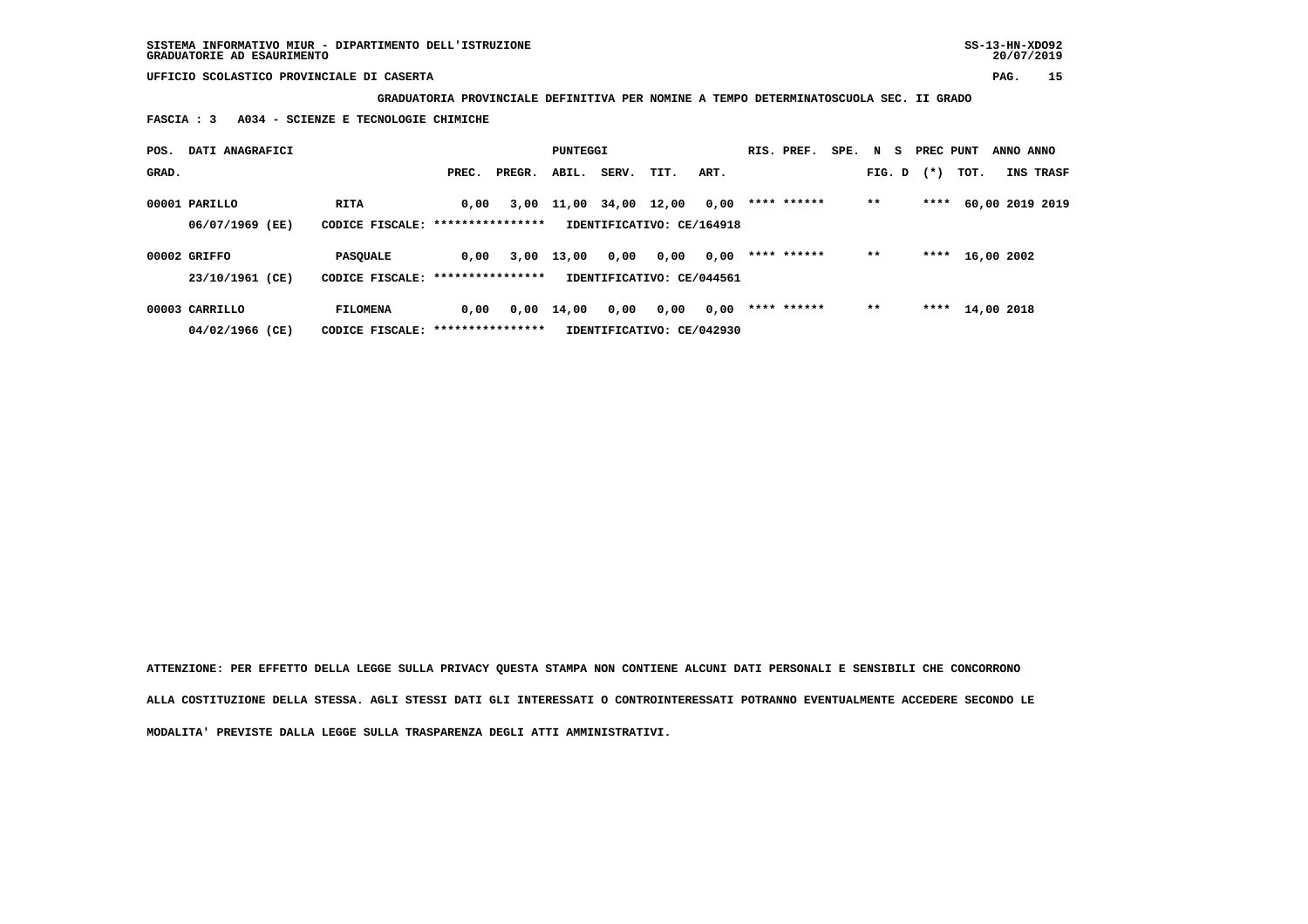**GRADUATORIA PROVINCIALE DEFINITIVA PER NOMINE A TEMPO DETERMINATOSCUOLA SEC. II GRADO**

 **FASCIA : 3 A037 - SCIENZE E TECNOLOGIE DELLE COSTRUZIONI TECNOLOGIE E TECNICHE DI RAPPRESENTAZIONE GRAFICA**

|       | POS. DATI ANAGRAFICI |                                                            |       |                               | <b>PUNTEGGI</b> |      |      |      | RIS. PREF.                   |       | SPE. N S PREC PUNT |                      | ANNO ANNO |           |
|-------|----------------------|------------------------------------------------------------|-------|-------------------------------|-----------------|------|------|------|------------------------------|-------|--------------------|----------------------|-----------|-----------|
| GRAD. |                      |                                                            | PREC. | PREGR.                        | ABIL. SERV.     |      | TIT. | ART. |                              |       | FIG. D $(*)$ TOT.  |                      |           | INS TRASF |
|       | 00001 CACCHILLO      | <b>CARMINE</b>                                             |       | $0,00$ 66,00 15,00 12,00      |                 |      | 0,00 |      | $0,00$ **** ****** **        |       |                    | **** 93,00 2019      |           |           |
|       | 24/04/1964 (BN)      | CODICE FISCALE: **************** IDENTIFICATIVO: CE/024149 |       |                               |                 |      |      |      |                              |       |                    |                      |           |           |
|       | 00002 CESTRONE       | VINCENZO GIUSEP                                            |       | $0,00$ 45,00 40,00            |                 | 0,00 |      |      | $0,00$ $0,00$ **** ****** T  | $***$ |                    | **** 85,00 2009      |           |           |
|       | 19/09/1975 (NA)      | CODICE FISCALE: **************** IDENTIFICATIVO: CE/133506 |       |                               |                 |      |      |      |                              |       |                    |                      |           |           |
|       | 00003 PEZZULLO       | <b>GIANLUCA</b>                                            |       | $0,00$ $10,00$ $17,00$ $0,00$ |                 |      | 0,00 |      | $0,00$ **** ****** **        |       |                    | **** 27,00 2019 2019 |           |           |
|       | 30/05/1970 (CE)      | CODICE FISCALE: **************** IDENTIFICATIVO: CE/164994 |       |                               |                 |      |      |      |                              |       |                    |                      |           |           |
|       | 00004 MENALE         | <b>NICOLA</b>                                              | 0,00  |                               | 3,00 14,00      | 0,00 |      |      | $0,00$ $0,00$ **** ****** ** |       |                    | X **** 17,00 2007    |           |           |
|       | 15/05/1959 (CE)      | CODICE FISCALE: **************** IDENTIFICATIVO: CE/021419 |       |                               |                 |      |      |      |                              |       |                    |                      |           |           |
|       | 00005 MEROLA         | <b>DOMENICO</b>                                            | 0,00  |                               | 3,00 13,00 0,00 |      |      |      | $0,00$ $0,00$ **** ******    | $***$ |                    | **** 16,00 2019      |           |           |
|       | 14/12/1958 (CE)      | CODICE FISCALE: **************** IDENTIFICATIVO: CE/056340 |       |                               |                 |      |      |      |                              |       |                    |                      |           |           |
|       | 00006 MAROTTA        | <b>ANGELO</b>                                              | 0,00  |                               | 0,00 14,00      | 0,00 |      |      | $0,00$ $0,00$ **** ******    | $***$ |                    | **** 14,00 2019 2007 |           |           |
|       | 08/01/1966 (NA)      | CODICE FISCALE: **************** IDENTIFICATIVO: CE/057417 |       |                               |                 |      |      |      |                              |       |                    |                      |           |           |
|       | 00007 SALZANO        | LUIGI                                                      | 0,00  | 0.00                          | 13,00           | 0,00 | 0,00 |      | $0,00$ **** ******           | $***$ |                    | **** 13,00 2002      |           |           |
|       | 19/06/1962 (CE)      | CODICE FISCALE: **************** IDENTIFICATIVO: CE/046288 |       |                               |                 |      |      |      |                              |       |                    |                      |           |           |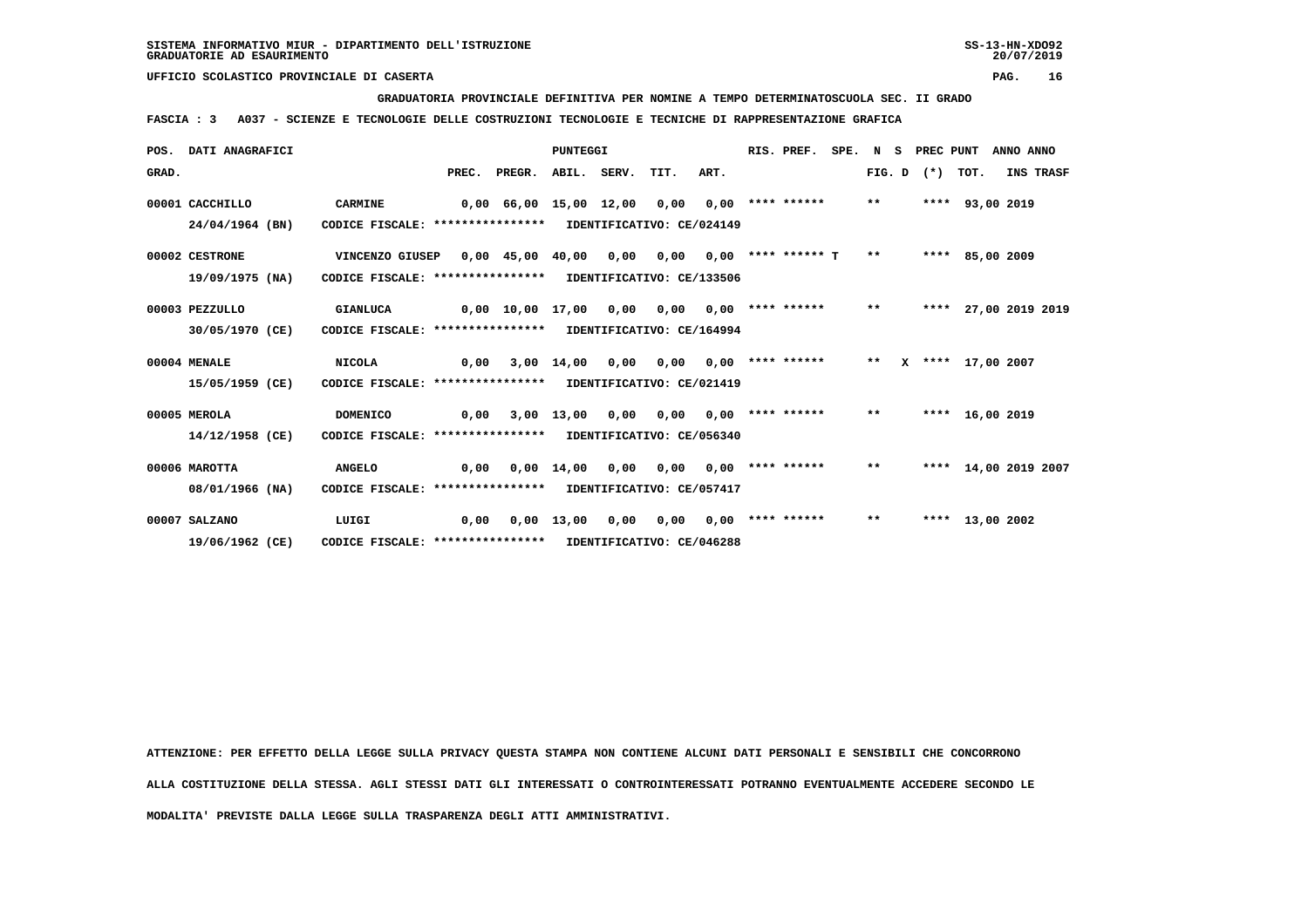**GRADUATORIA PROVINCIALE DEFINITIVA PER NOMINE A TEMPO DETERMINATOSCUOLA SEC. II GRADO**

 **FASCIA : 4 A037 - SCIENZE E TECNOLOGIE DELLE COSTRUZIONI TECNOLOGIE E TECNICHE DI RAPPRESENTAZIONE GRAFICA**

| POS.       | DATI ANAGRAFICI |                                   |                  | PUNTEGGI |       |                   |                           | RIS. PREF. | SPE.        | N S | PREC PUNT |       | ANNO ANNO |            |  |
|------------|-----------------|-----------------------------------|------------------|----------|-------|-------------------|---------------------------|------------|-------------|-----|-----------|-------|-----------|------------|--|
| GRAD.      |                 |                                   | PREC.            | PREGR.   | ABIL. | SERV.             | TIT.                      | ART.       |             |     | FIG. D    | $(*)$ | тот.      | INS TRASF  |  |
|            | 00008 BARBATO   | <b>TERESA</b>                     | 0.00             | 0,00     |       | 18,00 54,00 10,00 |                           | 0,00       | **** ****** |     | $***$     | ****  |           | 82,00 2016 |  |
| т          | 22/05/1982 (PD) | CODICE FISCALE: ****************  |                  |          |       |                   | IDENTIFICATIVO: CE/150078 |            |             |     |           |       |           |            |  |
|            | 00009 DIANA     | <b>GIANCARLO</b>                  | 0.00             | 0,00     | 17,00 | 54,00             | 9,00                      | 0,00       | **** ****** |     | $* *$     | ****  |           | 80,00 2016 |  |
| т          | 29/08/1987 (NA) | CODICE FISCALE: ***************** |                  |          |       |                   | IDENTIFICATIVO: CE/160145 |            |             |     |           |       |           |            |  |
| 00010 MELE |                 | GIUSTINA                          | 0,00             | 0,00     | 17,00 | 48,00             | 0,00                      | 0,00       | **** ****** |     | $* *$     | ****  |           | 65,00 2016 |  |
| т          | 17/05/1978 (NA) | CODICE FISCALE:                   | **************** |          |       |                   | IDENTIFICATIVO: CE/164636 |            |             |     |           |       |           |            |  |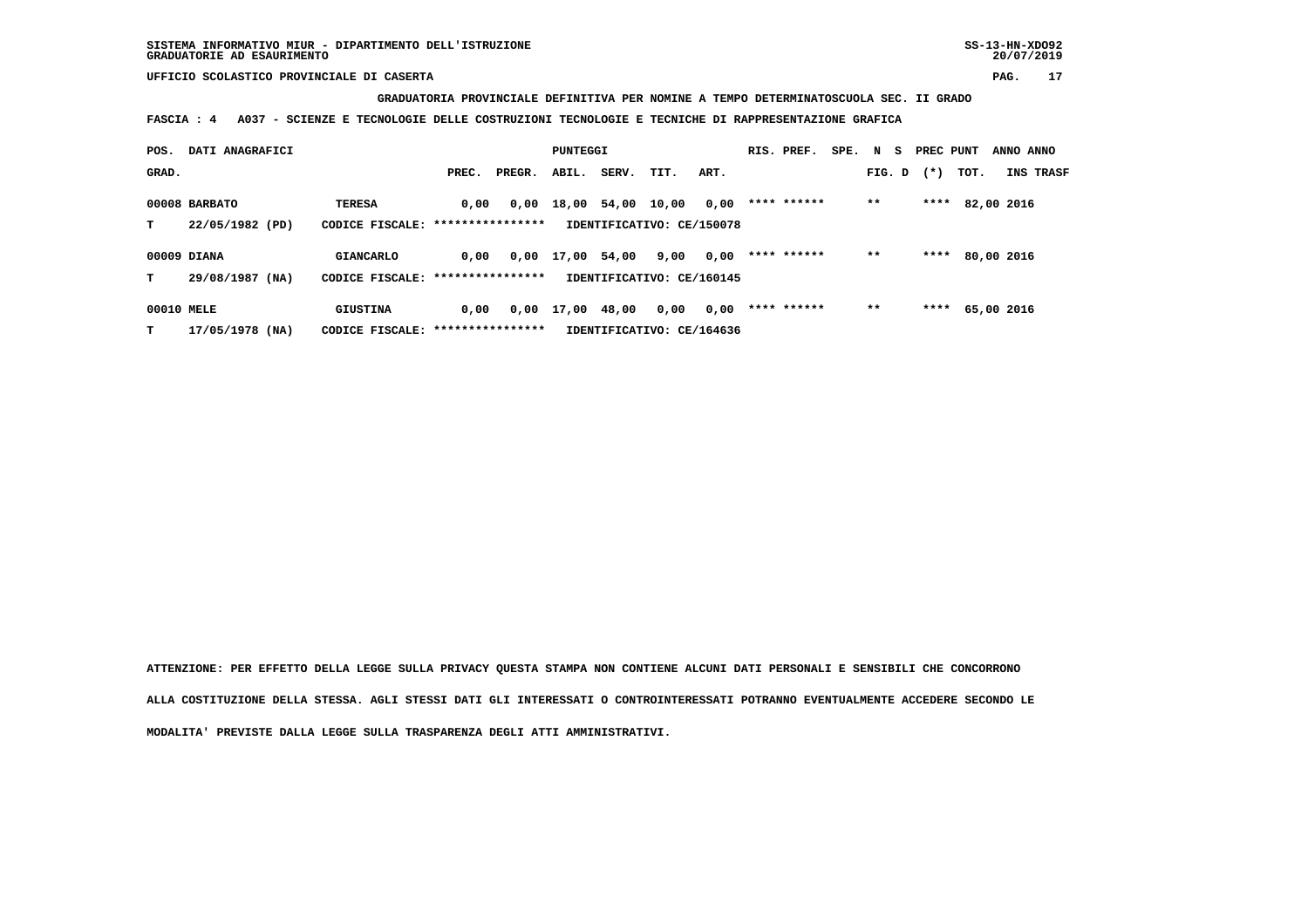| SISTEMA INFORMATIVO MIUR - DIPARTIMENTO DELL'ISTRUZIONE<br>GRADUATORIE AD ESAURIMENTO |                  |       |        |          |       |      |      |             |                           |               | $SS-13-HN-XDO92$<br>20/07/2019 |    |  |
|---------------------------------------------------------------------------------------|------------------|-------|--------|----------|-------|------|------|-------------|---------------------------|---------------|--------------------------------|----|--|
| UFFICIO SCOLASTICO PROVINCIALE DI CASERTA                                             |                  |       |        |          |       |      |      |             |                           |               | PAG.                           | 18 |  |
| GRADUATORIA PROVINCIALE DEFINITIVA PER NOMINE A TEMPO DETERMINATOSCUOLA SEC. II GRADO |                  |       |        |          |       |      |      |             |                           |               |                                |    |  |
| A041 - SCIENZE E TECNOLOGIE INFORMATICHE<br>FASCIA : 3                                |                  |       |        |          |       |      |      |             |                           |               |                                |    |  |
| DATI ANAGRAFICI<br>POS.                                                               |                  |       |        | PUNTEGGI |       |      |      | RIS. PREF.  | SPE.<br>$\mathbf N$<br>S. | PREC PUNT     | ANNO ANNO                      |    |  |
| GRAD.                                                                                 |                  | PREC. | PREGR. | ABIL.    | SERV. | TIT. | ART. |             | FIG. D                    | TOT.<br>$(*)$ | INS TRASF                      |    |  |
| 00001 PIROZZI                                                                         | <b>FRANCESCO</b> | 0,00  | 11,00  | 41,00    | 0,00  | 0,00 | 0.00 | **** ****** | $* *$                     | ****          | 52,00 2019 2019                |    |  |

 **10/04/1974 (CE) CODICE FISCALE: \*\*\*\*\*\*\*\*\*\*\*\*\*\*\*\* IDENTIFICATIVO: CE/164917**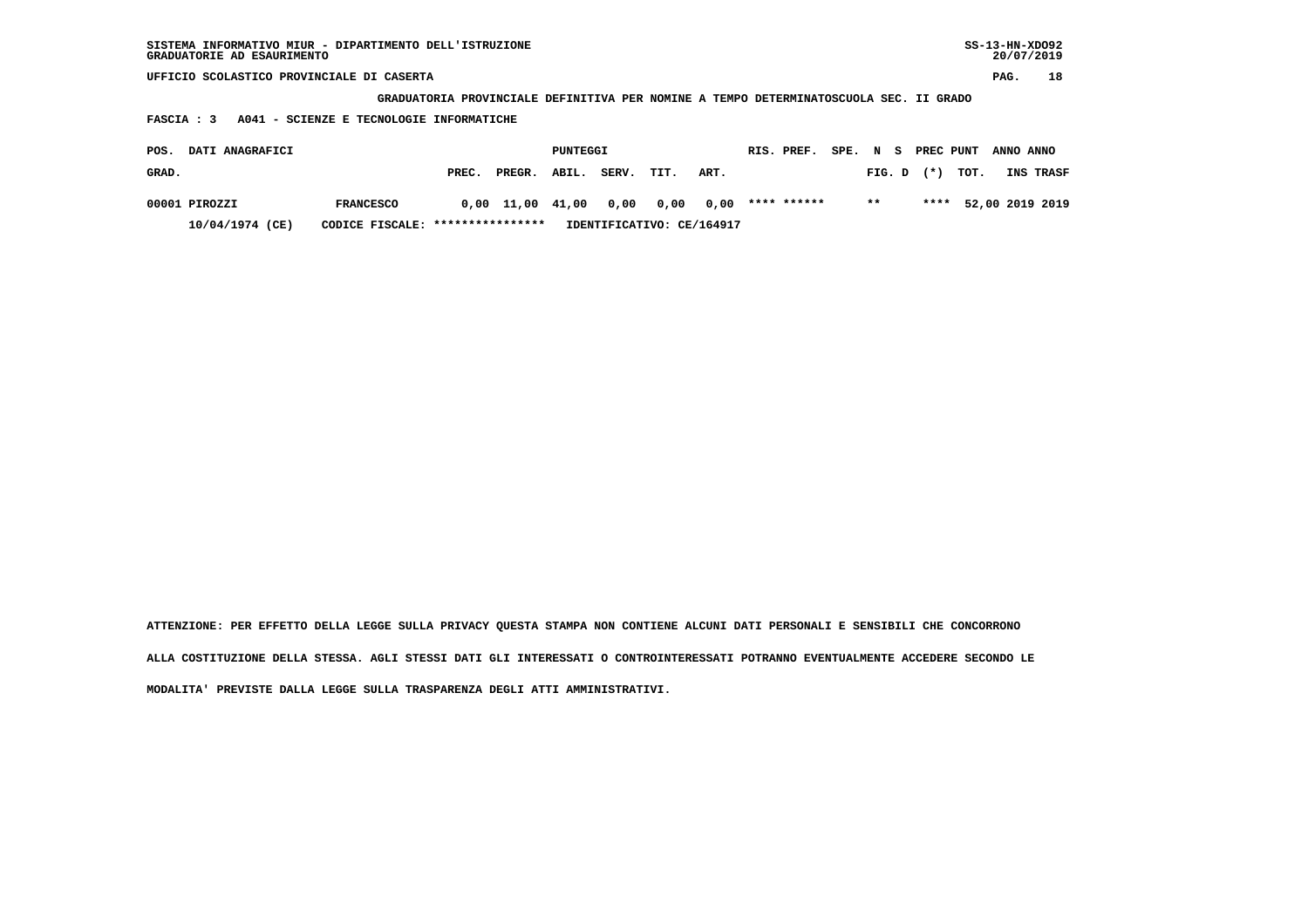| SISTEMA INFORMATIVO MIUR - DIPARTIMENTO DELL'ISTRUZIONE<br>GRADUATORIE AD ESAURIMENTO |                 |       |        |          |       |      |      |  |             |          |        |  |           |      | $SS-13-HN-XDO92$<br>20/07/2019 |           |
|---------------------------------------------------------------------------------------|-----------------|-------|--------|----------|-------|------|------|--|-------------|----------|--------|--|-----------|------|--------------------------------|-----------|
| UFFICIO SCOLASTICO PROVINCIALE DI CASERTA                                             |                 |       |        |          |       |      |      |  |             |          |        |  |           |      | PAG.                           | 19        |
| GRADUATORIA PROVINCIALE DEFINITIVA PER NOMINE A TEMPO DETERMINATOSCUOLA SEC. II GRADO |                 |       |        |          |       |      |      |  |             |          |        |  |           |      |                                |           |
| A042 - SCIENZE E TECNOLOGIE MECCANICHE<br>FASCIA : 3                                  |                 |       |        |          |       |      |      |  |             |          |        |  |           |      |                                |           |
| DATI ANAGRAFICI<br>POS.                                                               |                 |       |        | PUNTEGGI |       |      |      |  | RIS. PREF.  | SPE. N S |        |  | PREC PUNT |      | ANNO ANNO                      |           |
| GRAD.                                                                                 |                 | PREC. | PREGR. | ABIL.    | SERV. | TIT. | ART. |  |             |          | FIG. D |  | $(*)$     | TOT. |                                | INS TRASF |
| 00001 MEROLA                                                                          | <b>DOMENICO</b> | 0.00  | 5,00   | 14,00    | 0,00  | 0,00 | 0,00 |  | **** ****** |          | $***$  |  | ****      |      | 19,00 2019                     |           |

 **14/12/1958 (CE) CODICE FISCALE: \*\*\*\*\*\*\*\*\*\*\*\*\*\*\*\* IDENTIFICATIVO: CE/056340**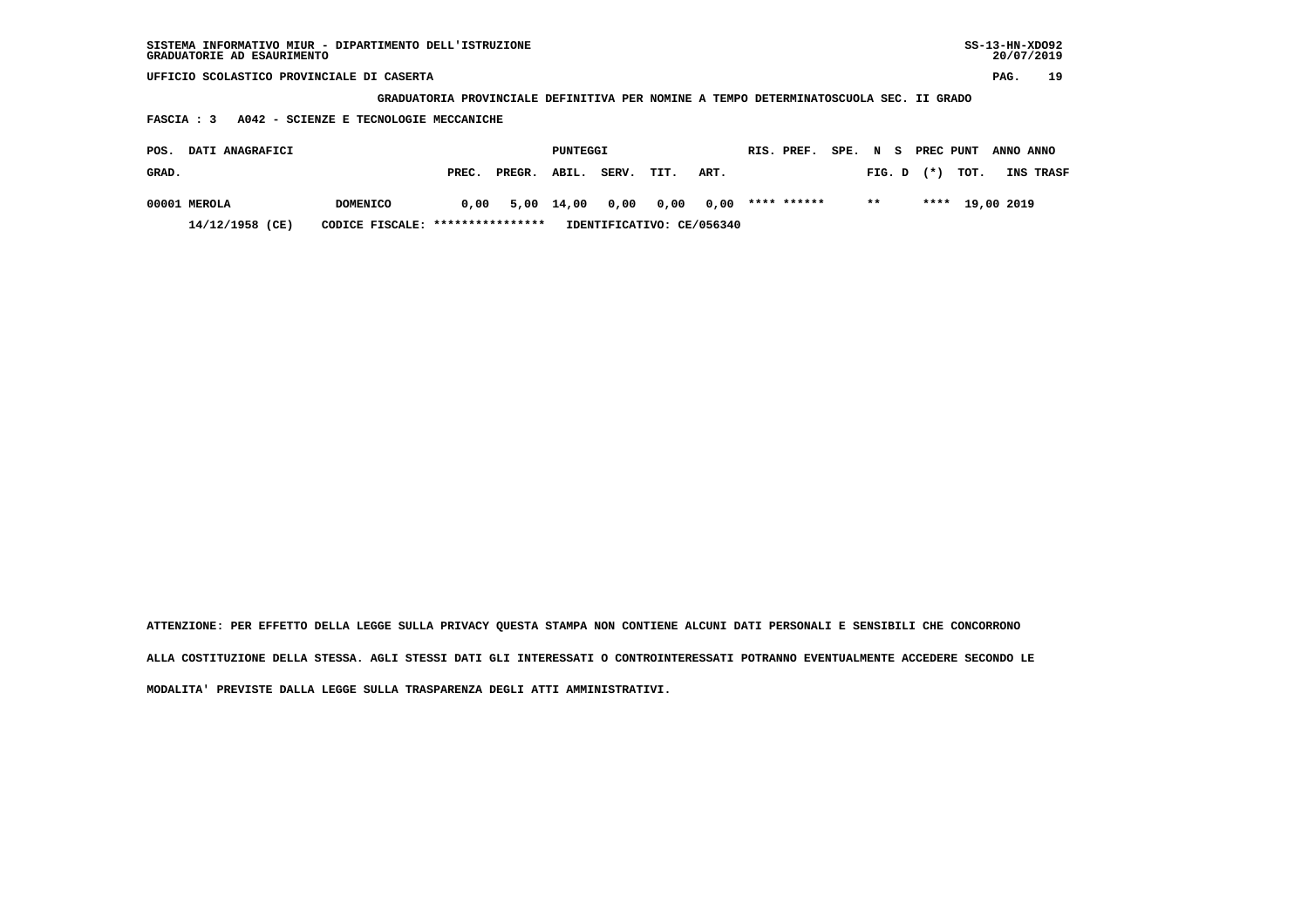**GRADUATORIA PROVINCIALE DEFINITIVA PER NOMINE A TEMPO DETERMINATOSCUOLA SEC. II GRADO**

 **FASCIA : 3 A045 - SCIENZE ECONOMICO-AZIENDALI**

|       | POS. DATI ANAGRAFICI |                                                            |                                                   |                                                   | <b>PUNTEGGI</b> |                 |                                              |      | RIS. PREF.              | SPE. N S |       | PREC PUNT |                      | ANNO ANNO |           |
|-------|----------------------|------------------------------------------------------------|---------------------------------------------------|---------------------------------------------------|-----------------|-----------------|----------------------------------------------|------|-------------------------|----------|-------|-----------|----------------------|-----------|-----------|
| GRAD. |                      |                                                            |                                                   | PREC. PREGR. ABIL. SERV. TIT.                     |                 |                 |                                              | ART. |                         |          |       |           | FIG. D $(*)$ TOT.    |           | INS TRASF |
|       | 00001 SANTAGATA      | <b>GIUSEPPE</b>                                            |                                                   | 0,00 117,00 13,00 60,00 0,00                      |                 |                 |                                              |      | $0,00$ **** ****** **   |          |       |           | **** 190,00 2000     |           |           |
|       | 26/09/1962 (CE)      | CODICE FISCALE: **************** IDENTIFICATIVO: CE/020384 |                                                   |                                                   |                 |                 |                                              |      |                         |          |       |           |                      |           |           |
|       | 00002 MARZIALI       | <b>ANGELA</b>                                              | 0,00 100,00 18,00 60,00 3,00                      |                                                   |                 |                 |                                              |      | $0,00$ **** ****** T ** |          |       |           | **** 181,00 2015     |           |           |
| т     | 16/11/1979 (LT)      | CODICE FISCALE: **************** IDENTIFICATIVO: CE/153870 |                                                   |                                                   |                 |                 |                                              |      |                         |          |       |           |                      |           |           |
|       | 00003 MORETTA        | <b>FRANCESCO</b>                                           | 0,00                                              |                                                   |                 |                 | $0,00$ 15,00 117,00 9,00 0,00 **** ****** ** |      |                         |          |       |           | **** 141,00 2019     |           |           |
|       | 18/08/1976 (CE)      | CODICE FISCALE: **************** IDENTIFICATIVO: CE/164689 |                                                   |                                                   |                 |                 |                                              |      |                         |          |       |           |                      |           |           |
|       | 00004 MUSCARIELLO    | <b>EDDA</b>                                                |                                                   | $0,00$ 32,00 13,00 12,00 0,00 0,00 **** ****** ** |                 |                 |                                              |      |                         |          |       |           | **** 57,00 2019      |           |           |
|       | 19/03/1964 (NA)      | CODICE FISCALE: **************** IDENTIFICATIVO: CE/023884 |                                                   |                                                   |                 |                 |                                              |      |                         |          |       |           |                      |           |           |
|       | 00005 PARENTE        | <b>MATTIA</b>                                              | 0,00 38,00 15,00 0,00 0,00 0,00 **** ****** ** ** |                                                   |                 |                 |                                              |      |                         |          |       |           | **** 53,00 2014 2004 |           |           |
| т     | 16/08/1963 (CE)      | CODICE FISCALE: **************** IDENTIFICATIVO: CE/049683 |                                                   |                                                   |                 |                 |                                              |      |                         |          |       |           |                      |           |           |
|       | 00006 LIMATOLA       | <b>SALVATORE</b>                                           | 0,00 15,00 13,00 24,00 0,00 0,00 **** ****** ***  |                                                   |                 |                 |                                              |      |                         |          |       |           | **** 52,00 2000      |           |           |
|       | 29/04/1961 (CE)      | CODICE FISCALE: **************** IDENTIFICATIVO: CE/022678 |                                                   |                                                   |                 |                 |                                              |      |                         |          |       |           |                      |           |           |
|       | 00007 PIZZO          | MARIAROSARIA                                               | 0,00                                              |                                                   |                 | 5,00 13,00 0,00 | 0,00                                         |      | $0.00$ **** ******      |          | $***$ |           | **** 18,00 2019      |           |           |
|       | $11/03/1965$ (NA)    | CODICE FISCALE: **************** IDENTIFICATIVO: CE/054905 |                                                   |                                                   |                 |                 |                                              |      |                         |          |       |           |                      |           |           |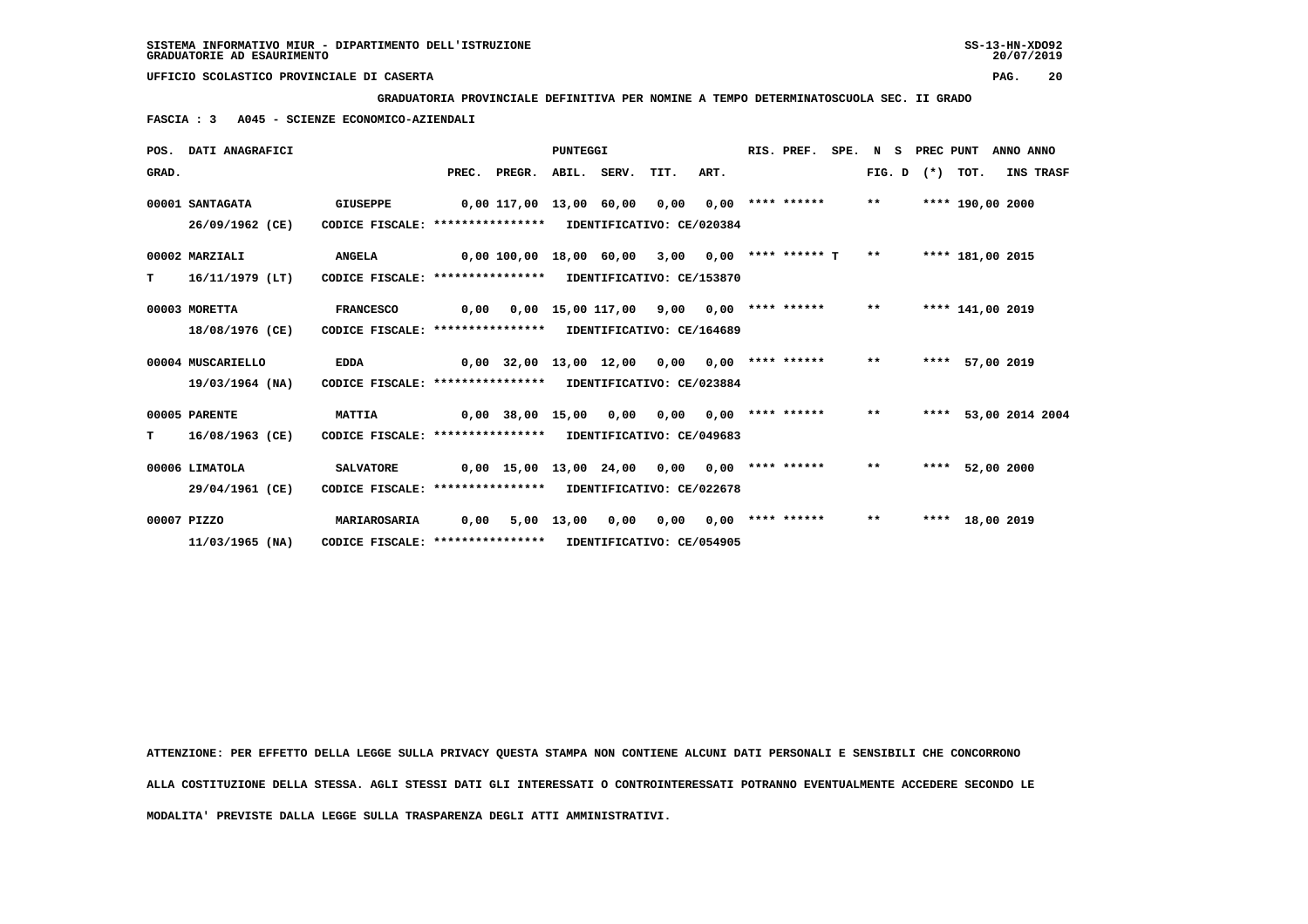**GRADUATORIA PROVINCIALE DEFINITIVA PER NOMINE A TEMPO DETERMINATOSCUOLA SEC. II GRADO**

 **FASCIA : 3 A046 - SCIENZE GIURIDICO-ECONOMICHE**

|       | POS. DATI ANAGRAFICI                                                                                                            |                                                            |                                                                         | <b>PUNTEGGI</b> |      |      | RIS. PREF. |       |  | SPE. N S PREC PUNT ANNO ANNO |           |
|-------|---------------------------------------------------------------------------------------------------------------------------------|------------------------------------------------------------|-------------------------------------------------------------------------|-----------------|------|------|------------|-------|--|------------------------------|-----------|
| GRAD. |                                                                                                                                 |                                                            | PREC. PREGR. ABIL. SERV.                                                |                 | TIT. | ART. |            |       |  | FIG. D $(*)$ TOT.            | INS TRASF |
|       | 00001 SIGNORE                                                                                                                   | <b>ANNAMARIA</b>                                           | 0,00 256,00 15,00 60,00 0,00 0,00 **** ******                           |                 |      |      |            | $***$ |  | **** 331,00 2000             |           |
|       | 15/09/1959 (VE)                                                                                                                 | CODICE FISCALE: **************** IDENTIFICATIVO: CE/027113 |                                                                         |                 |      |      |            |       |  |                              |           |
|       | 00002 CATALANO                                                                                                                  | <b>ROSA</b>                                                | 0,00 209,00 16,00 36,00 0,00 0,00 **** ******                           |                 |      |      |            |       |  | ** $X$ **** 261,00 2000      |           |
|       | 06/03/1959 (CE)                                                                                                                 | CODICE FISCALE: **************** IDENTIFICATIVO: CE/026990 |                                                                         |                 |      |      |            |       |  |                              |           |
|       | 00003 D'ANIELLO                                                                                                                 | <b>PASQUALE</b>                                            | 0,00 106,00 13,00 58,00 0,00 0,00 **** ******                           |                 |      |      |            | $***$ |  | **** 177,00 2007             |           |
|       | 30/06/1964 (CE)                                                                                                                 | CODICE FISCALE: **************** IDENTIFICATIVO: CE/045390 |                                                                         |                 |      |      |            |       |  |                              |           |
|       | 00004 TRASACCO                                                                                                                  | <b>ROMINA</b>                                              | $0,00$ 98,00 13,00 58,00 0,00 0,00 **** ****** T                        |                 |      |      |            | $***$ |  | **** 169,00 2002             |           |
|       | $20/12/1972$ (NA)                                                                                                               | CODICE FISCALE: **************** IDENTIFICATIVO: CE/046252 |                                                                         |                 |      |      |            |       |  |                              |           |
|       | 00005 SANTANGELO                                                                                                                | <b>GIOVANNA</b>                                            | $0,00$ 102,00 13,00 40,00 0,00 0,00 **** ******                         |                 |      |      |            | $***$ |  | **** 155,00 2002             |           |
|       | 24/09/1968 (CE)                                                                                                                 | CODICE FISCALE: **************** IDENTIFICATIVO: CE/045576 |                                                                         |                 |      |      |            |       |  |                              |           |
|       | 00006 COLUCCI                                                                                                                   | <b>MICHELA</b>                                             | $0,00$ 77,00 14,00 62,00 0,00 0,00 **** ****** T                        |                 |      |      |            | $***$ |  | **** 153,00 2002             |           |
|       | 06/08/1972 (BN)                                                                                                                 | CODICE FISCALE: **************** IDENTIFICATIVO: CE/044585 |                                                                         |                 |      |      |            |       |  |                              |           |
|       | 00007 PALMIERI                                                                                                                  | <b>AGNESE</b>                                              | 0,00 90,00 15,00 48,00 0,00 0,00 **** ******                            |                 |      |      |            | $***$ |  | **** 153,00 2019 2019        |           |
|       | 24/10/1971 (CE)                                                                                                                 | CODICE FISCALE: **************** IDENTIFICATIVO: CE/164808 |                                                                         |                 |      |      |            |       |  |                              |           |
|       | 00008 SIMEOLI                                                                                                                   | <b>TIZIANA</b>                                             | 0,00 77,00 15,00 58,00 0,00 0,00 **** ****** T ** **** 150,00 2007 2007 |                 |      |      |            |       |  |                              |           |
|       | 21/09/1971 (CE)                                                                                                                 | CODICE FISCALE: **************** IDENTIFICATIVO: CE/057344 |                                                                         |                 |      |      |            |       |  |                              |           |
|       | 00009 PASTORE                                                                                                                   | <b>MARTA</b>                                               | $0,00$ 62,00 12,00 58,00 3,00 0,00 **** ****** **                       |                 |      |      |            |       |  | **** 135,00 2019 2019        |           |
|       | 12/06/1966 (CE)                                                                                                                 | CODICE FISCALE: **************** IDENTIFICATIVO: CE/164935 |                                                                         |                 |      |      |            |       |  |                              |           |
|       | ATTENZIONE: PER EFFETTO DELLA LEGGE SULLA PRIVACY QUESTA STAMPA NON CONTIENE ALCUNI DATI PERSONALI E SENSIBILI CHE CONCORRONO   |                                                            |                                                                         |                 |      |      |            |       |  |                              |           |
|       | ALLA COSTITUZIONE DELLA STESSA. AGLI STESSI DATI GLI INTERESSATI O CONTROINTERESSATI POTRANNO EVENTUALMENTE ACCEDERE SECONDO LE |                                                            |                                                                         |                 |      |      |            |       |  |                              |           |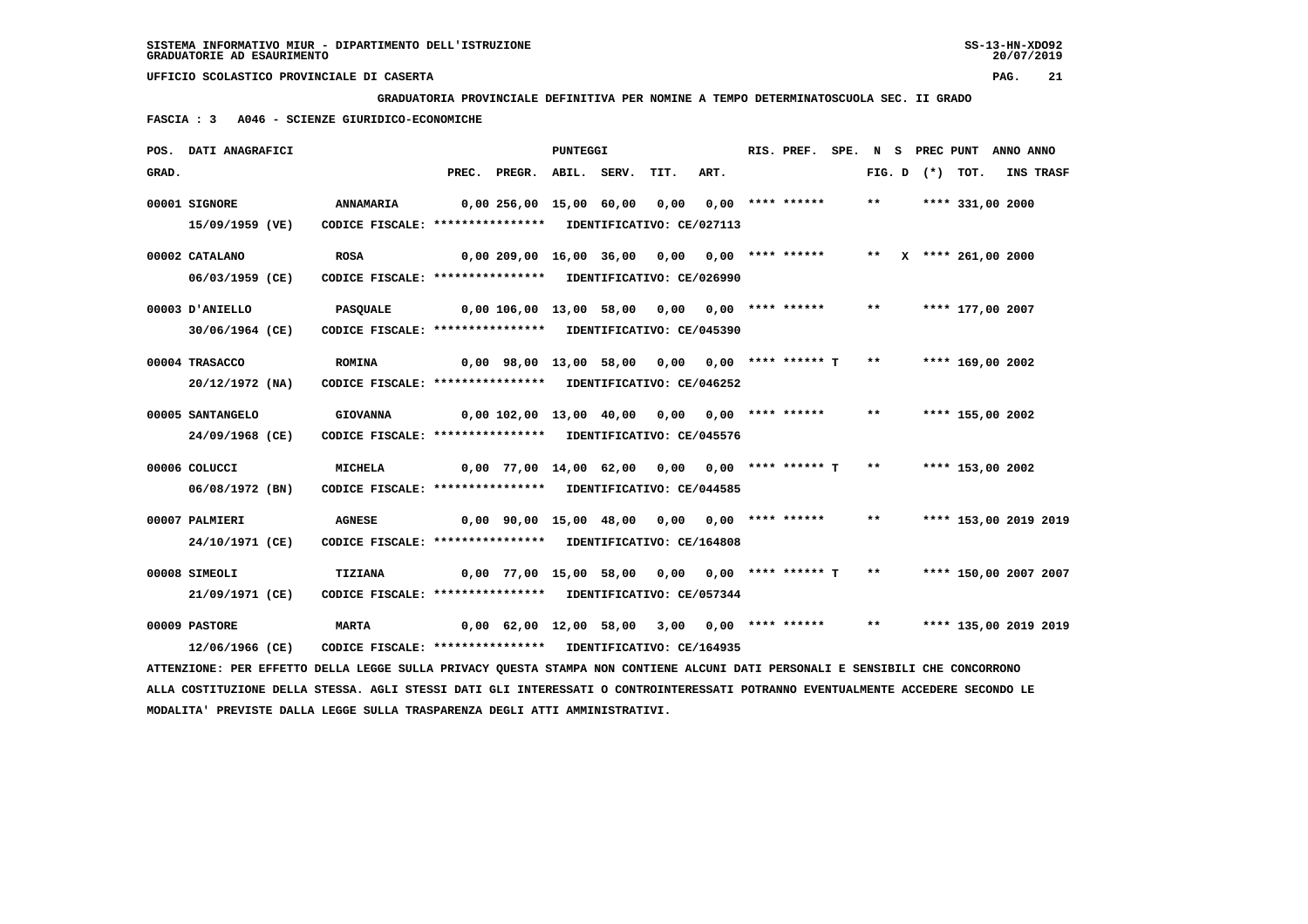**GRADUATORIA PROVINCIALE DEFINITIVA PER NOMINE A TEMPO DETERMINATOSCUOLA SEC. II GRADO**

 **FASCIA : 3 A046 - SCIENZE GIURIDICO-ECONOMICHE**

|            | POS. DATI ANAGRAFICI                                                                                                          |                                                            |                                                                         |                                                                            | PUNTEGGI |                                            |      | RIS. PREF. SPE. N S PREC PUNT ANNO ANNO |       |  |                     |                       |
|------------|-------------------------------------------------------------------------------------------------------------------------------|------------------------------------------------------------|-------------------------------------------------------------------------|----------------------------------------------------------------------------|----------|--------------------------------------------|------|-----------------------------------------|-------|--|---------------------|-----------------------|
| GRAD.      |                                                                                                                               |                                                            |                                                                         | PREC. PREGR. ABIL. SERV.                                                   |          | TIT.                                       | ART. |                                         |       |  | FIG. $D$ $(*)$ TOT. | INS TRASF             |
|            | 00010 COMPARONE                                                                                                               | <b>RAFFAELE</b>                                            | 0,00                                                                    |                                                                            |          | $0,00$ 17,00 106,00 10,00 0,00 **** ****** |      |                                         | $***$ |  | **** 133,00 2016    |                       |
| т          | 11/02/1977 (NA)                                                                                                               | CODICE FISCALE: **************** IDENTIFICATIVO: CE/154797 |                                                                         |                                                                            |          |                                            |      |                                         |       |  |                     |                       |
| 00011 VOSO |                                                                                                                               | PAOLO                                                      |                                                                         | 0,00 55,00 14,00 60,00 0,00 0,00 **** ****** ** ** X **** 129,00 2014 2014 |          |                                            |      |                                         |       |  |                     |                       |
|            | 17/07/1969 (CE)                                                                                                               | CODICE FISCALE: **************** IDENTIFICATIVO: CE/145338 |                                                                         |                                                                            |          |                                            |      |                                         |       |  |                     |                       |
|            | 00012 DI MEO                                                                                                                  | MARIO                                                      |                                                                         | 0,00 111,00 14,00 0,00 0,00 0,00 **** ****** T                             |          |                                            |      |                                         | $***$ |  | **** 125,00 2000    |                       |
|            | 14/10/1963 (CE)                                                                                                               | CODICE FISCALE: **************** IDENTIFICATIVO: CE/025665 |                                                                         |                                                                            |          |                                            |      |                                         |       |  |                     |                       |
|            | 00013 DE MARCO                                                                                                                | <b>EUGENIA</b>                                             |                                                                         | 0,00 38,00 40,00 38,00 0,00 0,00 **** ******                               |          |                                            |      |                                         | $***$ |  | **** 116,00 2009    |                       |
|            | 28/08/1976 (CE)                                                                                                               | CODICE FISCALE: **************** IDENTIFICATIVO: CE/133605 |                                                                         |                                                                            |          |                                            |      |                                         |       |  |                     |                       |
|            | 00014 AVENIA                                                                                                                  | <b>ELOISA</b>                                              | 0,00 47,00 13,00 52,00  3,00  0,00 **** ****** T  **   **** 115,00 2014 |                                                                            |          |                                            |      |                                         |       |  |                     |                       |
|            | 03/07/1972 (CE)                                                                                                               | CODICE FISCALE: **************** IDENTIFICATIVO: CE/048255 |                                                                         |                                                                            |          |                                            |      |                                         |       |  |                     |                       |
|            | 00015 VALVANO                                                                                                                 | <b>ROSSELLA</b>                                            |                                                                         | 0,00  0,00  16,00  84,00  9,00  0,00  ****  ******                         |          |                                            |      |                                         | $***$ |  | **** 109,00 2016    |                       |
| т          | 20/08/1977 (CE)                                                                                                               | CODICE FISCALE: **************** IDENTIFICATIVO: CE/163676 |                                                                         |                                                                            |          |                                            |      |                                         |       |  |                     |                       |
|            | 00016 GAGLIARDI                                                                                                               | <b>ANTONIO</b>                                             |                                                                         | 0,00 43,00 13,00 52,00 0,00 0,00 **** ******                               |          |                                            |      |                                         | $**$  |  |                     | **** 108,00 2004 2004 |
|            | 21/02/1968 (NA)                                                                                                               | CODICE FISCALE: **************** IDENTIFICATIVO: CE/050150 |                                                                         |                                                                            |          |                                            |      |                                         |       |  |                     |                       |
|            | 00017 FULGERI                                                                                                                 | <b>MARIA</b>                                               |                                                                         | 0,00 6,00 15,00 84,00 3,00 0,00 **** ****** ** **                          |          |                                            |      |                                         |       |  | **** 108,00 2018    |                       |
|            | 21/04/1968 (CE)                                                                                                               | CODICE FISCALE: **************** IDENTIFICATIVO: CE/043210 |                                                                         |                                                                            |          |                                            |      |                                         |       |  |                     |                       |
|            | 00018 PISCITELLI                                                                                                              | GIULIA                                                     |                                                                         | 0,00 90,00 13,00 0,00 0,00 0,00 **** ****** T **                           |          |                                            |      |                                         |       |  | **** 103,00 2019    |                       |
|            | 27/04/1972 (CE)                                                                                                               | CODICE FISCALE: **************** IDENTIFICATIVO: CE/046655 |                                                                         |                                                                            |          |                                            |      |                                         |       |  |                     |                       |
|            | ATTENZIONE: PER EFFETTO DELLA LEGGE SULLA PRIVACY QUESTA STAMPA NON CONTIENE ALCUNI DATI PERSONALI E SENSIBILI CHE CONCORRONO |                                                            |                                                                         |                                                                            |          |                                            |      |                                         |       |  |                     |                       |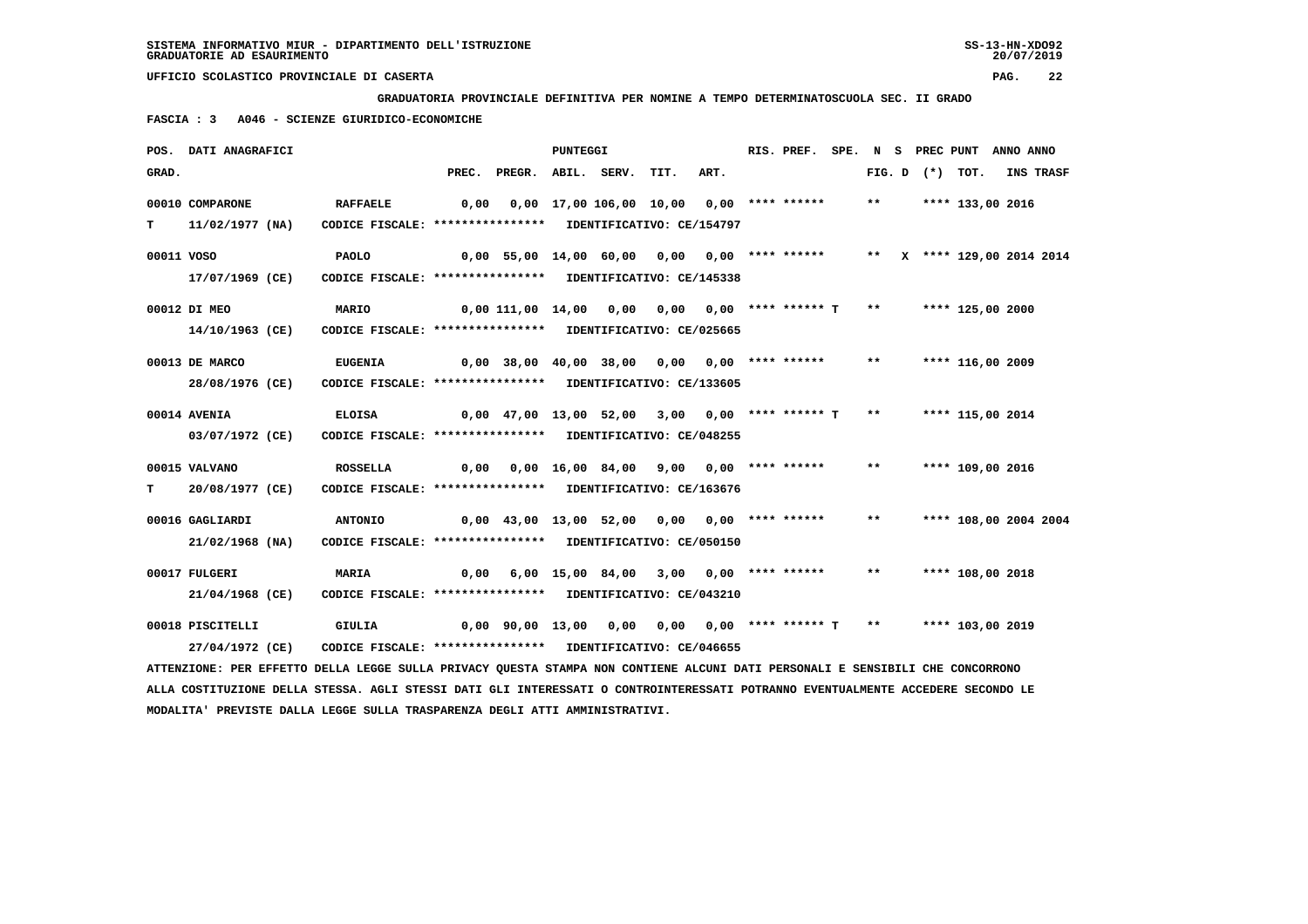**GRADUATORIA PROVINCIALE DEFINITIVA PER NOMINE A TEMPO DETERMINATOSCUOLA SEC. II GRADO**

 **FASCIA : 3 A046 - SCIENZE GIURIDICO-ECONOMICHE**

|       | POS. DATI ANAGRAFICI                                                                                                            |                                                            |       |                                                           | <b>PUNTEGGI</b> |                                          |                                 | RIS. PREF.           |       |  |                   | SPE. N S PREC PUNT ANNO ANNO |  |
|-------|---------------------------------------------------------------------------------------------------------------------------------|------------------------------------------------------------|-------|-----------------------------------------------------------|-----------------|------------------------------------------|---------------------------------|----------------------|-------|--|-------------------|------------------------------|--|
| GRAD. |                                                                                                                                 |                                                            | PREC. | PREGR. ABIL. SERV.                                        |                 | TIT.                                     | ART.                            |                      |       |  | FIG. D $(*)$ TOT. | INS TRASF                    |  |
|       | 00019 IADEVAIA                                                                                                                  | <b>SERGIO</b>                                              |       | 0,00 17,00 15,00 54,00                                    |                 | 0,00                                     |                                 | $0.00$ **** ****** T | $***$ |  | **** 86,00 2015   |                              |  |
|       | 28/03/1968 (CE)                                                                                                                 | CODICE FISCALE: **************** IDENTIFICATIVO: CE/027054 |       |                                                           |                 |                                          |                                 |                      |       |  |                   |                              |  |
|       | 00020 VISONE                                                                                                                    | <b>STEFANIA</b>                                            | 0,00  |                                                           |                 | $3,00$ 42,00 40,00 0,00 0,00 **** ****** |                                 |                      | $* *$ |  | **** 85,00 2014   |                              |  |
|       | 27/11/1972 (CE)                                                                                                                 | CODICE FISCALE: **************** IDENTIFICATIVO: CE/055998 |       |                                                           |                 |                                          |                                 |                      |       |  |                   |                              |  |
|       |                                                                                                                                 |                                                            |       |                                                           |                 |                                          |                                 |                      |       |  |                   |                              |  |
|       | 00021 PISANI                                                                                                                    | <b>PASQUALE</b>                                            |       | 0,00 13,00 16,00 48,00 0,00                               |                 |                                          |                                 | $0.00$ **** ******   | $***$ |  | **** 77,00 2007   |                              |  |
|       | 05/12/1965 (CE)                                                                                                                 | CODICE FISCALE: **************** IDENTIFICATIVO: CE/055645 |       |                                                           |                 |                                          |                                 |                      |       |  |                   |                              |  |
|       | 00022 RAGOZZINO                                                                                                                 | <b>MARIA</b>                                               |       | $0,00$ $0,00$ $12,00$ $60,00$ $3,00$ $0,00$ **** ****** T |                 |                                          |                                 |                      | $* *$ |  | **** 75,00 2019   |                              |  |
|       | 21/07/1969 (CE)                                                                                                                 | CODICE FISCALE: **************** IDENTIFICATIVO: CE/044660 |       |                                                           |                 |                                          |                                 |                      |       |  |                   |                              |  |
|       |                                                                                                                                 |                                                            |       |                                                           |                 |                                          |                                 |                      |       |  |                   |                              |  |
|       | 00023 COSTARELLA                                                                                                                | ALBA                                                       |       | $0,00$ 56,00 15,00 0,00                                   |                 |                                          | $0,00$ $0,00$ $***$ **** ****** |                      | $***$ |  | **** 71,00 2019   |                              |  |
|       | 06/09/1961 (CE)                                                                                                                 | CODICE FISCALE: **************** IDENTIFICATIVO: CE/045013 |       |                                                           |                 |                                          |                                 |                      |       |  |                   |                              |  |
|       | 00024 D'ORTA                                                                                                                    | <b>ANNA</b>                                                |       | $0,00$ 20,00 12,00 38,00 0,00 0,00 **** ******            |                 |                                          |                                 |                      | $***$ |  |                   | **** 70,00 2019 2007         |  |
|       | 11/02/1972 (CE)                                                                                                                 | CODICE FISCALE: **************** IDENTIFICATIVO: CE/057190 |       |                                                           |                 |                                          |                                 |                      |       |  |                   |                              |  |
|       |                                                                                                                                 |                                                            |       |                                                           |                 |                                          |                                 |                      |       |  |                   |                              |  |
|       | 00025 DE LUCA PICIONE                                                                                                           | <b>GAETANO</b>                                             | 0.00  |                                                           |                 | $0.00$ 14,00 46,00 9,00 0,00 **** ****** |                                 |                      | $***$ |  |                   | X **** 69,00 2019 2019       |  |
|       | $03/02/1964$ (NA)                                                                                                               | CODICE FISCALE: **************** IDENTIFICATIVO: CE/164764 |       |                                                           |                 |                                          |                                 |                      |       |  |                   |                              |  |
|       | 00026 TAMBURRINI                                                                                                                | <b>PASOUALE</b>                                            |       | $0,00$ 10,00 17,00 38,00 0,00 0,00 **** ******            |                 |                                          |                                 |                      | $* *$ |  | **** 65,00 2002   |                              |  |
|       | 09/03/1970 (CE)                                                                                                                 | CODICE FISCALE: **************** IDENTIFICATIVO: CE/044549 |       |                                                           |                 |                                          |                                 |                      |       |  |                   |                              |  |
|       |                                                                                                                                 |                                                            |       |                                                           |                 |                                          |                                 |                      |       |  |                   |                              |  |
|       | 00027 BALDINI                                                                                                                   | <b>GIUSEPPINA</b>                                          |       | $0,00$ 32,00 15,00 14,00 3,00 0,00 **** ******            |                 |                                          |                                 |                      | $***$ |  |                   | **** 64,00 2019 2019         |  |
|       | 09/09/1967 (CE)                                                                                                                 | CODICE FISCALE: **************** IDENTIFICATIVO: CE/164899 |       |                                                           |                 |                                          |                                 |                      |       |  |                   |                              |  |
|       | ATTENZIONE: PER EFFETTO DELLA LEGGE SULLA PRIVACY QUESTA STAMPA NON CONTIENE ALCUNI DATI PERSONALI E SENSIBILI CHE CONCORRONO   |                                                            |       |                                                           |                 |                                          |                                 |                      |       |  |                   |                              |  |
|       | ALLA COSTITUZIONE DELLA STESSA. AGLI STESSI DATI GLI INTERESSATI O CONTROINTERESSATI POTRANNO EVENTUALMENTE ACCEDERE SECONDO LE |                                                            |       |                                                           |                 |                                          |                                 |                      |       |  |                   |                              |  |
|       | MODALITA' PREVISTE DALLA LEGGE SULLA TRASPARENZA DEGLI ATTI AMMINISTRATIVI.                                                     |                                                            |       |                                                           |                 |                                          |                                 |                      |       |  |                   |                              |  |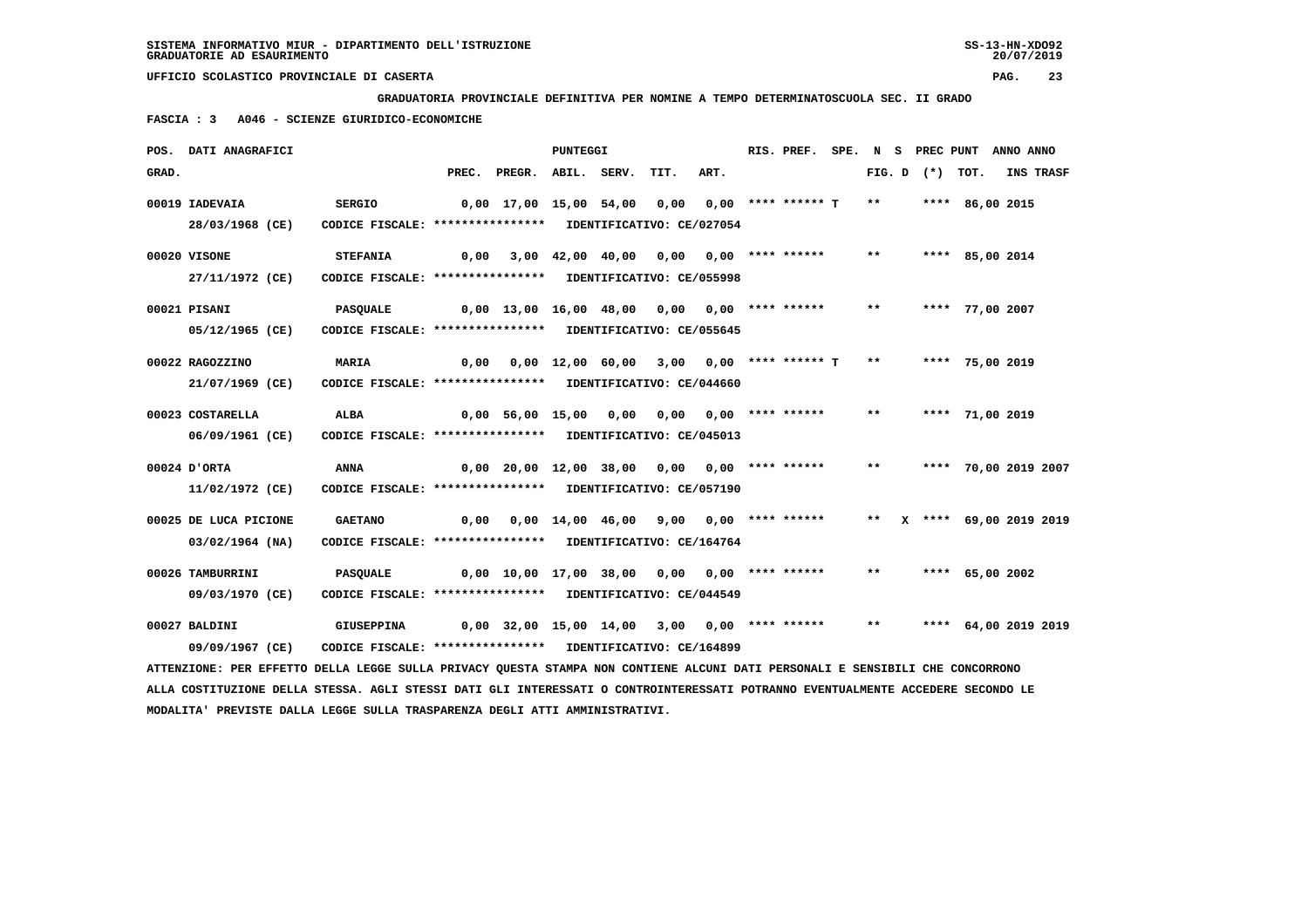**GRADUATORIA PROVINCIALE DEFINITIVA PER NOMINE A TEMPO DETERMINATOSCUOLA SEC. II GRADO**

 **FASCIA : 3 A046 - SCIENZE GIURIDICO-ECONOMICHE**

|       | POS. DATI ANAGRAFICI                                                                                                            |                                                            |       |                                                    | <b>PUNTEGGI</b> |                                                |      | RIS. PREF.         | SPE. N S | PREC PUNT           |                      | ANNO ANNO |           |
|-------|---------------------------------------------------------------------------------------------------------------------------------|------------------------------------------------------------|-------|----------------------------------------------------|-----------------|------------------------------------------------|------|--------------------|----------|---------------------|----------------------|-----------|-----------|
| GRAD. |                                                                                                                                 |                                                            | PREC. | PREGR. ABIL. SERV.                                 |                 | TIT.                                           | ART. |                    |          | FIG. $D$ $(*)$ TOT. |                      |           | INS TRASF |
|       | 00028 CINQUEGRANA                                                                                                               | <b>GIUSTINA</b>                                            |       | 0,00 12,00 13,00 34,00                             |                 | 3,00                                           |      | $0.00$ **** ****** | $***$    |                     | **** 62,00 2014      |           |           |
| т     | 06/05/1967 (CE)                                                                                                                 | CODICE FISCALE: **************** IDENTIFICATIVO: CE/043754 |       |                                                    |                 |                                                |      |                    |          |                     |                      |           |           |
|       |                                                                                                                                 |                                                            |       |                                                    |                 |                                                |      |                    |          |                     |                      |           |           |
|       | 00029 CIOFFI                                                                                                                    | GIUSEPPINA                                                 |       | 0,00 1,00 15,00 44,00                              |                 | 0,00                                           |      | $0.00$ **** ****** | $* *$    |                     | **** 60,00 2002      |           |           |
|       | 29/03/1965 (CE)                                                                                                                 | CODICE FISCALE: **************** IDENTIFICATIVO: CE/043775 |       |                                                    |                 |                                                |      |                    |          |                     |                      |           |           |
|       | 00030 RENDINA                                                                                                                   | <b>ANTONELLA</b>                                           |       | 0,00 0,00 15,00 34,00 9,00 0,00 **** ******        |                 |                                                |      |                    | $***$    |                     | **** 58,00 2016 2007 |           |           |
|       | 26/01/1973 (CE)                                                                                                                 | CODICE FISCALE: **************** IDENTIFICATIVO: CE/056561 |       |                                                    |                 |                                                |      |                    |          |                     |                      |           |           |
|       |                                                                                                                                 |                                                            |       |                                                    |                 |                                                |      |                    |          |                     |                      |           |           |
|       | 00031 DI STASIO                                                                                                                 | <b>STEFANIA</b>                                            |       | 0,00  0,00  13,00  44,00  0,00  0,00  ****  ****** |                 |                                                |      |                    | $* *$    |                     | **** 57,00 2007      |           |           |
|       | 16/07/1969 (CE)                                                                                                                 | CODICE FISCALE: **************** IDENTIFICATIVO: CE/045114 |       |                                                    |                 |                                                |      |                    |          |                     |                      |           |           |
|       | 00032 DI BUCCIO                                                                                                                 | <b>DANIELA</b>                                             | 0,00  |                                                    |                 | $0,00$ 13,00 34,00 10,00 0,00 **** ****** T ** |      |                    |          |                     | **** 57,00 2019      |           |           |
|       | 01/02/1964 (CE)                                                                                                                 | CODICE FISCALE: **************** IDENTIFICATIVO: CE/044893 |       |                                                    |                 |                                                |      |                    |          |                     |                      |           |           |
|       | 00033 SCORPIO                                                                                                                   |                                                            |       |                                                    |                 |                                                |      | $0.00$ **** ****** | $***$    |                     |                      |           |           |
|       |                                                                                                                                 | <b>ILDE</b>                                                | 0,00  |                                                    |                 | 1,00 14,00 38,00 3,00                          |      |                    |          |                     | **** 56,00 2004 2004 |           |           |
|       | 13/10/1971 (IS)                                                                                                                 | CODICE FISCALE: **************** IDENTIFICATIVO: CE/050119 |       |                                                    |                 |                                                |      |                    |          |                     |                      |           |           |
|       | 00034 COCCHIS                                                                                                                   | LIVIA                                                      | 0,00  |                                                    |                 | $0,00$ 13,00 36,00 6,00 0,00 **** ******       |      |                    | $***$    |                     | **** 55,00 2019 2019 |           |           |
|       | 11/06/1966 (NA)                                                                                                                 | CODICE FISCALE: **************** IDENTIFICATIVO: CE/164781 |       |                                                    |                 |                                                |      |                    |          |                     |                      |           |           |
|       |                                                                                                                                 |                                                            |       |                                                    |                 |                                                |      |                    |          |                     |                      |           |           |
|       | 00035 PEZZELLA                                                                                                                  | MARIA                                                      | 0,00  |                                                    |                 | 3,00 15,00 24,00 10,00 0,00 **** ****** T **   |      |                    |          |                     | **** 52,00 2019 2019 |           |           |
|       | 21/04/1968 (NA)                                                                                                                 | CODICE FISCALE: **************** IDENTIFICATIVO: CE/164993 |       |                                                    |                 |                                                |      |                    |          |                     |                      |           |           |
|       | 00036 PIATTO                                                                                                                    | <b>ANNAMARIA</b>                                           | 0,00  |                                                    |                 | 0,00 13,00 38,00 0,00 0,00 **** ******         |      |                    | $***$    |                     | **** 51,00 2002      |           |           |
|       | 17/07/1968 (CE)                                                                                                                 | CODICE FISCALE: **************** IDENTIFICATIVO: CE/046189 |       |                                                    |                 |                                                |      |                    |          |                     |                      |           |           |
|       | ATTENZIONE: PER EFFETTO DELLA LEGGE SULLA PRIVACY QUESTA STAMPA NON CONTIENE ALCUNI DATI PERSONALI E SENSIBILI CHE CONCORRONO   |                                                            |       |                                                    |                 |                                                |      |                    |          |                     |                      |           |           |
|       | ALLA COSTITUZIONE DELLA STESSA. AGLI STESSI DATI GLI INTERESSATI O CONTROINTERESSATI POTRANNO EVENTUALMENTE ACCEDERE SECONDO LE |                                                            |       |                                                    |                 |                                                |      |                    |          |                     |                      |           |           |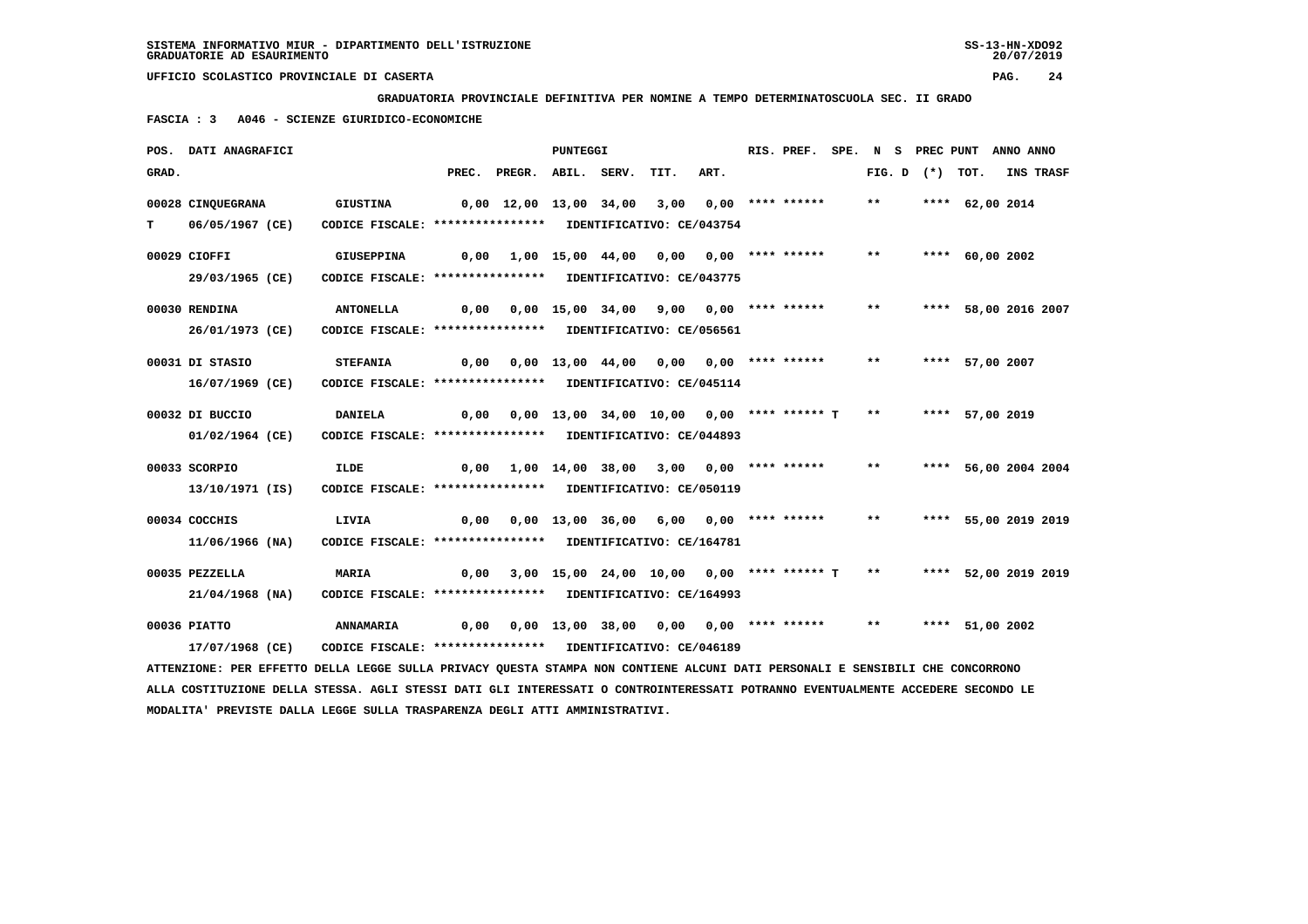**GRADUATORIA PROVINCIALE DEFINITIVA PER NOMINE A TEMPO DETERMINATOSCUOLA SEC. II GRADO**

 **FASCIA : 3 A046 - SCIENZE GIURIDICO-ECONOMICHE**

|       | POS. DATI ANAGRAFICI                                                                                                            |                                                            |                                              |                                               | <b>PUNTEGGI</b> |                       |                                          |                       | RIS. PREF. SPE. N S PREC PUNT ANNO ANNO |       |                   |                           |           |  |
|-------|---------------------------------------------------------------------------------------------------------------------------------|------------------------------------------------------------|----------------------------------------------|-----------------------------------------------|-----------------|-----------------------|------------------------------------------|-----------------------|-----------------------------------------|-------|-------------------|---------------------------|-----------|--|
| GRAD. |                                                                                                                                 |                                                            |                                              | PREC. PREGR. ABIL. SERV.                      |                 |                       | TIT.                                     | ART.                  |                                         |       | FIG. D $(*)$ TOT. |                           | INS TRASF |  |
|       | 00037 DE LUCIA                                                                                                                  | <b>TERESA</b>                                              | 0,00                                         |                                               |                 | 2,00 13,00 28,00 6,00 |                                          |                       | 0,00 **** ******                        | $***$ |                   | **** 49,00 2019           |           |  |
|       | 03/03/1969 (EE)                                                                                                                 | CODICE FISCALE: **************** IDENTIFICATIVO: CE/044107 |                                              |                                               |                 |                       |                                          |                       |                                         |       |                   |                           |           |  |
|       | 00038 CAPONE                                                                                                                    | <b>ANTONELLA</b>                                           | 0,00                                         |                                               |                 |                       | 0,00 15,00 24,00 9,00 0,00 **** ******   |                       |                                         |       |                   | ** X **** 48,00 2017 2007 |           |  |
|       | 26/03/1971 (CE)                                                                                                                 | CODICE FISCALE: **************** IDENTIFICATIVO: CE/056721 |                                              |                                               |                 |                       |                                          |                       |                                         |       |                   |                           |           |  |
|       | 00039 DE MICHELE                                                                                                                | <b>ANTONIETTA</b>                                          |                                              | 0,00 32,00 15,00 0,00 0,00 0,00 **** ******   |                 |                       |                                          |                       |                                         | $***$ |                   | **** 47,00 2019           |           |  |
|       | 19/02/1964 (CE)                                                                                                                 | CODICE FISCALE: **************** IDENTIFICATIVO: CE/020986 |                                              |                                               |                 |                       |                                          |                       |                                         |       |                   |                           |           |  |
|       | 00040 NAPOLETANO                                                                                                                | <b>AUGUSTA</b>                                             | 0,00 18,00 14,00 12,00 0,00 0,00 **** ****** |                                               |                 |                       |                                          |                       |                                         | $***$ |                   | **** $44,00$ 2019         |           |  |
|       | 16/11/1964 (CE)                                                                                                                 | CODICE FISCALE: **************** IDENTIFICATIVO: CE/024434 |                                              |                                               |                 |                       |                                          |                       |                                         |       |                   |                           |           |  |
|       | 00041 IOZZO                                                                                                                     | <b>SALVATORE</b>                                           | 0,00                                         |                                               |                 |                       | 8,00 13,00 18,00 3,00 0,00 **** ******   |                       |                                         | **    |                   | **** 42,00 2016 2007      |           |  |
|       | 06/02/1974 (CE)                                                                                                                 | CODICE FISCALE: **************** IDENTIFICATIVO: CE/056161 |                                              |                                               |                 |                       |                                          |                       |                                         |       |                   |                           |           |  |
|       | 00042 CORVINO                                                                                                                   | <b>GIANFRANCO</b>                                          | 0,00                                         |                                               |                 |                       | $2,00$ 15,00 24,00 0,00 0,00 **** ****** |                       |                                         | $***$ |                   | **** $41,00$ 2003         |           |  |
|       | 11/11/1968 (CE)                                                                                                                 | CODICE FISCALE: **************** IDENTIFICATIVO: CE/047952 |                                              |                                               |                 |                       |                                          |                       |                                         |       |                   |                           |           |  |
|       | 00043 CASTALDO                                                                                                                  | MARIA LAVINIA                                              |                                              | $0,00$ 3,00 14,00 24,00 0,00 0,00 **** ****** |                 |                       |                                          |                       |                                         | $* *$ |                   | **** 41,00 2015           |           |  |
|       | 20/02/1972 (CE)                                                                                                                 | CODICE FISCALE: **************** IDENTIFICATIVO: CE/043154 |                                              |                                               |                 |                       |                                          |                       |                                         |       |                   |                           |           |  |
|       | 00044 MORIELLO                                                                                                                  | <b>DANIELA</b>                                             | 0,00                                         |                                               |                 |                       | 9,00 14,00 18,00 0,00 0,00 **** ******   |                       |                                         | $***$ |                   | **** 41,00 2019 2019      |           |  |
|       | 11/11/1969 (NA)                                                                                                                 | CODICE FISCALE: **************** IDENTIFICATIVO: CE/164884 |                                              |                                               |                 |                       |                                          |                       |                                         |       |                   |                           |           |  |
|       | 00045 COMELLA                                                                                                                   | CARLA                                                      |                                              | 0,00 17,00 13,00                              |                 | 8,00                  |                                          | 0,00 0,00 **** ****** |                                         | $***$ |                   | **** 38,00 2002           |           |  |
|       | 05/11/1973 (MI)                                                                                                                 | CODICE FISCALE: **************** IDENTIFICATIVO: CE/044611 |                                              |                                               |                 |                       |                                          |                       |                                         |       |                   |                           |           |  |
|       | ATTENZIONE: PER EFFETTO DELLA LEGGE SULLA PRIVACY QUESTA STAMPA NON CONTIENE ALCUNI DATI PERSONALI E SENSIBILI CHE CONCORRONO   |                                                            |                                              |                                               |                 |                       |                                          |                       |                                         |       |                   |                           |           |  |
|       | ALLA COSTITUZIONE DELLA STESSA. AGLI STESSI DATI GLI INTERESSATI O CONTROINTERESSATI POTRANNO EVENTUALMENTE ACCEDERE SECONDO LE |                                                            |                                              |                                               |                 |                       |                                          |                       |                                         |       |                   |                           |           |  |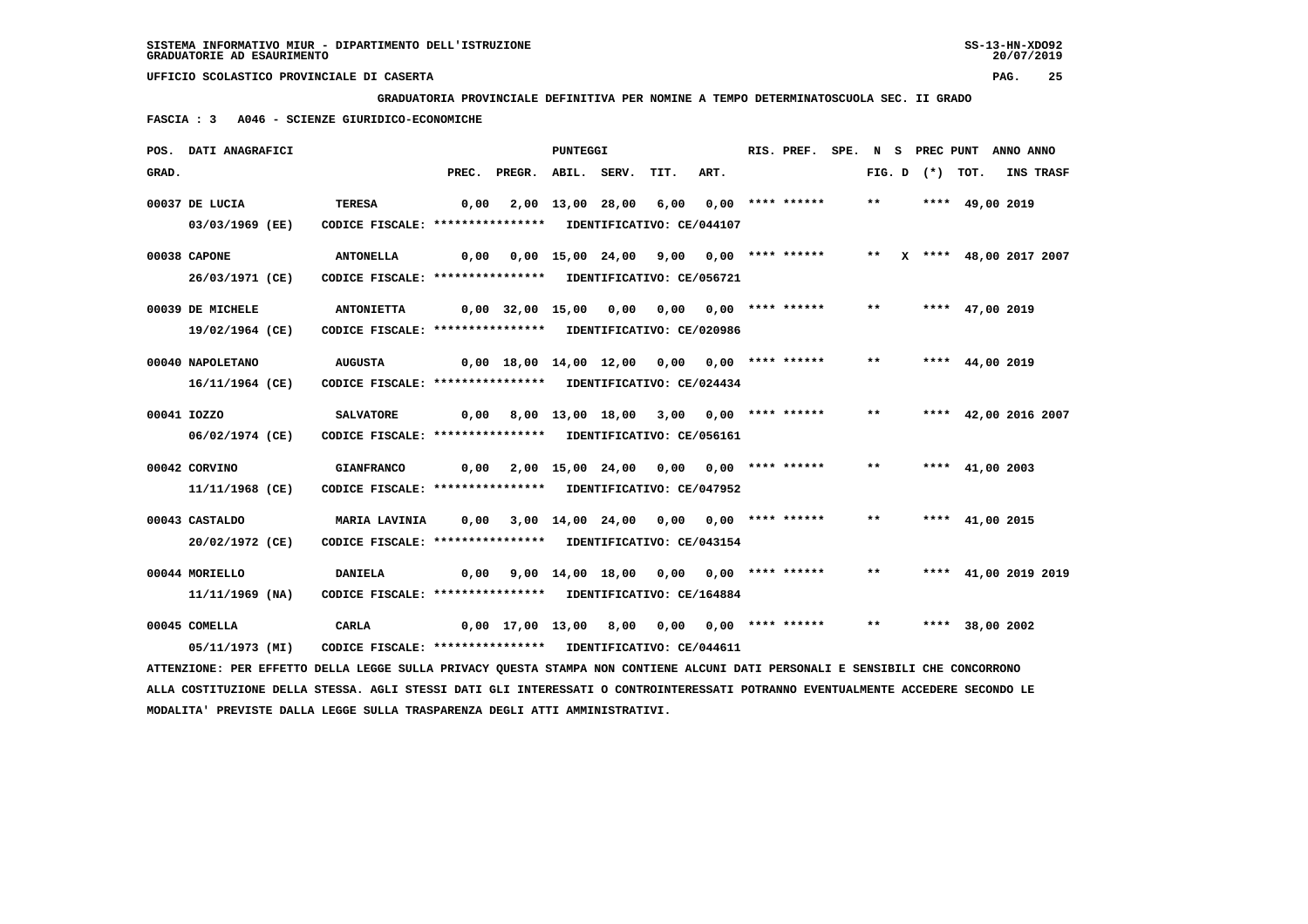**GRADUATORIA PROVINCIALE DEFINITIVA PER NOMINE A TEMPO DETERMINATOSCUOLA SEC. II GRADO**

 **FASCIA : 3 A046 - SCIENZE GIURIDICO-ECONOMICHE**

|       | POS. DATI ANAGRAFICI                                                                                                            |                                                            |      |                                             | <b>PUNTEGGI</b> |      |                                               |      | RIS. PREF.         |       |                   | SPE. N S PREC PUNT ANNO ANNO |           |
|-------|---------------------------------------------------------------------------------------------------------------------------------|------------------------------------------------------------|------|---------------------------------------------|-----------------|------|-----------------------------------------------|------|--------------------|-------|-------------------|------------------------------|-----------|
| GRAD. |                                                                                                                                 |                                                            |      | PREC. PREGR. ABIL. SERV.                    |                 |      | TIT.                                          | ART. |                    |       | FIG. D $(*)$ TOT. |                              | INS TRASF |
|       | 00046 DE CHIARA                                                                                                                 | <b>FRANCESCO</b>                                           |      | 0,00 24,00 13,00                            |                 | 0,00 | 0,00                                          |      | $0.00$ **** ****** | $***$ |                   | **** 37,00 2016              |           |
|       | 22/05/1968 (CE)                                                                                                                 | CODICE FISCALE: **************** IDENTIFICATIVO: CE/045989 |      |                                             |                 |      |                                               |      |                    |       |                   |                              |           |
|       | $00047$ FEOLA                                                                                                                   | ANNAMARIA                                                  |      | 0,00 21,00 16,00 0,00 0,00 0,00 **** ****** |                 |      |                                               |      |                    |       |                   | ** X **** 37,00 2019 2019    |           |
|       | 18/12/1975 (CE)                                                                                                                 | CODICE FISCALE: **************** IDENTIFICATIVO: CE/164660 |      |                                             |                 |      |                                               |      |                    |       |                   |                              |           |
|       | 00048 SQUEGLIA                                                                                                                  | <b>ROSA</b>                                                | 0,00 |                                             |                 |      | 3,00 14,00 12,00 6,00 0,00 **** ****** T      |      |                    | $***$ |                   | **** 35,00 2018 2007         |           |
|       | 11/08/1971 (CE)                                                                                                                 | CODICE FISCALE: **************** IDENTIFICATIVO: CE/057331 |      |                                             |                 |      |                                               |      |                    |       |                   |                              |           |
|       | 00049 PALMIERO                                                                                                                  | <b>FRANCESCO</b>                                           | 0,00 |                                             |                 |      | 6,00 15,00 12,00 0,00                         |      | $0.00$ **** ****** | $***$ |                   | **** 33,00 2002              |           |
|       | 19/06/1966 (CE)                                                                                                                 | CODICE FISCALE: **************** IDENTIFICATIVO: CE/043568 |      |                                             |                 |      |                                               |      |                    |       |                   |                              |           |
|       | 00050 NOVIELLO                                                                                                                  | <b>FRANCA</b>                                              |      | $0,00$ $20,00$ $13,00$ $0,00$               |                 |      | 0,00 0,00 **** ******                         |      |                    | $***$ |                   | **** 33,00 2019              |           |
|       | 05/10/1961 (CE)                                                                                                                 | CODICE FISCALE: **************** IDENTIFICATIVO: CE/042991 |      |                                             |                 |      |                                               |      |                    |       |                   |                              |           |
|       | 00051 ROMANO                                                                                                                    | <b>SONIA</b>                                               |      | 0,00 18,00 13,00 0,00 0,00 0,00 **** ****** |                 |      |                                               |      |                    | $***$ |                   | X **** 31,00 2002            |           |
|       | 28/06/1970 (CE)                                                                                                                 | CODICE FISCALE: **************** IDENTIFICATIVO: CE/044811 |      |                                             |                 |      |                                               |      |                    |       |                   |                              |           |
|       | 00052 TAMBURRO                                                                                                                  | <b>TIZIANA</b>                                             | 0,00 |                                             |                 |      | 3,00 13,00 12,00 1,00 0,00 **** ******        |      |                    | $***$ |                   | **** 29,00 2018              |           |
|       | 19/02/1969 (CE)                                                                                                                 | CODICE FISCALE: **************** IDENTIFICATIVO: CE/045491 |      |                                             |                 |      |                                               |      |                    |       |                   |                              |           |
|       | 00053 DE LISA                                                                                                                   | <b>MARIA</b>                                               | 0,00 |                                             |                 |      | 0,00 13,00 14,00 0,00 0,00 **** ******        |      |                    | $***$ |                   | **** 27,00 2019 2003         |           |
|       | 25/12/1969 (SA)                                                                                                                 | CODICE FISCALE: **************** IDENTIFICATIVO: CE/048179 |      |                                             |                 |      |                                               |      |                    |       |                   |                              |           |
|       | 00054 MASSA                                                                                                                     | <b>PAOLA</b>                                               | 0,00 |                                             |                 |      | $0,00$ 14,00 12,00 0,00 0,00 **** ****** T ** |      |                    |       |                   | **** 26,00 2019              |           |
|       | 04/08/1971 (CE)                                                                                                                 | CODICE FISCALE: **************** IDENTIFICATIVO: CE/045306 |      |                                             |                 |      |                                               |      |                    |       |                   |                              |           |
|       | ATTENZIONE: PER EFFETTO DELLA LEGGE SULLA PRIVACY QUESTA STAMPA NON CONTIENE ALCUNI DATI PERSONALI E SENSIBILI CHE CONCORRONO   |                                                            |      |                                             |                 |      |                                               |      |                    |       |                   |                              |           |
|       | ALLA COSTITUZIONE DELLA STESSA. AGLI STESSI DATI GLI INTERESSATI O CONTROINTERESSATI POTRANNO EVENTUALMENTE ACCEDERE SECONDO LE |                                                            |      |                                             |                 |      |                                               |      |                    |       |                   |                              |           |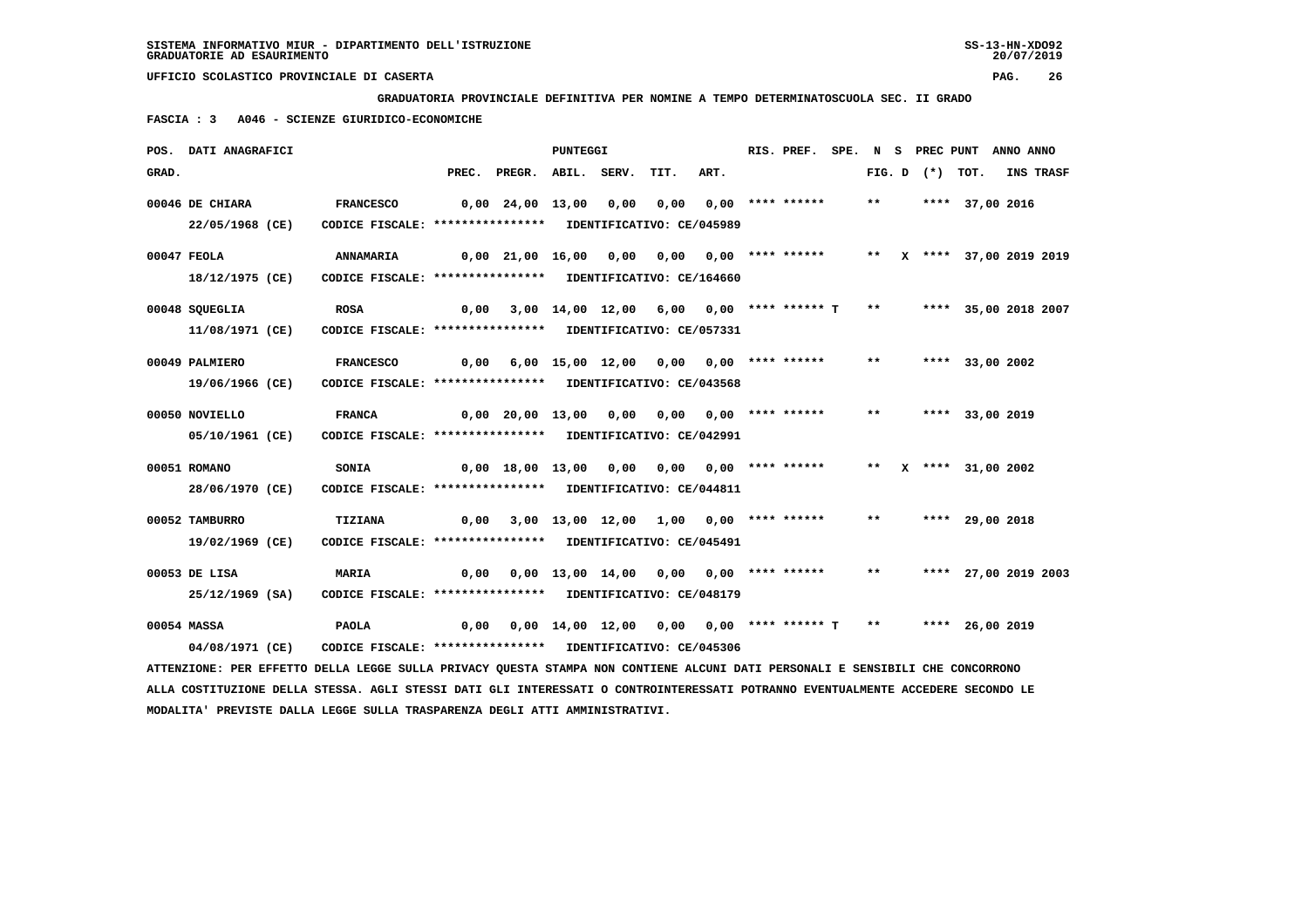**GRADUATORIA PROVINCIALE DEFINITIVA PER NOMINE A TEMPO DETERMINATOSCUOLA SEC. II GRADO**

 **FASCIA : 3 A046 - SCIENZE GIURIDICO-ECONOMICHE**

|       | POS. DATI ANAGRAFICI                                                                                                          |                                                            |      |                                                   | PUNTEGGI          |                       |                                           |                       | RIS. PREF. SPE. N S PREC PUNT ANNO ANNO |              |  |                      |           |
|-------|-------------------------------------------------------------------------------------------------------------------------------|------------------------------------------------------------|------|---------------------------------------------------|-------------------|-----------------------|-------------------------------------------|-----------------------|-----------------------------------------|--------------|--|----------------------|-----------|
| GRAD. |                                                                                                                               |                                                            |      | PREC. PREGR. ABIL. SERV.                          |                   |                       | TIT.                                      | ART.                  |                                         |              |  | FIG. D $(*)$ TOT.    | INS TRASF |
|       | 00055 SPINA                                                                                                                   | MARIAROSARIA                                               | 0,00 |                                                   | $0,00$ 15,00 6,00 |                       | 3,00                                      |                       | $0.00$ **** ******                      | $***$        |  | **** 24,00 2019 2007 |           |
|       | 12/06/1971 (CE)                                                                                                               | CODICE FISCALE: **************** IDENTIFICATIVO: CE/057327 |      |                                                   |                   |                       |                                           |                       |                                         |              |  |                      |           |
|       | 00056 MAZZUOCCOLO                                                                                                             | PIERGIORGIO                                                | 0,00 |                                                   |                   |                       | $9,00$ 14,00 0,00 0,00 0,00 **** ****** T |                       |                                         | $\star\star$ |  | **** 23,00 2019 2019 |           |
|       | 01/05/1970 (CE)                                                                                                               | CODICE FISCALE: **************** IDENTIFICATIVO: CE/164858 |      |                                                   |                   |                       |                                           |                       |                                         |              |  |                      |           |
|       | 00057 D'ANIELLO                                                                                                               | <b>CATERINA</b>                                            | 0,00 |                                                   |                   |                       | 0,00 14,00 8,00 0,00 0,00 **** ******     |                       |                                         | $***$        |  | **** 22,00 2019 2019 |           |
|       | 31/10/1974 (NA)                                                                                                               | CODICE FISCALE: **************** IDENTIFICATIVO: CE/164691 |      |                                                   |                   |                       |                                           |                       |                                         |              |  |                      |           |
|       | 00058 D'ANDREA                                                                                                                | VALERIA                                                    |      | $0,00$ 5,00 16,00 0,00 0,00 0,00 **** ******      |                   |                       |                                           |                       |                                         | $**$         |  | **** 21,00 2019 2005 |           |
|       | 18/01/1973 (CE)                                                                                                               | CODICE FISCALE: **************** IDENTIFICATIVO: CE/053973 |      |                                                   |                   |                       |                                           |                       |                                         |              |  |                      |           |
|       | 00059 PRIMIZIA                                                                                                                | <b>ALFREDO</b>                                             | 0,00 |                                                   | 6,00 15,00        |                       | 0,00 0,00                                 |                       | $0,00$ **** ******                      | $***$        |  | **** 21,00 2019 2019 |           |
|       | 25/05/1968 (CE)                                                                                                               | CODICE FISCALE: **************** IDENTIFICATIVO: CE/164980 |      |                                                   |                   |                       |                                           |                       |                                         |              |  |                      |           |
|       | 00060 PARISI                                                                                                                  | TOMMASO                                                    | 0,00 |                                                   |                   | $6,00$ $14,00$ $0,00$ | 0,00                                      |                       | 0,00 **** ******                        | $***$        |  | **** 20,00 2019      |           |
|       | 02/02/1963 (CE)                                                                                                               | CODICE FISCALE: **************** IDENTIFICATIVO: CE/024368 |      |                                                   |                   |                       |                                           |                       |                                         |              |  |                      |           |
|       | 00061 CEPPARULO                                                                                                               | <b>UGO</b>                                                 |      | 0,00  0,00  16,00  0,00  3,00  0,00  ****  ****** |                   |                       |                                           |                       |                                         | $***$        |  | **** 19,00 2019 2019 |           |
|       | 05/05/1970 (NA)                                                                                                               | CODICE FISCALE: **************** IDENTIFICATIVO: CE/326467 |      |                                                   |                   |                       |                                           |                       |                                         |              |  |                      |           |
|       | 00062 MUSCARIELLO                                                                                                             | <b>EDDA</b>                                                | 0,00 |                                                   | 5,00 14,00        | 0,00                  | 0,00                                      |                       | $0.00$ **** ******                      | $***$        |  | **** 19,00 2019      |           |
|       | 19/03/1964 (NA)                                                                                                               | CODICE FISCALE: **************** IDENTIFICATIVO: CE/023884 |      |                                                   |                   |                       |                                           |                       |                                         |              |  |                      |           |
|       | 00063 LAMPITELLI                                                                                                              | FELICE                                                     | 0,00 |                                                   |                   | 0,00 13,00 6,00       |                                           | 0,00 0,00 **** ****** |                                         | $***$        |  | **** 19,00 2019      |           |
|       | 17/10/1963 (CE)                                                                                                               | CODICE FISCALE: **************** IDENTIFICATIVO: CE/042547 |      |                                                   |                   |                       |                                           |                       |                                         |              |  |                      |           |
|       | ATTENZIONE: PER EFFETTO DELLA LEGGE SULLA PRIVACY QUESTA STAMPA NON CONTIENE ALCUNI DATI PERSONALI E SENSIBILI CHE CONCORRONO |                                                            |      |                                                   |                   |                       |                                           |                       |                                         |              |  |                      |           |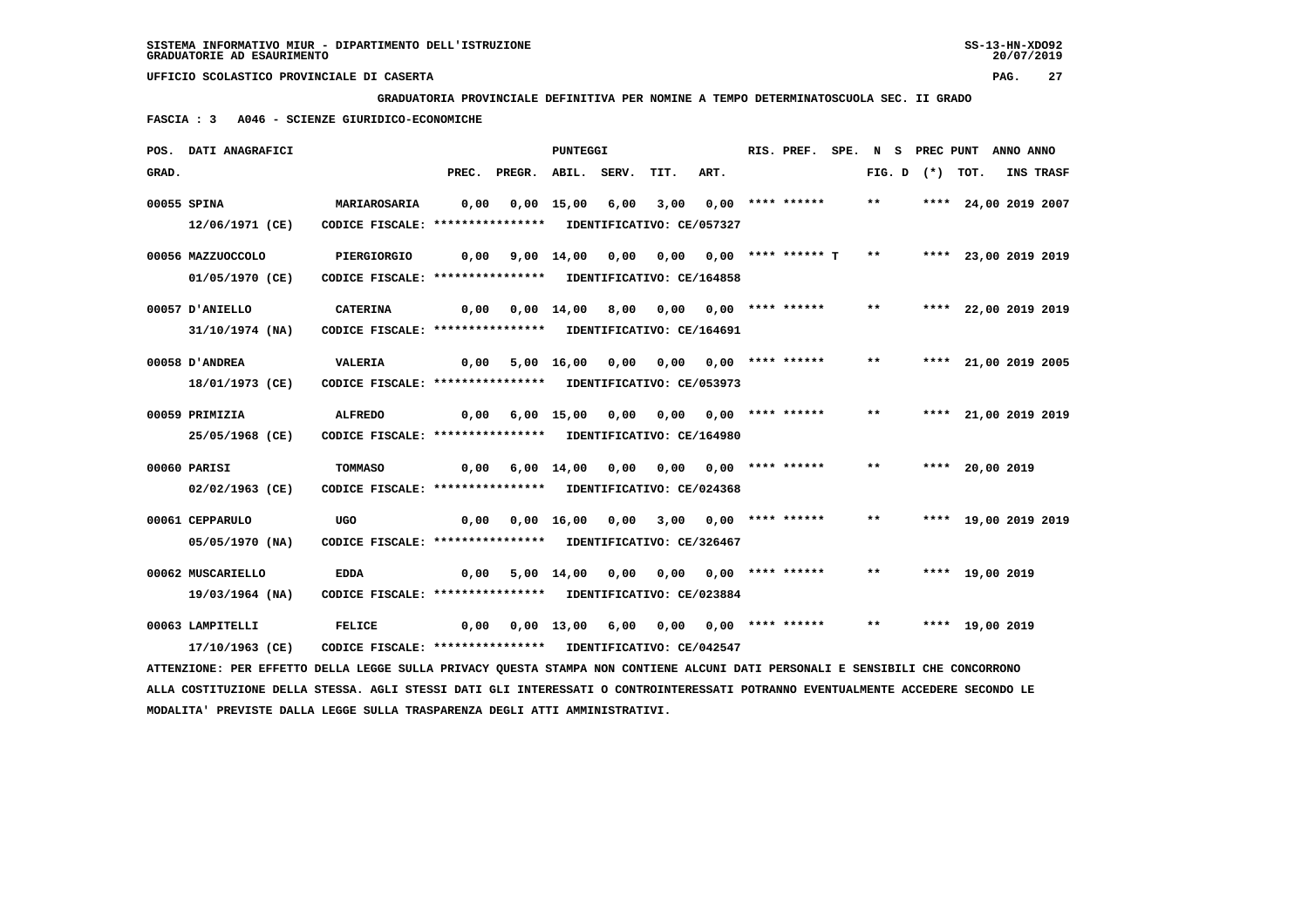**GRADUATORIA PROVINCIALE DEFINITIVA PER NOMINE A TEMPO DETERMINATOSCUOLA SEC. II GRADO**

 **FASCIA : 3 A046 - SCIENZE GIURIDICO-ECONOMICHE**

|            | POS. DATI ANAGRAFICI                                                                                                          |                                                                               |                                                                   |                                                               | PUNTEGGI |                                       |      | RIS. PREF. SPE. N S PREC PUNT ANNO ANNO |              |  |                         |           |
|------------|-------------------------------------------------------------------------------------------------------------------------------|-------------------------------------------------------------------------------|-------------------------------------------------------------------|---------------------------------------------------------------|----------|---------------------------------------|------|-----------------------------------------|--------------|--|-------------------------|-----------|
| GRAD.      |                                                                                                                               |                                                                               |                                                                   | PREC. PREGR. ABIL. SERV. TIT.                                 |          |                                       | ART. |                                         |              |  | FIG. D $(*)$ TOT.       | INS TRASF |
|            | 00064 SABATINI<br>01/01/1972 (CE)                                                                                             | <b>GIANLUCA</b><br>CODICE FISCALE: **************** IDENTIFICATIVO: CE/049669 | 0,00                                                              |                                                               |          | 3,00 15,00 0,00 0,00 0,00 **** ****** |      |                                         |              |  | ** **** 18,00 2018 2004 |           |
|            |                                                                                                                               |                                                                               |                                                                   |                                                               |          |                                       |      |                                         |              |  |                         |           |
|            | 00065 BRANCACCIO                                                                                                              | <b>ANTONIO</b>                                                                | 0,00 0,00 15,00 0,00 3,00 0,00 **** *****   **  x **** 18,00 2019 |                                                               |          |                                       |      |                                         |              |  |                         |           |
|            | 18/07/1974 (CE)                                                                                                               | CODICE FISCALE: **************** IDENTIFICATIVO: CE/044325                    |                                                                   |                                                               |          |                                       |      |                                         |              |  |                         |           |
| 00066 PAPA |                                                                                                                               | FULVIO                                                                        |                                                                   | $0,00$ 3,00 14,00 0,00 0,00 0,00 **** ******                  |          |                                       |      |                                         | $***$        |  | **** 17,00 2007         |           |
|            | 23/08/1967 (CE)                                                                                                               | CODICE FISCALE: **************** IDENTIFICATIVO: CE/043648                    |                                                                   |                                                               |          |                                       |      |                                         |              |  |                         |           |
|            | 00067 LUMIA                                                                                                                   | <b>MARIA TINDARA</b>                                                          |                                                                   | 0,00 0,00 12,00 2,00 3,00 0,00 **** ****** ** **** 17,00 2017 |          |                                       |      |                                         |              |  |                         |           |
|            | 18/09/1968 (ME)                                                                                                               | CODICE FISCALE: **************** IDENTIFICATIVO: CE/042733                    |                                                                   |                                                               |          |                                       |      |                                         |              |  |                         |           |
|            | 00068 VITTORIA                                                                                                                | ANNA                                                                          |                                                                   |                                                               |          |                                       |      |                                         | $\star\star$ |  | **** 17,00 2019 2019    |           |
|            | 28/09/1971 (CE)                                                                                                               | CODICE FISCALE: **************** IDENTIFICATIVO: CE/164704                    |                                                                   |                                                               |          |                                       |      |                                         |              |  |                         |           |
|            | 00069 SARIO                                                                                                                   | PASQUALE                                                                      |                                                                   | $0,00$ $0,00$ $14,00$ $2,00$ $0,00$ $0,00$ $***$ **** ******  |          |                                       |      |                                         | $***$        |  | **** 16,00 2018         |           |
|            | 17/07/1966 (CE)                                                                                                               | CODICE FISCALE: **************** IDENTIFICATIVO: CE/044441                    |                                                                   |                                                               |          |                                       |      |                                         |              |  |                         |           |
|            | 00070 DIODATO                                                                                                                 | <b>FILOMENA</b>                                                               |                                                                   | $0,00$ $3,00$ $13,00$ $0,00$ $0,00$ $0,00$ $***$              |          |                                       |      |                                         | $***$        |  | **** 16,00 2019         |           |
|            | 16/06/1968 (EE)                                                                                                               | CODICE FISCALE: **************** IDENTIFICATIVO: CE/043845                    |                                                                   |                                                               |          |                                       |      |                                         |              |  |                         |           |
|            | 00071 MORIELLO                                                                                                                | <b>STEFANIA</b>                                                               |                                                                   |                                                               |          |                                       |      |                                         |              |  | ** **** 16,00 2019      |           |
|            | 21/04/1969 (NA)                                                                                                               | CODICE FISCALE: **************** IDENTIFICATIVO: CE/045617                    |                                                                   |                                                               |          |                                       |      |                                         |              |  |                         |           |
|            | 00072 PUOTI                                                                                                                   | <b>RENATA</b>                                                                 |                                                                   | 0,00 0,00 16,00 0,00 0,00 0,00 **** ****** ** **** 16,00 2019 |          |                                       |      |                                         |              |  |                         |           |
|            | 11/03/1966 (CE)                                                                                                               | CODICE FISCALE: **************** IDENTIFICATIVO: CE/133529                    |                                                                   |                                                               |          |                                       |      |                                         |              |  |                         |           |
|            | ATTENZIONE: PER EFFETTO DELLA LEGGE SULLA PRIVACY QUESTA STAMPA NON CONTIENE ALCUNI DATI PERSONALI E SENSIBILI CHE CONCORRONO |                                                                               |                                                                   |                                                               |          |                                       |      |                                         |              |  |                         |           |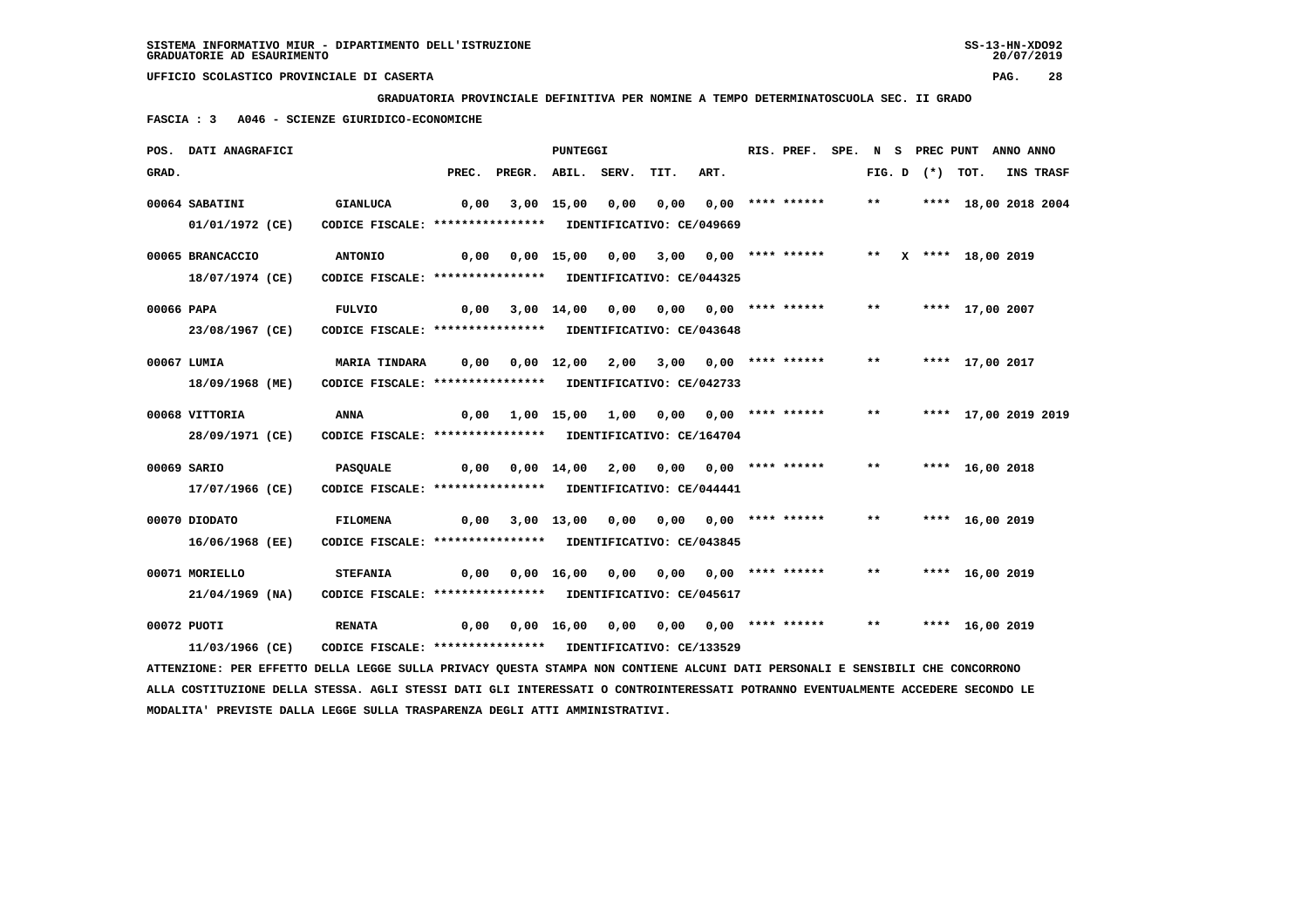**GRADUATORIA PROVINCIALE DEFINITIVA PER NOMINE A TEMPO DETERMINATOSCUOLA SEC. II GRADO**

 **FASCIA : 3 A046 - SCIENZE GIURIDICO-ECONOMICHE**

|       | POS. DATI ANAGRAFICI                                                                                                          |                                                            |      |                                                   | PUNTEGGI |      |                                                           |      | RIS. PREF.                |       |  |                    | SPE. N S PREC PUNT ANNO ANNO                                               |  |
|-------|-------------------------------------------------------------------------------------------------------------------------------|------------------------------------------------------------|------|---------------------------------------------------|----------|------|-----------------------------------------------------------|------|---------------------------|-------|--|--------------------|----------------------------------------------------------------------------|--|
| GRAD. |                                                                                                                               |                                                            |      | PREC. PREGR. ABIL. SERV.                          |          |      | TIT.                                                      | ART. |                           |       |  | FIG. D $(*)$ TOT.  | <b>INS TRASF</b>                                                           |  |
|       | 00073 DE MAIO                                                                                                                 | <b>AGOSTINO</b>                                            | 0,00 |                                                   |          |      | 0,00 16,00 0,00 0,00 0,00 **** ****** ** **               |      |                           |       |  | **** 16,00 2019    |                                                                            |  |
|       | 23/06/1965 (CO)                                                                                                               | CODICE FISCALE: **************** IDENTIFICATIVO: CE/057131 |      |                                                   |          |      |                                                           |      |                           |       |  |                    |                                                                            |  |
|       | 00074 GREGORIO                                                                                                                | ANNAMARIA                                                  |      | 0,00 3,00 12,00                                   |          | 0,00 |                                                           |      | $0,00$ $0,00$ **** ****** | $***$ |  | **** 15,00 2002    |                                                                            |  |
|       | 25/08/1963 (NA)                                                                                                               | CODICE FISCALE: **************** IDENTIFICATIVO: CE/044118 |      |                                                   |          |      |                                                           |      |                           |       |  |                    |                                                                            |  |
|       | 00075 D'ADDIO                                                                                                                 | ANGELICA                                                   |      | 0,00  0,00  15,00  0,00  0,00  0,00  ****  ****** |          |      |                                                           |      |                           |       |  | ** **** 15,00 2019 |                                                                            |  |
|       | 11/10/1973 (RM)                                                                                                               | CODICE FISCALE: **************** IDENTIFICATIVO: CE/042570 |      |                                                   |          |      |                                                           |      |                           |       |  |                    |                                                                            |  |
|       | 00076 AMATRUDE                                                                                                                | PATRIZIA                                                   |      |                                                   |          |      |                                                           |      |                           |       |  | **** 15,00 2019    |                                                                            |  |
|       | 29/05/1970 (NA)                                                                                                               | CODICE FISCALE: **************** IDENTIFICATIVO: CE/045495 |      |                                                   |          |      |                                                           |      |                           |       |  |                    |                                                                            |  |
|       | 00077 DE RUOSI                                                                                                                | <b>GIOVANNA</b>                                            |      | 0,00 2,00 13,00                                   |          |      | 0,00 0,00 0,00 **** ******                                |      |                           | $***$ |  | **** 15,00 2019    |                                                                            |  |
|       | 24/11/1971 (LT)                                                                                                               | CODICE FISCALE: **************** IDENTIFICATIVO: CE/044835 |      |                                                   |          |      |                                                           |      |                           |       |  |                    |                                                                            |  |
|       | 00078 PROVETTA                                                                                                                | ANNAMARIA                                                  |      |                                                   |          |      |                                                           |      |                           | $***$ |  | **** 15,00 2019    |                                                                            |  |
|       | 11/05/1962 (CE)                                                                                                               | CODICE FISCALE: **************** IDENTIFICATIVO: CE/056009 |      |                                                   |          |      |                                                           |      |                           |       |  |                    |                                                                            |  |
|       | 00079 MOTTOLA                                                                                                                 | GABRIELE                                                   |      |                                                   |          |      |                                                           |      |                           |       |  |                    | 0,00 0,00 14,00 0,00 0,00 0,00 **** ******     **   X **** 14,00 2019 2019 |  |
|       | 01/02/1957 (CE)                                                                                                               | CODICE FISCALE: **************** IDENTIFICATIVO: CE/164893 |      |                                                   |          |      |                                                           |      |                           |       |  |                    |                                                                            |  |
|       | 00080 LONARDO                                                                                                                 | <b>CARMINA</b>                                             |      | 0,00 0,00 14,00                                   |          | 0,00 |                                                           |      | $0,00$ $0,00$ **** ****** | $***$ |  | **** 14,00 2019    |                                                                            |  |
|       | 01/05/1965 (CE)                                                                                                               | CODICE FISCALE: **************** IDENTIFICATIVO: CE/042847 |      |                                                   |          |      |                                                           |      |                           |       |  |                    |                                                                            |  |
|       | 00081 DI VIRGILIO                                                                                                             | <b>ELENA</b>                                               | 0,00 |                                                   |          |      | 0,00 14,00 0,00 0,00 0,00 **** ****** ** ** ** 14,00 2019 |      |                           |       |  |                    |                                                                            |  |
|       | 10/08/1959 (CE)                                                                                                               | CODICE FISCALE: **************** IDENTIFICATIVO: CE/025517 |      |                                                   |          |      |                                                           |      |                           |       |  |                    |                                                                            |  |
|       | ATTENZIONE: PER EFFETTO DELLA LEGGE SULLA PRIVACY QUESTA STAMPA NON CONTIENE ALCUNI DATI PERSONALI E SENSIBILI CHE CONCORRONO |                                                            |      |                                                   |          |      |                                                           |      |                           |       |  |                    |                                                                            |  |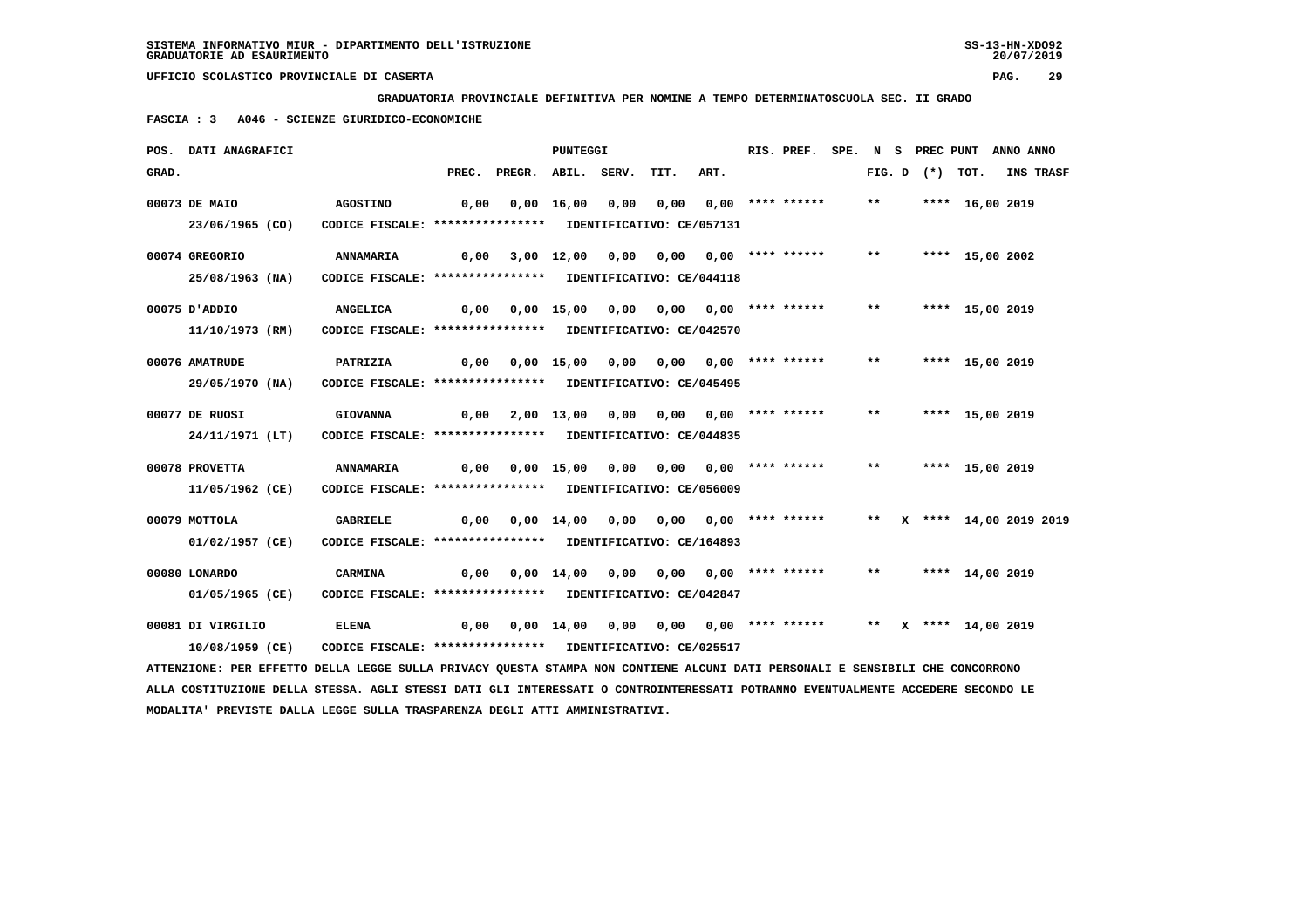**GRADUATORIA PROVINCIALE DEFINITIVA PER NOMINE A TEMPO DETERMINATOSCUOLA SEC. II GRADO**

 **FASCIA : 3 A046 - SCIENZE GIURIDICO-ECONOMICHE**

|       | POS. DATI ANAGRAFICI                                                                                                          |                                                            |      |                                                   | <b>PUNTEGGI</b> |                                         |      | RIS. PREF. |              |  | SPE. N S PREC PUNT ANNO ANNO |           |  |
|-------|-------------------------------------------------------------------------------------------------------------------------------|------------------------------------------------------------|------|---------------------------------------------------|-----------------|-----------------------------------------|------|------------|--------------|--|------------------------------|-----------|--|
| GRAD. |                                                                                                                               |                                                            |      | PREC. PREGR. ABIL. SERV.                          |                 | TIT.                                    | ART. |            |              |  | FIG. D $(*)$ TOT.            | INS TRASF |  |
|       | 00082 GENNARIONE                                                                                                              | <b>DIANA</b>                                               | 0,00 |                                                   |                 | $0,00$ 14,00 0,00 0,00 0,00 **** ****** |      |            | $***$        |  | **** 14,00 2019              |           |  |
|       | 03/11/1975 (CE)                                                                                                               | CODICE FISCALE: **************** IDENTIFICATIVO: CE/043761 |      |                                                   |                 |                                         |      |            |              |  |                              |           |  |
|       | 00083 NITTOLI                                                                                                                 | <b>FRANCESCO</b>                                           | 0,00 |                                                   |                 | 0,00 14,00 0,00 0,00 0,00 **** ******   |      |            |              |  | ** **** 14,00 2019           |           |  |
|       | 23/07/1967 (CE)                                                                                                               | CODICE FISCALE: **************** IDENTIFICATIVO: CE/043118 |      |                                                   |                 |                                         |      |            |              |  |                              |           |  |
|       | 00084 CASALE                                                                                                                  | <b>PAOLA</b>                                               | 0,00 |                                                   |                 | 0,00 13,00 0,00 0,00 0,00 **** ******   |      |            | $***$        |  | **** 13,00 2014              |           |  |
|       | 03/07/1968 (LT)                                                                                                               | CODICE FISCALE: **************** IDENTIFICATIVO: CE/042835 |      |                                                   |                 |                                         |      |            |              |  |                              |           |  |
|       | 00085 VARRONE                                                                                                                 | VINCENZO                                                   |      |                                                   |                 |                                         |      |            |              |  | ** X **** 13,00 2019 2019    |           |  |
|       | 12/07/1971 (CE)                                                                                                               | CODICE FISCALE: **************** IDENTIFICATIVO: CE/164631 |      |                                                   |                 |                                         |      |            |              |  |                              |           |  |
|       | 00086 FARAONE                                                                                                                 | <b>ANTONIETTA</b>                                          |      | 0,00  0,00  13,00  0,00  0,00  0,00  ****  ****** |                 |                                         |      |            | $\star\star$ |  | **** 13,00 2019 2019         |           |  |
|       | 07/12/1972 (CE)                                                                                                               | CODICE FISCALE: **************** IDENTIFICATIVO: CE/164816 |      |                                                   |                 |                                         |      |            |              |  |                              |           |  |
|       | 00087 GRAVINA                                                                                                                 | ANNA                                                       |      | 0,00  0,00  13,00  0,00  0,00  0,00  ****  ****** |                 |                                         |      |            | $***$        |  | **** 13,00 2019              |           |  |
|       | 15/03/1967 (CE)                                                                                                               | CODICE FISCALE: **************** IDENTIFICATIVO: CE/043937 |      |                                                   |                 |                                         |      |            |              |  |                              |           |  |
|       | 00088 OUARTO                                                                                                                  | <b>GIUSEPPE</b>                                            |      | 0,00  0,00  13,00  0,00  0,00  0,00  ****  ****** |                 |                                         |      |            | $***$        |  | **** 13,00 2019              |           |  |
|       | 29/10/1968 (CE)                                                                                                               | CODICE FISCALE: **************** IDENTIFICATIVO: CE/043454 |      |                                                   |                 |                                         |      |            |              |  |                              |           |  |
|       | 00089 DI BAIA                                                                                                                 | ANNA LISA                                                  |      |                                                   |                 |                                         |      |            | $***$        |  | **** 12,00 2016              |           |  |
| т     | 10/08/1969 (CE)                                                                                                               | CODICE FISCALE: **************** IDENTIFICATIVO: CE/045118 |      |                                                   |                 |                                         |      |            |              |  |                              |           |  |
|       | 00090 DI NUZZO                                                                                                                | OLIMPIA                                                    |      |                                                   |                 |                                         |      |            | $***$        |  | **** 12,00 2019              |           |  |
|       | 16/03/1970 (CE)                                                                                                               | CODICE FISCALE: **************** IDENTIFICATIVO: CE/043831 |      |                                                   |                 |                                         |      |            |              |  |                              |           |  |
|       | ATTENZIONE: PER EFFETTO DELLA LEGGE SULLA PRIVACY QUESTA STAMPA NON CONTIENE ALCUNI DATI PERSONALI E SENSIBILI CHE CONCORRONO |                                                            |      |                                                   |                 |                                         |      |            |              |  |                              |           |  |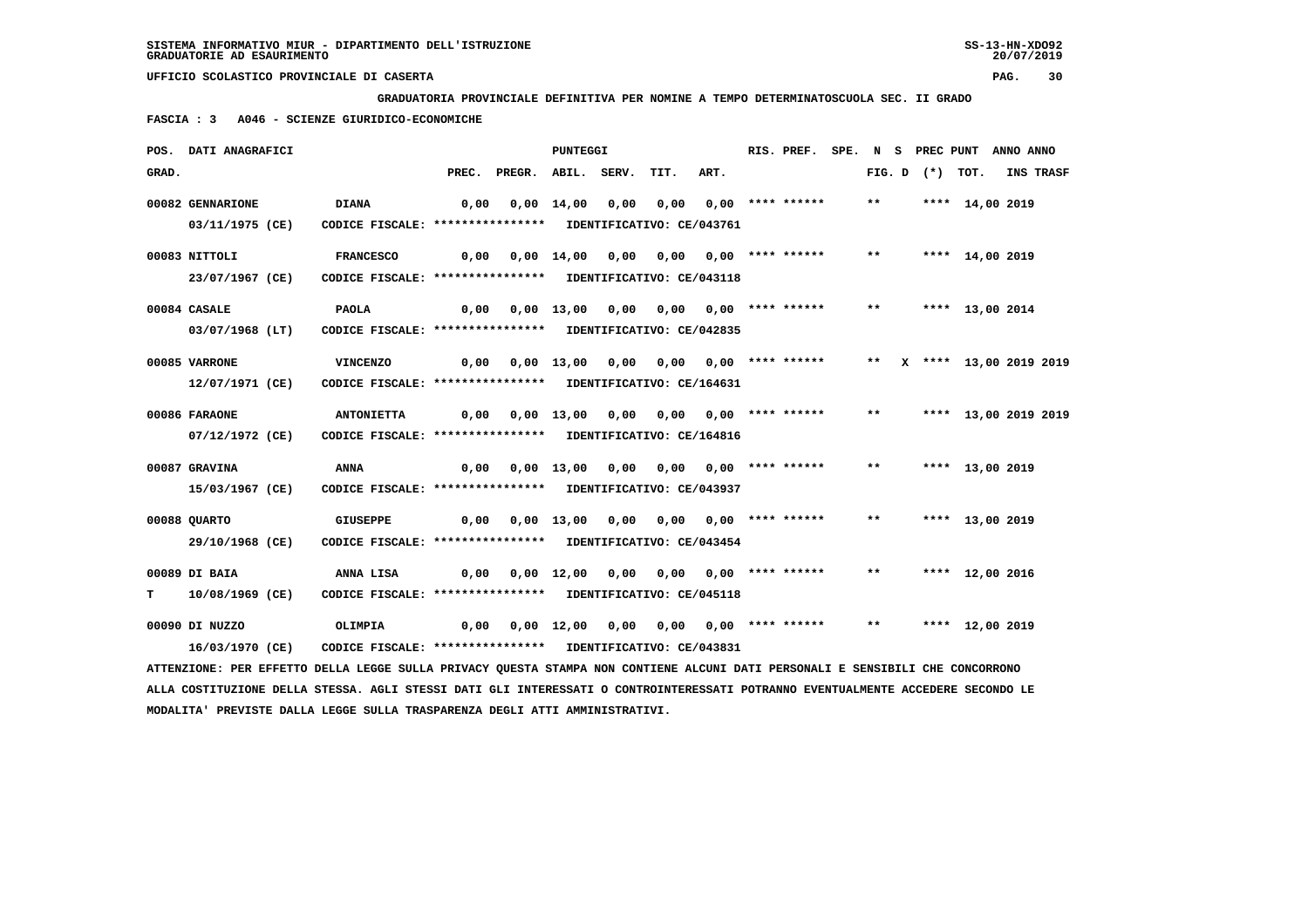**GRADUATORIA PROVINCIALE DEFINITIVA PER NOMINE A TEMPO DETERMINATOSCUOLA SEC. II GRADO**

 **FASCIA : 3 A046 - SCIENZE GIURIDICO-ECONOMICHE**

| POS.  | DATI ANAGRAFICI   |                                   |       |        | PUNTEGGI |       |                           |      | RIS. PREF.  | SPE. N S |        | PREC PUNT |            | ANNO ANNO |           |
|-------|-------------------|-----------------------------------|-------|--------|----------|-------|---------------------------|------|-------------|----------|--------|-----------|------------|-----------|-----------|
| GRAD. |                   |                                   | PREC. | PREGR. | ABIL.    | SERV. | TIT.                      | ART. |             |          | FIG. D | $(*)$     | TOT.       |           | INS TRASF |
|       | 00091 PIROZZI     | GINO                              | 0,00  | 0,00   | 12,00    | 0,00  | 0,00                      | 0,00 | **** ****** |          | $***$  | ****      | 12,00 2019 |           |           |
|       | 06/12/1971 (CE)   | CODICE FISCALE: ***************** |       |        |          |       | IDENTIFICATIVO: CE/046628 |      |             |          |        |           |            |           |           |
|       | 00092 DEL GIUDICE | ROSARIO                           | 0.00  | 0,00   | 11,00    | 0,00  | 0,00                      | 0,00 | **** ****** |          | $* *$  | ****      | 11,00 2007 |           |           |
|       | 22/11/1970 (CE)   | CODICE FISCALE: ***************** |       |        |          |       | IDENTIFICATIVO: CE/043982 |      |             |          |        |           |            |           |           |
|       | 00093 FERRIERO    | <b>ANTONIETTA</b>                 | 0,00  | 0,00   | 10,00    | 0,00  | 0,00                      | 0,00 | **** ****** |          | $* *$  | ****      | 10,00 2019 |           |           |
|       | 24/01/1971 (CE)   | CODICE FISCALE: ****************  |       |        |          |       | IDENTIFICATIVO: CE/050253 |      |             |          |        |           |            |           |           |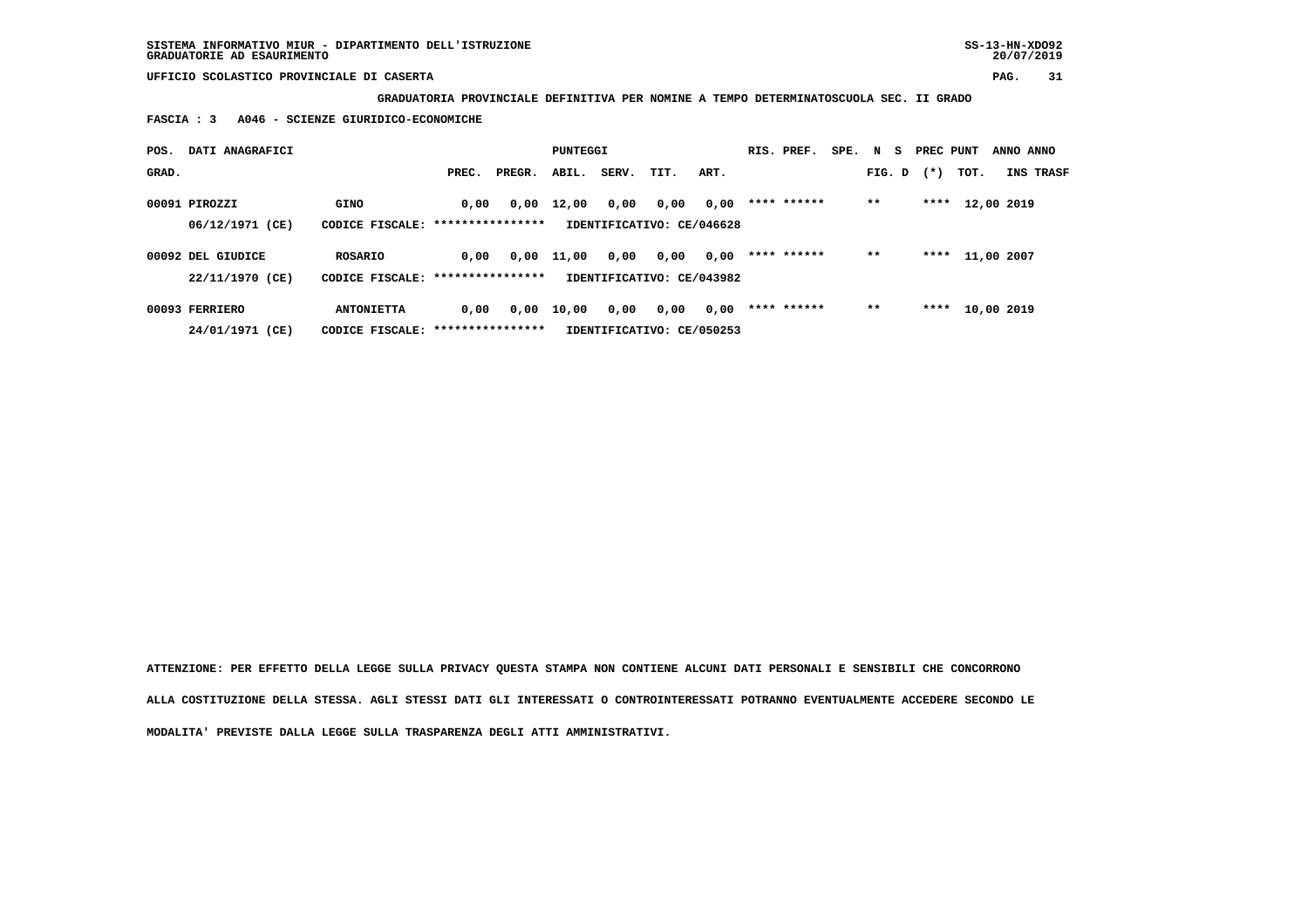**GRADUATORIA PROVINCIALE DEFINITIVA PER NOMINE A TEMPO DETERMINATOSCUOLA SEC. II GRADO**

 **FASCIA : 4 A046 - SCIENZE GIURIDICO-ECONOMICHE**

| POS.  | DATI ANAGRAFICI                    |                                                   |       |              | PUNTEGGI |             |                                   |      | RIS. PREF.  | SPE. N S |        | PREC PUNT |      | ANNO ANNO        |
|-------|------------------------------------|---------------------------------------------------|-------|--------------|----------|-------------|-----------------------------------|------|-------------|----------|--------|-----------|------|------------------|
| GRAD. |                                    |                                                   | PREC. | PREGR.       |          | ABIL. SERV. | TIT.                              | ART. |             |          | FIG. D | $(*)$     | TOT. | <b>INS TRASF</b> |
|       | 00094 BERTOLINO<br>20/03/1969 (CE) | <b>ANGELA</b><br>CODICE FISCALE: **************** |       | $0,00$ 15,00 | 0,00     | 18,00       | 0,00<br>IDENTIFICATIVO: CE/133536 | 0,00 | **** ****** |          | $* *$  | ****      |      | 33,00 2016       |
|       | 00095 MATTUCCI                     | GIOVANNI                                          | 0,00  | 0,00         | 12,00    | 6,00        | 0,00                              | 0,00 | **** ****** |          | $* *$  | ****      |      | 18,00 2016       |
|       | 02/09/1967 (CE)<br>00096 RICCI     | CODICE FISCALE: *****************<br>PIER PAOLO   | 0.00  | 0,00         | 13,00    | 2,00        | IDENTIFICATIVO: CE/043871<br>0,00 | 0,00 | **** ****** |          | $* *$  | ****      |      | 15,00 2016       |
|       | 02/07/1967 (CE)                    | CODICE FISCALE: *****************                 |       |              |          |             | IDENTIFICATIVO: CE/046487         |      |             |          |        |           |      |                  |
|       | 00097 AMATO                        | <b>MARIA</b>                                      | 0,00  | 0,00         | 11,00    | 0,00        | 0,00                              | 0,00 | **** ****** |          | $* *$  | ****      |      | 11,00 2016       |
|       | 12/05/1973 (CE)                    | CODICE FISCALE: *****************                 |       |              |          |             | IDENTIFICATIVO: CE/045430         |      |             |          |        |           |      |                  |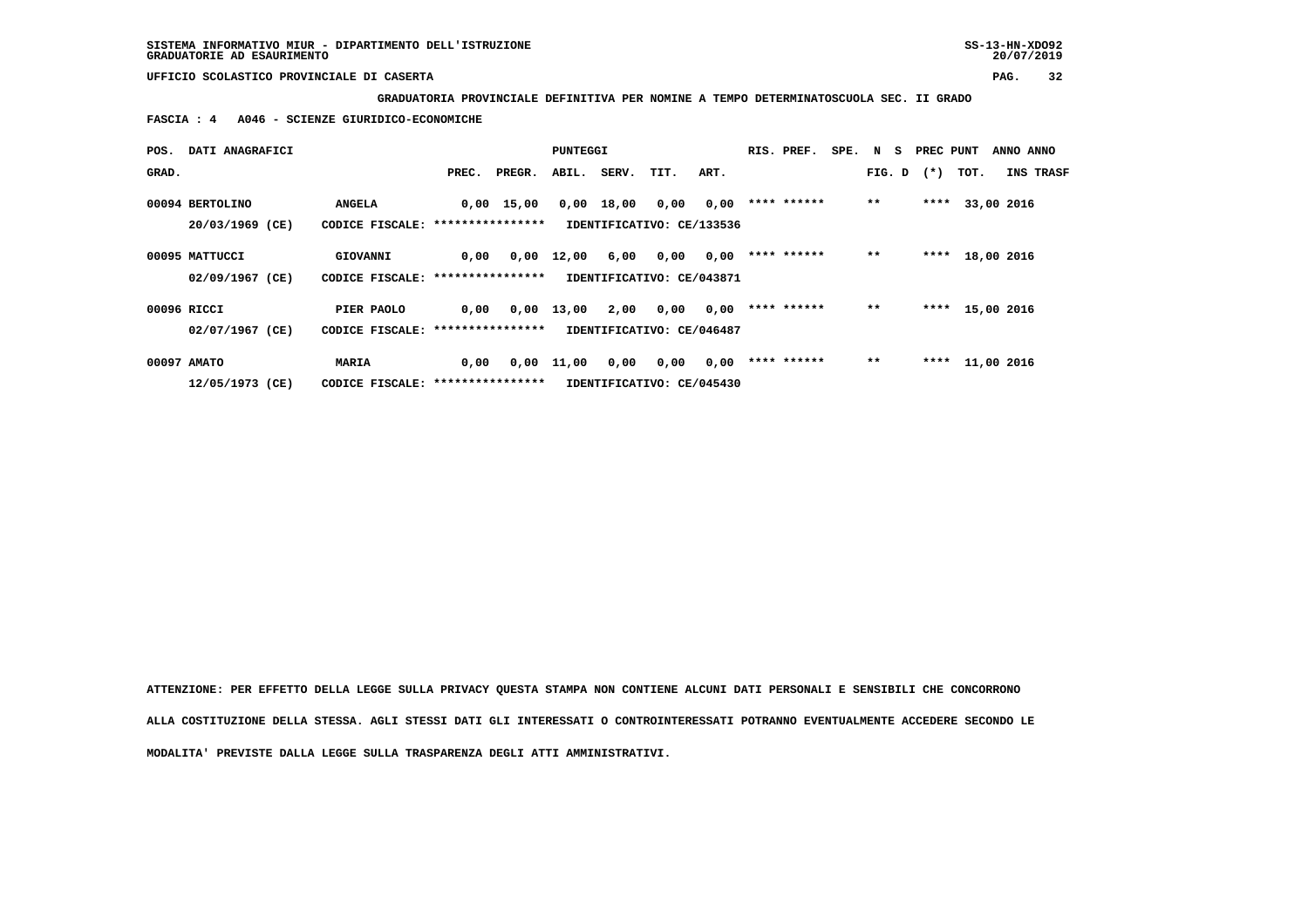**GRADUATORIA PROVINCIALE DEFINITIVA PER NOMINE A TEMPO DETERMINATOSCUOLA SEC. II GRADO**

 **FASCIA : 3 A047 - SCIENZE MATEMATICHE APPLICATE**

|       | POS. DATI ANAGRAFICI                                                                                                          |                                                            |       |                                                   | PUNTEGGI    |      |                                       |                                     | RIS. PREF. | SPE. N S | PREC PUNT |                      | ANNO ANNO |  |
|-------|-------------------------------------------------------------------------------------------------------------------------------|------------------------------------------------------------|-------|---------------------------------------------------|-------------|------|---------------------------------------|-------------------------------------|------------|----------|-----------|----------------------|-----------|--|
| GRAD. |                                                                                                                               |                                                            | PREC. | PREGR.                                            | ABIL. SERV. |      | TIT.                                  | ART.                                |            | FIG. D   | (*) TOT.  |                      | INS TRASF |  |
|       | 00001 TROIANO                                                                                                                 | FERDINANDO                                                 |       | 0,00 133,00 13,00 56,00                           |             |      | 0,00                                  | 0,00 **** ******                    |            | $***$    |           | **** 202,00 2002     |           |  |
|       | 18/01/1970 (CE)                                                                                                               | CODICE FISCALE: **************** IDENTIFICATIVO: CE/046279 |       |                                                   |             |      |                                       |                                     |            |          |           |                      |           |  |
|       | 00002 TARTAGLIONE                                                                                                             | <b>SALVATORE</b>                                           |       | $0,00$ 86,00 15,00                                |             | 0,00 |                                       | $0.00$ $0.00$ $***$ $***$ $***$ $*$ |            | $***$    |           | **** 101,00 2014     |           |  |
| т     | 01/05/1966 (CE)                                                                                                               | CODICE FISCALE: **************** IDENTIFICATIVO: CE/026391 |       |                                                   |             |      |                                       |                                     |            |          |           |                      |           |  |
|       | 00003 BUONANNO                                                                                                                | <b>ANTONIO</b>                                             |       | $0,00$ $0,00$ $14,00$ $18,00$ $0,00$ $0,00$ $***$ |             |      |                                       |                                     |            | $***$    |           | X **** 32,00 2002    |           |  |
|       | 29/09/1953 (CE)                                                                                                               | CODICE FISCALE: **************** IDENTIFICATIVO: CE/044343 |       |                                                   |             |      |                                       |                                     |            |          |           |                      |           |  |
|       | 00004 DIANA                                                                                                                   | LUIGI                                                      |       | 0,00 12,00 14,00                                  |             | 0,00 |                                       | $0,00$ $0,00$ **** ******           |            | $***$    |           | **** 26,00 2019 2004 |           |  |
|       | 17/02/1969 (CE)                                                                                                               | CODICE FISCALE: **************** IDENTIFICATIVO: CE/050197 |       |                                                   |             |      |                                       |                                     |            |          |           |                      |           |  |
|       | 00005 TAMBURRO                                                                                                                | TIZIANA                                                    | 0,00  |                                                   | 3,00 12,00  | 6,00 |                                       | $0,00$ $0,00$ **** ******           |            | $***$    |           | **** 21,00 2018      |           |  |
|       | 19/02/1969 (CE)                                                                                                               | CODICE FISCALE: **************** IDENTIFICATIVO: CE/045491 |       |                                                   |             |      |                                       |                                     |            |          |           |                      |           |  |
|       | 00006 JAUSILIO                                                                                                                | ELISABETTA MARI                                            |       | $0,00$ $0,00$ $11,00$ $8,00$ $0,00$ $0,00$ $***$  |             |      |                                       |                                     |            | $***$    |           | **** 19,00 2019 2019 |           |  |
|       | 08/05/1966 (CE)                                                                                                               | CODICE FISCALE: **************** IDENTIFICATIVO: CE/164693 |       |                                                   |             |      |                                       |                                     |            |          |           |                      |           |  |
|       | 00007 PARENTE                                                                                                                 | <b>MATTIA</b>                                              | 0,00  |                                                   | 3,00 14,00  | 0,00 |                                       | $0.00$ $0.00$ **** ******           |            | $* *$    |           | **** 17,00 2014 2004 |           |  |
| т     | 16/08/1963 (CE)                                                                                                               | CODICE FISCALE: **************** IDENTIFICATIVO: CE/049683 |       |                                                   |             |      |                                       |                                     |            |          |           |                      |           |  |
|       | 00008 MASULLO                                                                                                                 | <b>BARBARA</b>                                             |       | $0,00$ $0,00$ $12,00$                             |             | 4,00 |                                       | $0.00$ $0.00$ $***$ **** ******     |            | $***$    |           | **** 16,00 2019 2007 |           |  |
|       | 14/07/1970 (CE)                                                                                                               | CODICE FISCALE: **************** IDENTIFICATIVO: CE/057558 |       |                                                   |             |      |                                       |                                     |            |          |           |                      |           |  |
|       | 00009 DIODATO                                                                                                                 | <b>FILOMENA</b>                                            | 0,00  |                                                   |             |      | 3,00 13,00 0,00 0,00 0,00 **** ****** |                                     |            | $* *$    |           | **** 16,00 2019      |           |  |
|       | 16/06/1968 (EE)                                                                                                               | CODICE FISCALE: **************** IDENTIFICATIVO: CE/043845 |       |                                                   |             |      |                                       |                                     |            |          |           |                      |           |  |
|       | ATTENZIONE: PER EFFETTO DELLA LEGGE SULLA PRIVACY QUESTA STAMPA NON CONTIENE ALCUNI DATI PERSONALI E SENSIBILI CHE CONCORRONO |                                                            |       |                                                   |             |      |                                       |                                     |            |          |           |                      |           |  |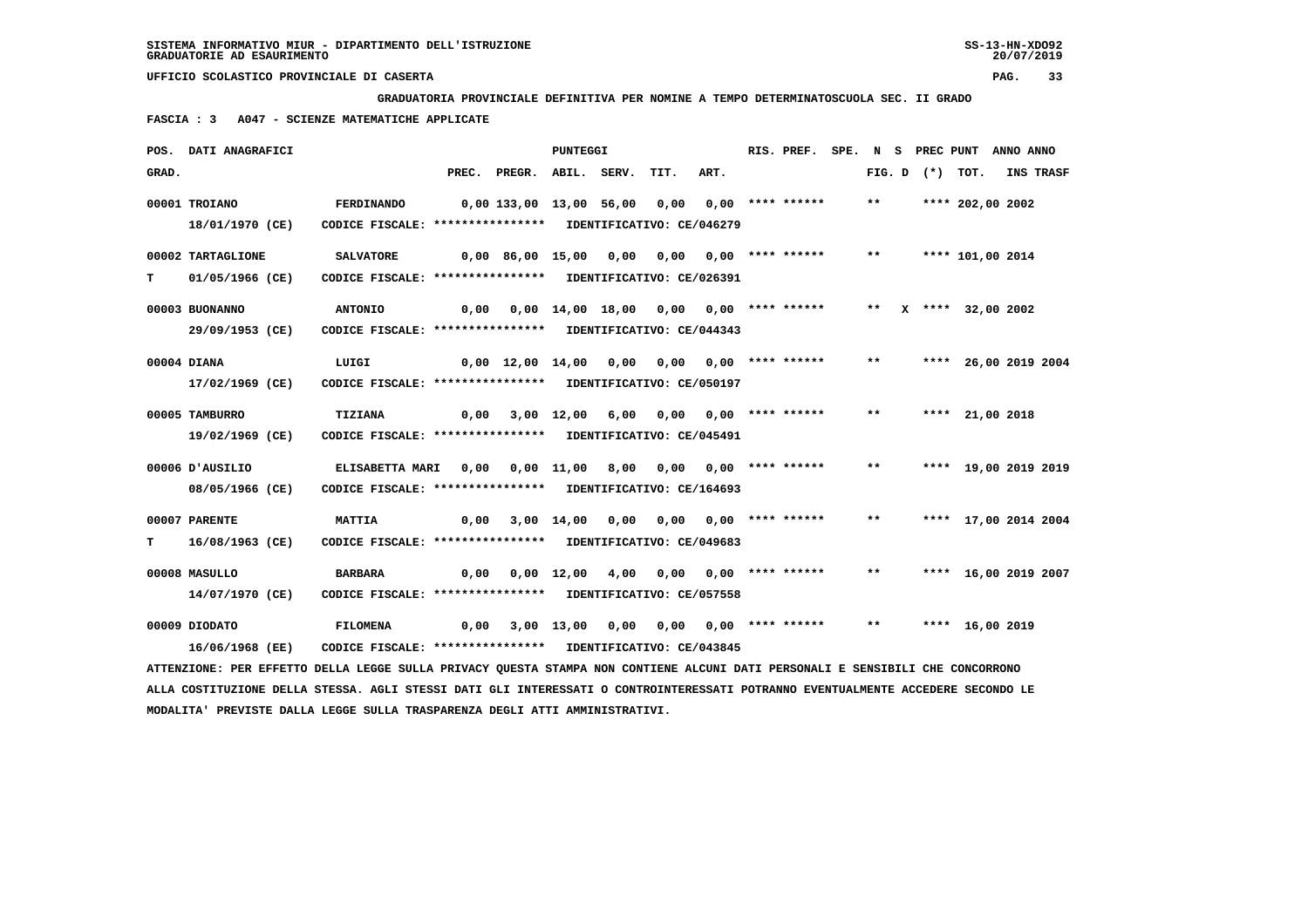**GRADUATORIA PROVINCIALE DEFINITIVA PER NOMINE A TEMPO DETERMINATOSCUOLA SEC. II GRADO**

 **FASCIA : 3 A047 - SCIENZE MATEMATICHE APPLICATE**

| POS.  | DATI ANAGRAFICI  |                                   |       |        | PUNTEGGI |       |                           |      | RIS. PREF.  | SPE. N S |        | PREC PUNT |            | ANNO ANNO |                 |
|-------|------------------|-----------------------------------|-------|--------|----------|-------|---------------------------|------|-------------|----------|--------|-----------|------------|-----------|-----------------|
| GRAD. |                  |                                   | PREC. | PREGR. | ABIL.    | SERV. | TIT.                      | ART. |             |          | FIG. D | $(*)$     | TOT.       |           | INS TRASF       |
|       | 00010 IESCE      | LIBERO                            | 0,00  | 0,00   | 14,00    | 0,00  | 0,00                      | 0,00 | **** ****** |          | $* *$  | ****      |            |           | 14,00 2019 2019 |
|       | 11/06/1969 (CE)  | CODICE FISCALE: ***************** |       |        |          |       | IDENTIFICATIVO: CE/164667 |      |             |          |        |           |            |           |                 |
|       | 00011 GENNARIONE | <b>DIANA</b>                      | 0.00  | 0,00   | 14,00    | 0,00  | 0,00                      | 0,00 | **** ****** |          | $* *$  | ****      | 14,00 2019 |           |                 |
|       | 03/11/1975 (CE)  | CODICE FISCALE: ***************** |       |        |          |       | IDENTIFICATIVO: CE/043761 |      |             |          |        |           |            |           |                 |
|       | 00012 MONACO     | MARIA                             | 0.00  | 0,00   | 12,00    | 0,00  | 0,00                      | 0,00 | **** ****** |          | $* *$  | ****      | 12,00 2019 |           |                 |
|       | 03/08/1968 (CE)  | CODICE FISCALE: ***************** |       |        |          |       | IDENTIFICATIVO: CE/046403 |      |             |          |        |           |            |           |                 |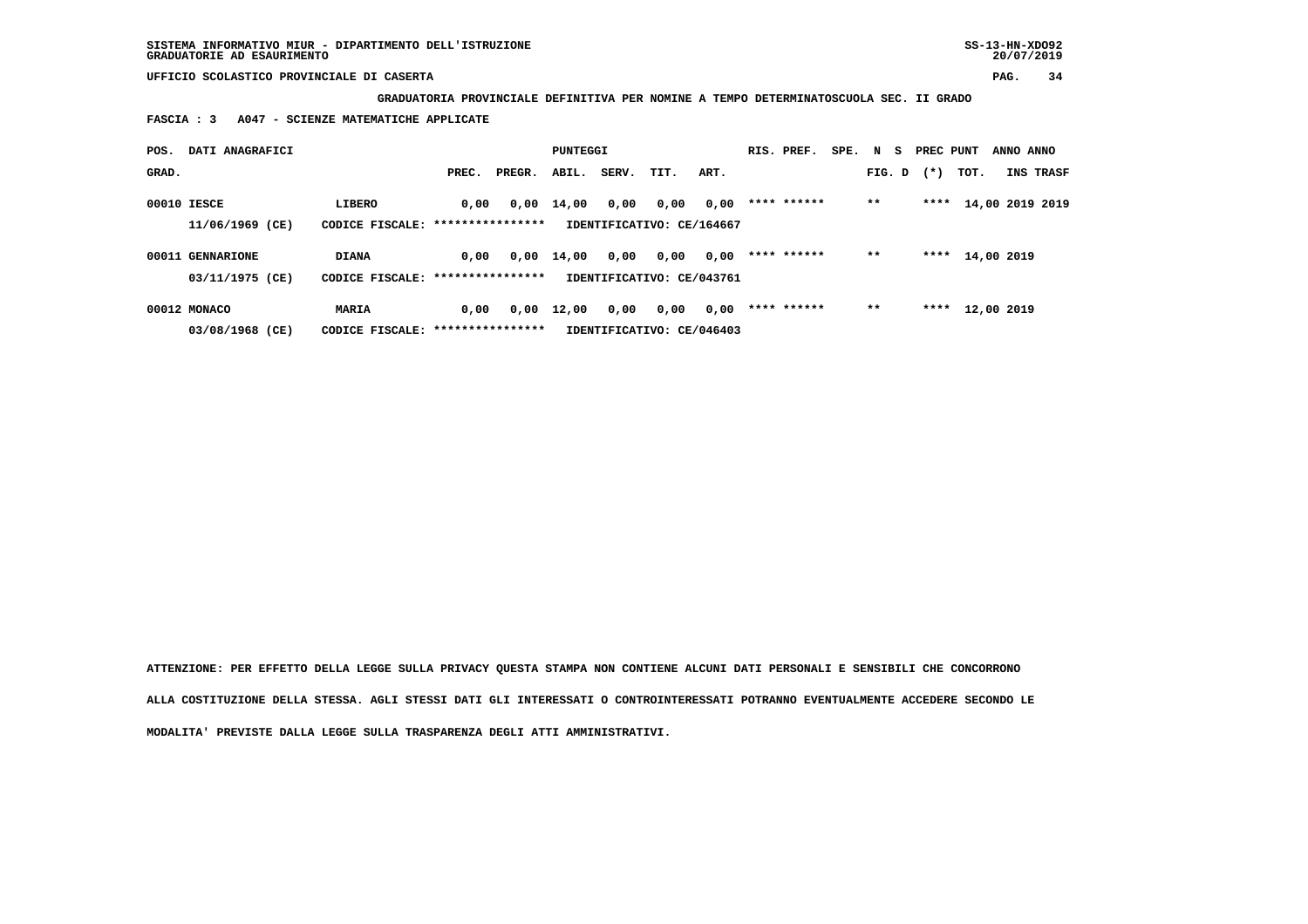**GRADUATORIA PROVINCIALE DEFINITIVA PER NOMINE A TEMPO DETERMINATOSCUOLA SEC. II GRADO**

 **FASCIA : 3 A048 - SCIENZE MOTORIE E SPORTIVE NEGLI ISTITUTI DI ISTRUZIONE SECONDARIA DI II GRADO**

|            | POS. DATI ANAGRAFICI |                                   |      |                         | PUNTEGGI     |                  |                           |      | RIS. PREF.           |       | SPE. N S PREC PUNT |                  | ANNO ANNO       |  |
|------------|----------------------|-----------------------------------|------|-------------------------|--------------|------------------|---------------------------|------|----------------------|-------|--------------------|------------------|-----------------|--|
| GRAD.      |                      |                                   |      | PREC. PREGR.            |              | ABIL. SERV.      | TIT.                      | ART. |                      |       | $FIG. D$ $(*)$     | TOT.             | INS TRASF       |  |
|            | 00001 LUCIANO        | <b>ANDREA</b>                     |      | 0,00 114,00 15,00 56,00 |              |                  | 0,00                      | 0,00 | **** ******          | $* *$ |                    | **** 185,00 2019 |                 |  |
|            | 20/08/1967 (CE)      | CODICE FISCALE: ****************  |      |                         |              |                  | IDENTIFICATIVO: CE/022555 |      |                      |       |                    |                  |                 |  |
|            | 00002 PETTERUTI      | <b>STEFANIA</b>                   |      | 0,00 76,00 18,00        |              | 0,00             | 0,00                      |      | $0.00$ **** ******   | $***$ |                    | **** 94,00 2019  |                 |  |
|            | 24/12/1975 (CE)      | CODICE FISCALE: ***************** |      |                         |              |                  | IDENTIFICATIVO: CE/056490 |      |                      |       |                    |                  |                 |  |
|            | 00003 D'ALESSANDRO   | LOREDANA MARIA                    | 0.00 |                         |              | 8,00 15,00 24,00 | 0,00                      |      | $0,00$ **** ******   | $***$ | ****               |                  | 47,00 2019 2004 |  |
|            | 27/02/1967 (BN)      | CODICE FISCALE: ***************** |      |                         |              |                  | IDENTIFICATIVO: CE/050258 |      |                      |       |                    |                  |                 |  |
| 00004 IZZO |                      | GIOVANNI                          |      | $0,00$ 22,00 16,00      |              | 0,00             | 0.00                      |      | $0.00$ **** ****** T | $***$ |                    | **** 38,00 2019  |                 |  |
|            | 17/05/1970 (CE)      | CODICE FISCALE: ****************  |      |                         |              |                  | IDENTIFICATIVO: CE/056187 |      |                      |       |                    |                  |                 |  |
|            | 00005 PAGLIUCA       | <b>GENNARO</b>                    |      | 0,00 19,00 14,00        |              | 0,00             | 0,00                      |      | $0,00$ **** ******   | $***$ |                    | **** 33,00 2019  |                 |  |
|            | 09/05/1961 (CE)      | CODICE FISCALE: ***************** |      |                         |              |                  | IDENTIFICATIVO: CE/004162 |      |                      |       |                    |                  |                 |  |
|            | 00006 GUARRIELLO     | <b>ALBERTO</b>                    | 0.00 |                         | $0,00$ 17,00 | 0,00             | 0.00                      | 0.00 | **** ******          | $***$ |                    | **** 17,00 2019  |                 |  |
|            | 28/01/1965 (CE)      | CODICE FISCALE: ****************  |      |                         |              |                  | IDENTIFICATIVO: CE/022219 |      |                      |       |                    |                  |                 |  |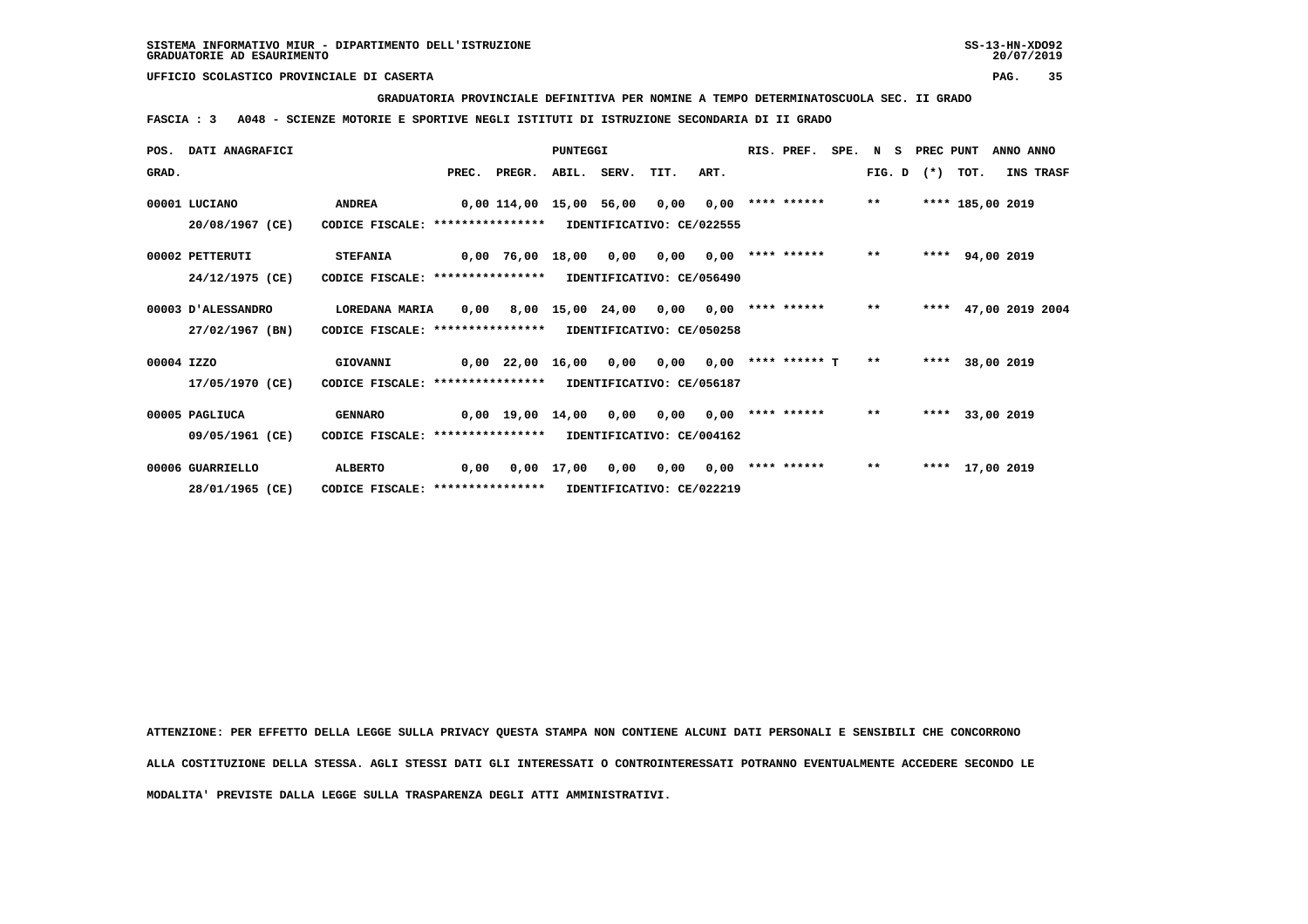**GRADUATORIA PROVINCIALE DEFINITIVA PER NOMINE A TEMPO DETERMINATOSCUOLA SEC. II GRADO**

 **FASCIA : 3 A050 - SCIENZE NATURALI, CHIMICHE E BIOLOGICHE**

|       | POS. DATI ANAGRAFICI                                                                                                          |                                                            |                                                  |                                                  | <b>PUNTEGGI</b> |                                             |                  | RIS. PREF. SPE. N S PREC PUNT ANNO ANNO |       |  |                      |           |
|-------|-------------------------------------------------------------------------------------------------------------------------------|------------------------------------------------------------|--------------------------------------------------|--------------------------------------------------|-----------------|---------------------------------------------|------------------|-----------------------------------------|-------|--|----------------------|-----------|
| GRAD. |                                                                                                                               |                                                            |                                                  | PREC. PREGR. ABIL. SERV.                         |                 | TIT.                                        | ART.             |                                         |       |  | FIG. D $(*)$ TOT.    | INS TRASF |
|       | 00001 GUARNIERI                                                                                                               | <b>DANIELA</b>                                             | 0,00 29,00 42,00 0,00                            |                                                  |                 | 0,00                                        | 0,00 **** ****** |                                         | $***$ |  | **** 71,00 2019      |           |
|       | 19/05/1980 (NA)                                                                                                               | CODICE FISCALE: **************** IDENTIFICATIVO: CE/056592 |                                                  |                                                  |                 |                                             |                  |                                         |       |  |                      |           |
|       | 00002 PERILLO                                                                                                                 | <b>GERARDINA</b>                                           | 0,00 20,00 11,00 34,00 0,00 0,00 **** ******     |                                                  |                 |                                             |                  |                                         | $***$ |  | **** 65,00 2019 2004 |           |
|       | 11/02/1960 (CE)                                                                                                               | CODICE FISCALE: **************** IDENTIFICATIVO: CE/050207 |                                                  |                                                  |                 |                                             |                  |                                         |       |  |                      |           |
|       | 00003 D'ANDREA                                                                                                                | <b>ASSUNTA</b>                                             | 0,00                                             |                                                  |                 | 3,00 41,00 12,00 3,00 0,00 **** ****** T ** |                  |                                         |       |  | **** 59,00 2019 2004 |           |
|       | 30/06/1962 (NA)                                                                                                               | CODICE FISCALE: **************** IDENTIFICATIVO: CE/049763 |                                                  |                                                  |                 |                                             |                  |                                         |       |  |                      |           |
|       | 00004 DI LILLO                                                                                                                | <b>NICOLA</b>                                              | 0,00 31,00 16,00 12,00 0,00 0,00 **** ****** *** |                                                  |                 |                                             |                  |                                         |       |  | **** 59,00 2019      |           |
|       | 03/09/1967 (CE)                                                                                                               | CODICE FISCALE: **************** IDENTIFICATIVO: CE/043434 |                                                  |                                                  |                 |                                             |                  |                                         |       |  |                      |           |
|       | 00005 BUCCIGROSSI                                                                                                             | <b>VITTORIA</b>                                            |                                                  | 0,00 6,00 12,00 18,00 18,00 0,00 **** ******     |                 |                                             |                  |                                         | $***$ |  | **** 54,00 2019      |           |
|       | 17/01/1972 (NA)                                                                                                               | CODICE FISCALE: **************** IDENTIFICATIVO: CE/048516 |                                                  |                                                  |                 |                                             |                  |                                         |       |  |                      |           |
|       | 00006 NATALE                                                                                                                  | MAURIZIO                                                   |                                                  | 0,00 23,00 15,00 0,00 0,00 0,00 **** ******      |                 |                                             |                  |                                         | $***$ |  | **** 38,00 2019      |           |
|       | 25/02/1963 (CE)                                                                                                               | CODICE FISCALE: **************** IDENTIFICATIVO: CE/025405 |                                                  |                                                  |                 |                                             |                  |                                         |       |  |                      |           |
|       | 00007 ROSSI                                                                                                                   | MARIA GRAZIA 0,00                                          |                                                  |                                                  | 8,00 12,00 6,00 |                                             |                  |                                         |       |  |                      |           |
|       | 17/01/1964 (CE)                                                                                                               | CODICE FISCALE: **************** IDENTIFICATIVO: CE/164936 |                                                  |                                                  |                 |                                             |                  |                                         |       |  |                      |           |
|       | 00008 CORVINO                                                                                                                 | LUIGI                                                      |                                                  | 0,00 0,00 13,00 0,00                             |                 | 0,00 0,00 **** ******                       |                  |                                         | $***$ |  | **** 13,00 2019      |           |
|       | 14/06/1970 (CE)                                                                                                               | CODICE FISCALE: **************** IDENTIFICATIVO: CE/042922 |                                                  |                                                  |                 |                                             |                  |                                         |       |  |                      |           |
|       | 00009 PALUMBO                                                                                                                 | <b>ROSANNA</b>                                             |                                                  | 0,00 0,00 13,00 0,00 0,00 0,00 **** ****** ** ** |                 |                                             |                  |                                         |       |  | **** 13,00 2019      |           |
|       | 06/09/1967 (CE)                                                                                                               | CODICE FISCALE: **************** IDENTIFICATIVO: CE/043313 |                                                  |                                                  |                 |                                             |                  |                                         |       |  |                      |           |
|       | ATTENZIONE: PER EFFETTO DELLA LEGGE SULLA PRIVACY QUESTA STAMPA NON CONTIENE ALCUNI DATI PERSONALI E SENSIBILI CHE CONCORRONO |                                                            |                                                  |                                                  |                 |                                             |                  |                                         |       |  |                      |           |
|       | AAARFRUSTANG BOILL ARGAAL. LALT ARGAAL BLRT ALT TURGBOALDET A AANUBATURGBOALDE BARBLUSA BURURULLUSUR LAABBOBB                 |                                                            |                                                  |                                                  |                 |                                             |                  |                                         |       |  |                      |           |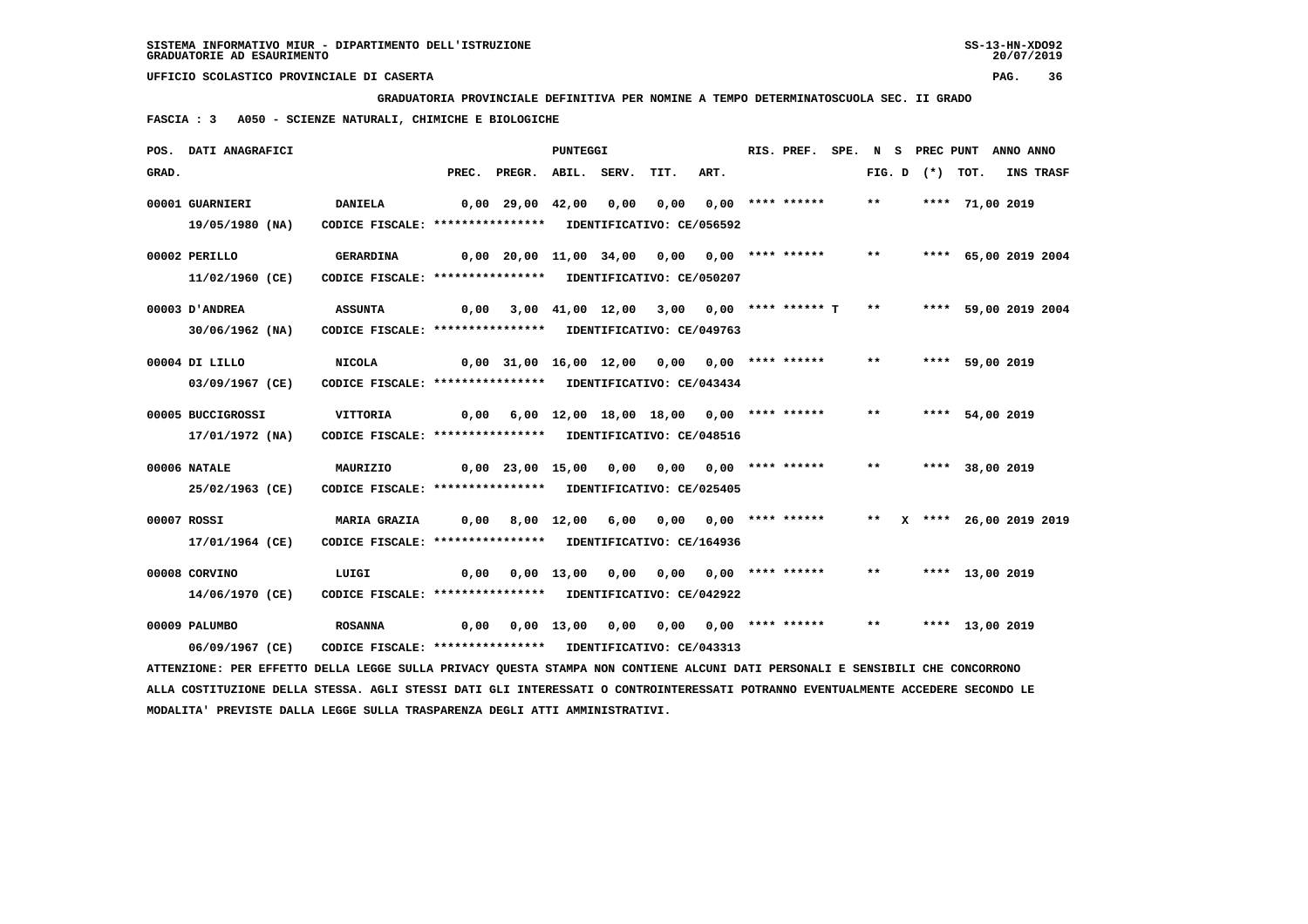| SISTEMA INFORMATIVO MIUR - DIPARTIMENTO DELL'ISTRUZIONE<br>GRADUATORIE AD ESAURIMENTO |                                                                                       |       |        |          |       |       |      |            |             |          |        |  |           |                  |           | $SS-13-HN-XDO92$<br>20/07/2019 |
|---------------------------------------------------------------------------------------|---------------------------------------------------------------------------------------|-------|--------|----------|-------|-------|------|------------|-------------|----------|--------|--|-----------|------------------|-----------|--------------------------------|
| UFFICIO SCOLASTICO PROVINCIALE DI CASERTA                                             |                                                                                       |       |        |          |       |       |      |            |             |          |        |  |           |                  | PAG.      | 37                             |
|                                                                                       | GRADUATORIA PROVINCIALE DEFINITIVA PER NOMINE A TEMPO DETERMINATOSCUOLA SEC. II GRADO |       |        |          |       |       |      |            |             |          |        |  |           |                  |           |                                |
| A052 - SCIENZE, TECNOLOGIE E TECNICHE DI PRODUZIONI ANIMALI<br>FASCIA : 3             |                                                                                       |       |        |          |       |       |      |            |             |          |        |  |           |                  |           |                                |
| DATI ANAGRAFICI<br>POS.                                                               |                                                                                       |       |        | PUNTEGGI |       |       |      | RIS. PREF. |             | SPE. N S |        |  | PREC PUNT |                  | ANNO ANNO |                                |
| GRAD.                                                                                 |                                                                                       | PREC. | PREGR. | ABIL.    | SERV. | TIT.  | ART. |            |             |          | FIG. D |  | (*)       | TOT.             |           | INS TRASF                      |
| 00001 VENTRONE                                                                        | IOLE                                                                                  | 0.00  | 0,00   | 18,00    | 84,00 | 21,00 | 0.00 |            | **** ****** |          | $* *$  |  |           | **** 123,00 2016 |           |                                |

 **T 19/01/1982 (CE) CODICE FISCALE: \*\*\*\*\*\*\*\*\*\*\*\*\*\*\*\* IDENTIFICATIVO: CE/163348**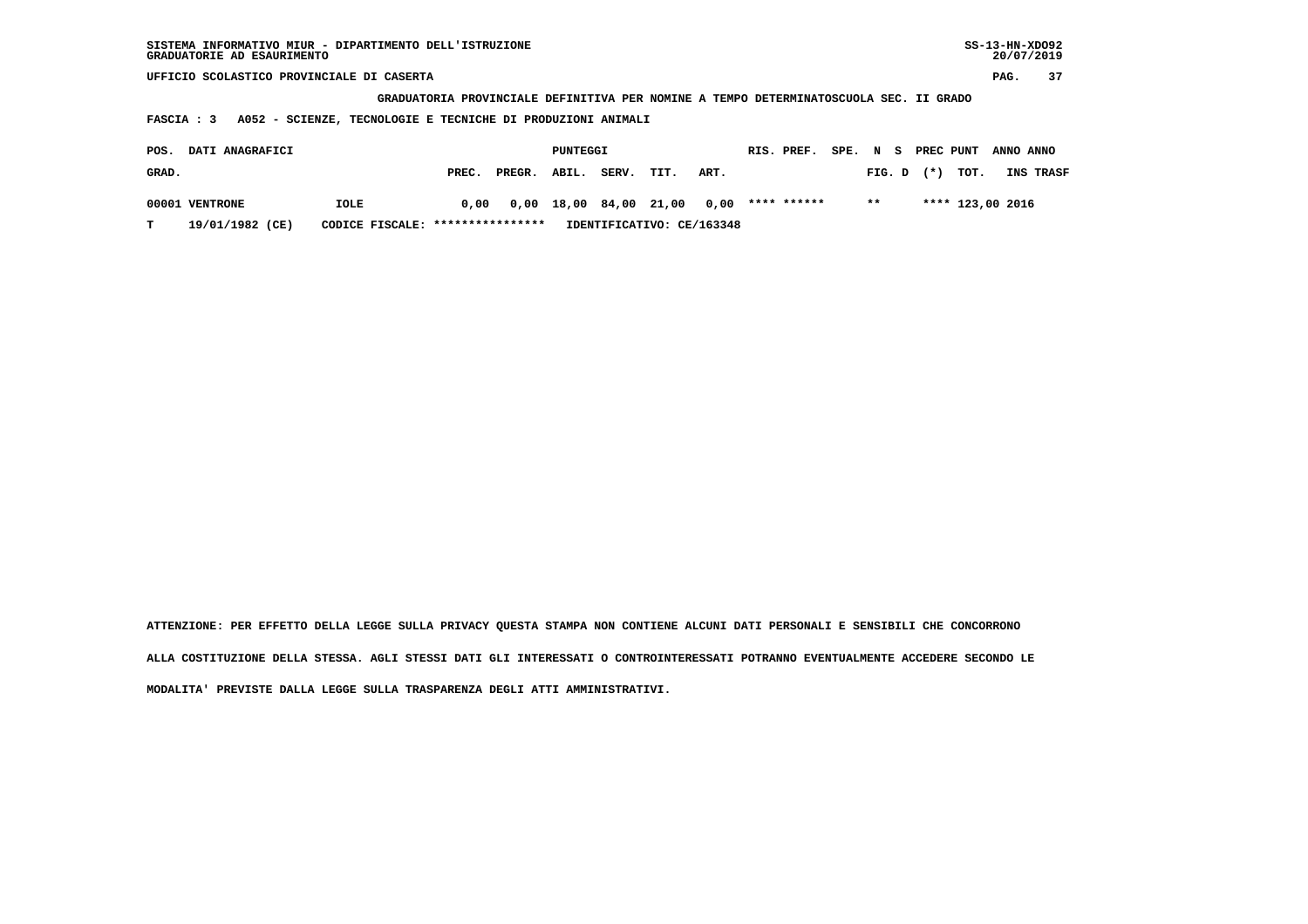**GRADUATORIA PROVINCIALE DEFINITIVA PER NOMINE A TEMPO DETERMINATOSCUOLA SEC. II GRADO**

 **FASCIA : 3 A054 - STORIA DELL'ARTE**

|       | POS. DATI ANAGRAFICI |                                  |       |        | PUNTEGGI           |                                |                           |      | RIS. PREF.           | SPE. N S |       |              | PREC PUNT    |                 | ANNO ANNO            |
|-------|----------------------|----------------------------------|-------|--------|--------------------|--------------------------------|---------------------------|------|----------------------|----------|-------|--------------|--------------|-----------------|----------------------|
| GRAD. |                      |                                  | PREC. | PREGR. |                    | ABIL. SERV.                    | TIT.                      | ART. |                      |          |       |              | FIG. D $(*)$ | TOT.            | INS TRASF            |
|       | 00001 DI STASIO      | <b>FILOMENA</b>                  | 0,00  |        |                    | $6,00 \quad 16,00 \quad 42,00$ | 0,00                      | 0,00 | **** ******          |          | $**$  |              | ****         | 64,00 2002      |                      |
|       | 12/12/1959 (CE)      | CODICE FISCALE: **************** |       |        |                    |                                | IDENTIFICATIVO: CE/045120 |      |                      |          |       |              |              |                 |                      |
|       | 00002 CARDONE        | CARLO                            | 0,00  |        | $0,00$ 13,00 36,00 |                                | 0,00                      | 0,00 | **** ******          |          | $***$ |              |              | **** 49,00 2016 |                      |
|       | 22/09/1960 (CE)      | CODICE FISCALE: **************** |       |        |                    |                                | IDENTIFICATIVO: CE/042913 |      |                      |          |       |              |              |                 |                      |
|       | 00003 RAFFONE        | MARIALIDIA                       | 0,00  |        | 6,00 40,00         | 0,00                           | 3,00                      |      | $0,00$ **** ****** T |          | $* *$ | x            |              | **** 49,00 2019 |                      |
|       | 29/10/1974 (CE)      | CODICE FISCALE: **************** |       |        |                    |                                | IDENTIFICATIVO: CE/048490 |      |                      |          |       |              |              |                 |                      |
|       | 00004 MARINO         | <b>GIOVANNA</b>                  | 0,00  | 0,00   | 14,00              | 0,00                           | 0,00                      |      | $0,00$ **** ******   |          | $* *$ | $\mathbf{x}$ |              |                 | **** 14,00 2019 2019 |
|       | 15/12/1969 (CE)      | CODICE FISCALE: **************** |       |        |                    |                                | IDENTIFICATIVO: CE/164709 |      |                      |          |       |              |              |                 |                      |
|       | 00005 CINQUE         | <b>NICOLA</b>                    | 0,00  |        | $0,00 \quad 14,00$ | 0,00                           | 0,00                      |      | $0,00$ **** ******   |          | $* *$ |              |              | **** 14,00 2019 |                      |
|       | 23/01/1966 (CE)      | CODICE FISCALE: **************** |       |        |                    |                                | IDENTIFICATIVO: CE/043750 |      |                      |          |       |              |              |                 |                      |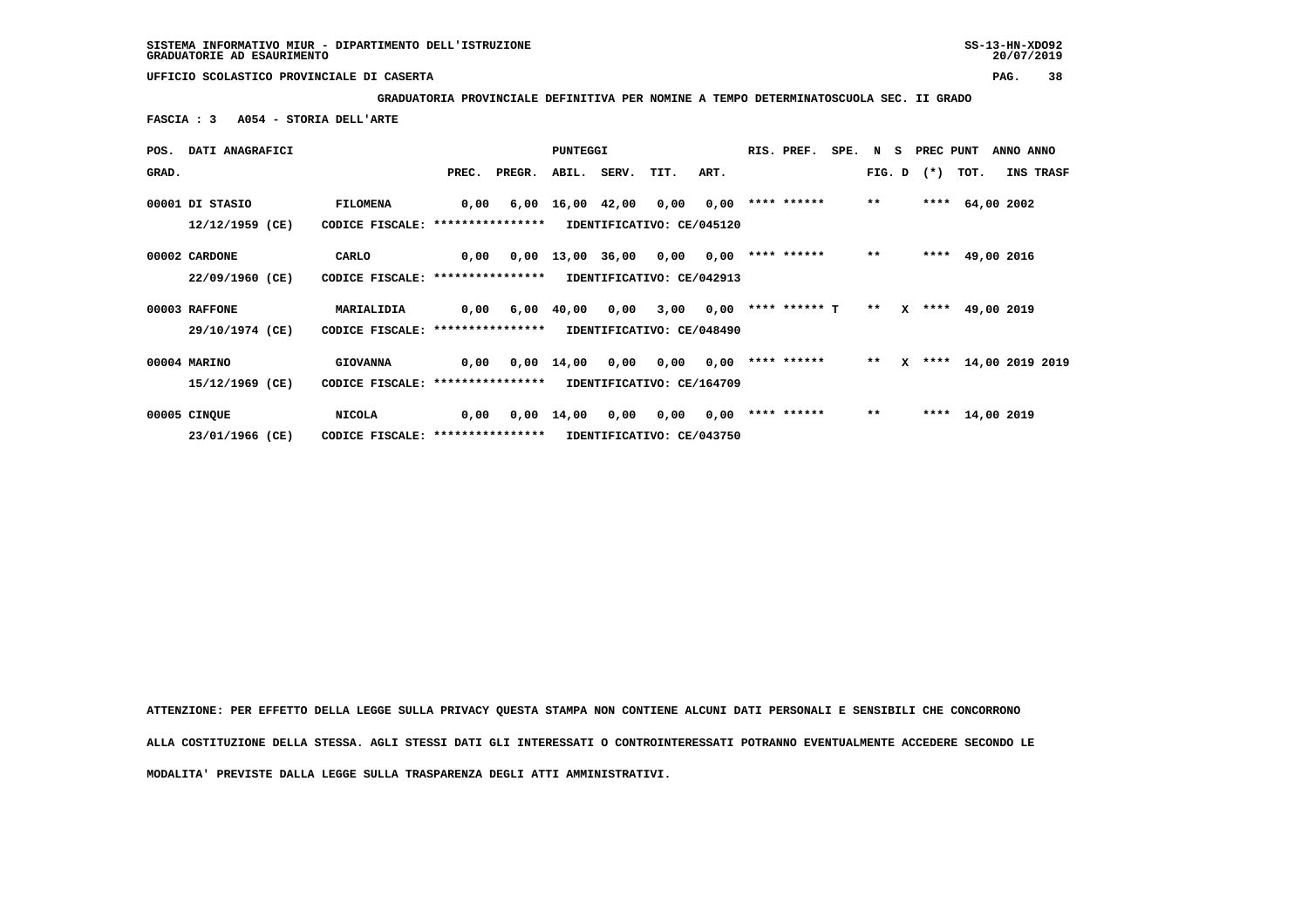**GRADUATORIA PROVINCIALE DEFINITIVA PER NOMINE A TEMPO DETERMINATOSCUOLA SEC. II GRADO**

 **FASCIA : 3 A066 - TRATTAMENTO TESTI, DATI ED APPLICAZIONI. INFORMATICA**

| POS.  | DATI ANAGRAFICI |                                   |       |        | PUNTEGGI |       |                           |      | RIS. PREF.    | SPE. N S |        |   | PREC PUNT |                  | ANNO ANNO  |           |
|-------|-----------------|-----------------------------------|-------|--------|----------|-------|---------------------------|------|---------------|----------|--------|---|-----------|------------------|------------|-----------|
| GRAD. |                 |                                   | PREC. | PREGR. | ABIL.    | SERV. | TIT.                      | ART. |               |          | FIG. D |   | $(*)$     | TOT.             |            | INS TRASF |
|       | 00001 IORIO     | <b>ANGELO</b>                     | 0.00  | 0,00   | 12,00    |       | $0,00$ 15,00              | 0,00 | **** ******   |          | $***$  |   | ****      |                  | 27,00 2019 |           |
|       | 30/06/1973 (CE) | CODICE FISCALE: ****************  |       |        |          |       | IDENTIFICATIVO: CE/326468 |      |               |          |        |   |           |                  |            |           |
|       | 00002 BORRELLI  | <b>SERGIO</b>                     | 0,00  | 2,00   | 14,00    | 0,00  | 6,00                      | 0,00 | **** ******   |          | $***$  | x | ****      |                  | 22,00 2019 |           |
|       | 02/03/1965 (CE) | CODICE FISCALE: ***************** |       |        |          |       | IDENTIFICATIVO: CE/007860 |      |               |          |        |   |           |                  |            |           |
|       | 00003 DI MEO    | MARIO                             | 0,00  | 3,00   | 13,00    | 0,00  | 0,00                      | 0,00 | **** ****** T |          | $* *$  |   |           | **** $16,002000$ |            |           |
|       | 14/10/1963 (CE) | CODICE FISCALE: ****************  |       |        |          |       | IDENTIFICATIVO: CE/025665 |      |               |          |        |   |           |                  |            |           |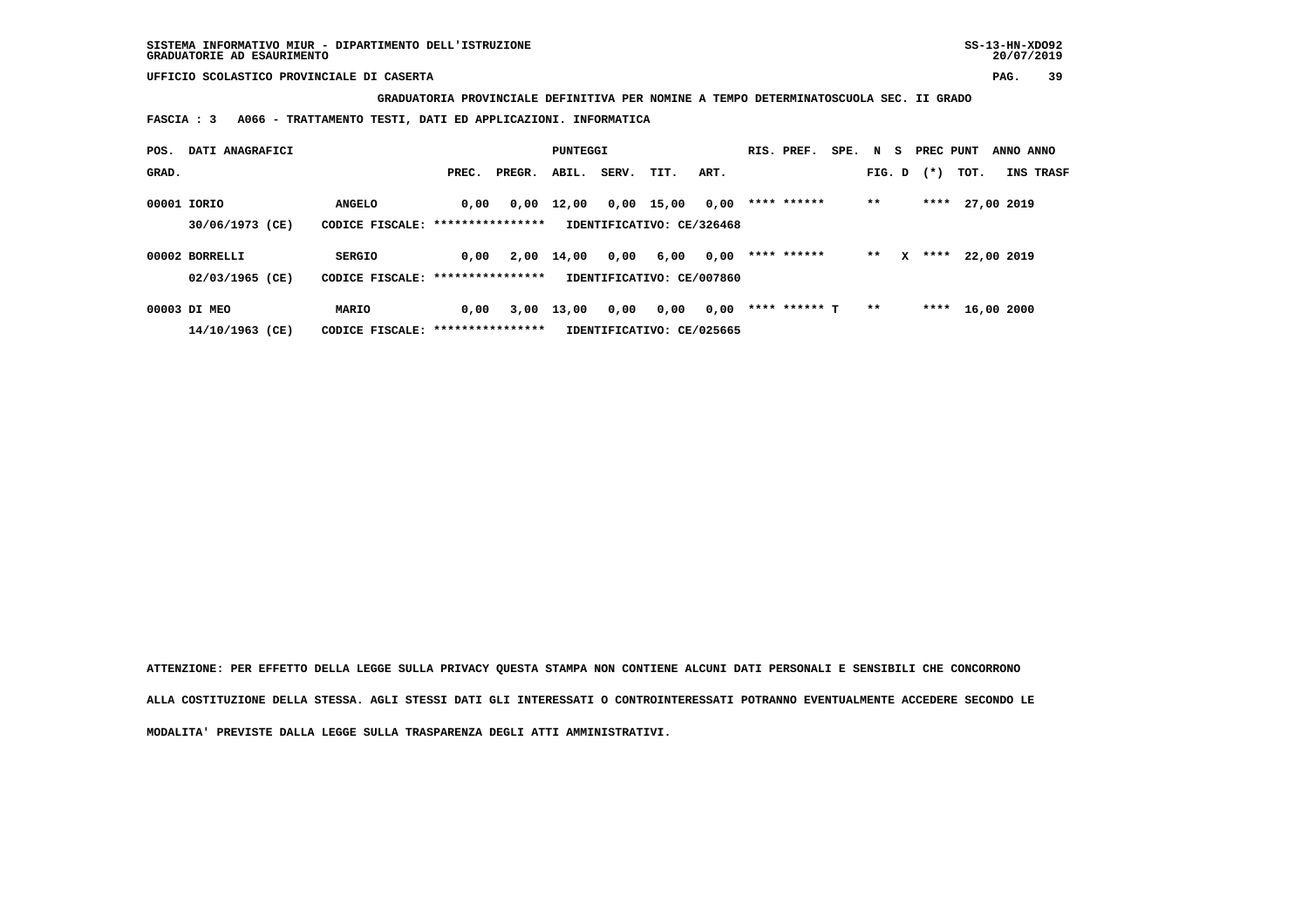| SISTEMA INFORMATIVO MIUR - DIPARTIMENTO DELL'ISTRUZIONE<br>GRADUATORIE AD ESAURIMENTO                                |               |       |        |          |       |      |      |  |             |      |        |    |               |      | $SS-13-HN-XDO92$<br>20/07/2019 |           |
|----------------------------------------------------------------------------------------------------------------------|---------------|-------|--------|----------|-------|------|------|--|-------------|------|--------|----|---------------|------|--------------------------------|-----------|
| UFFICIO SCOLASTICO PROVINCIALE DI CASERTA                                                                            |               |       |        |          |       |      |      |  |             |      |        |    |               |      | PAG.                           | 40        |
|                                                                                                                      |               |       |        |          |       |      |      |  |             |      |        |    | SEC. II GRADO |      |                                |           |
| GRADUATORIA PROVINCIALE DEFINITIVA PER NOMINE A TEMPO DETERMINATOSCUOLA<br>FASCIA : 1<br>B003 - LABORATORI DI FISICA |               |       |        |          |       |      |      |  |             |      |        |    |               |      |                                |           |
| DATI ANAGRAFICI<br>POS.                                                                                              |               |       |        | PUNTEGGI |       |      |      |  | RIS. PREF.  | SPE. | N      | -S | PREC PUNT     |      | ANNO ANNO                      |           |
| GRAD.                                                                                                                |               | PREC. | PREGR. | ABIL.    | SERV. | TIT. | ART. |  |             |      | FIG. D |    | $^{(*)}$      | TOT. |                                | INS TRASF |
| 00001 BORRELLI                                                                                                       | <b>SERGIO</b> | 14,00 | 0,00   | 0,00     | 0,00  | 0,00 | 0,00 |  | **** ****** |      | $* *$  |    | ****          |      | 14,00 2019                     |           |

 **02/03/1965 (CE) CODICE FISCALE: \*\*\*\*\*\*\*\*\*\*\*\*\*\*\*\* IDENTIFICATIVO: CE/007860**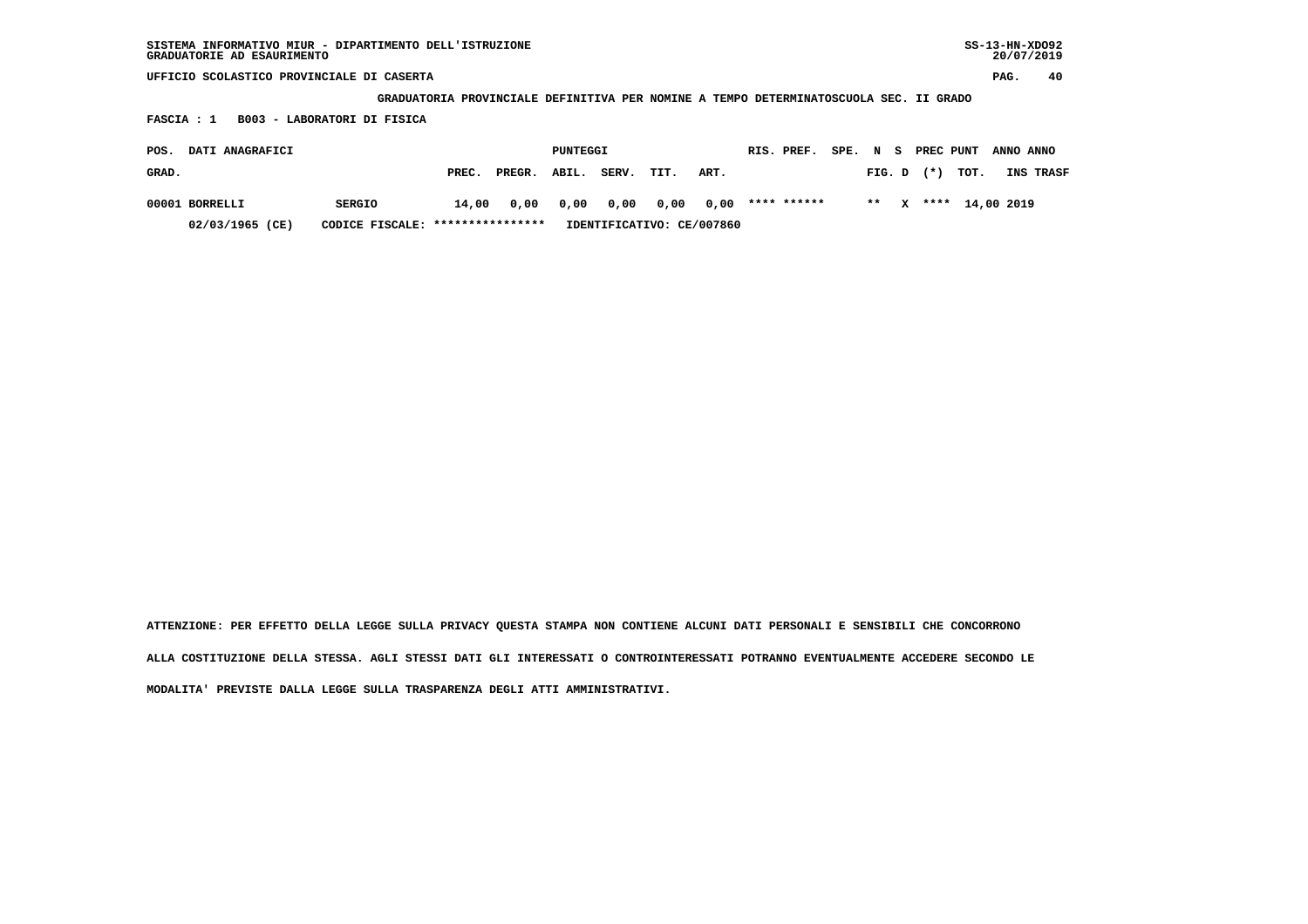**GRADUATORIA PROVINCIALE DEFINITIVA PER NOMINE A TEMPO DETERMINATOSCUOLA SEC. II GRADO**

 **FASCIA : 3 B006 - LABORATORIO DI ODONTOTECNICA**

| POS.  | DATI ANAGRAFICI |                                  |       |                  | PUNTEGGI |       |                           |      | RIS. PREF.  | SPE. | N S    | PREC PUNT |      | ANNO ANNO  |                 |
|-------|-----------------|----------------------------------|-------|------------------|----------|-------|---------------------------|------|-------------|------|--------|-----------|------|------------|-----------------|
| GRAD. |                 |                                  | PREC. | PREGR.           | ABIL.    | SERV. | TIT.                      | ART. |             |      | FIG. D | $(*)$     | TOT. |            | INS TRASF       |
|       | 00001 PALMA     | EDUARD GABRIEL                   | 0.00  | 0,00             | 17,00    | 56,00 | 9,00                      | 0,00 | **** ****** |      | $***$  | ****      |      | 82,00 2019 |                 |
|       | 31/07/1989 (EE) | CODICE FISCALE: **************** |       |                  |          |       | IDENTIFICATIVO: CE/156406 |      |             |      |        |           |      |            |                 |
|       | 00002 DEL PRETE | CAMILLO                          | 0.00  | 3,00             | 13,00    | 0,00  | 3,00                      | 0,00 | **** ****** |      | $* *$  | ****      |      |            | 19,00 2019 2019 |
|       | 03/07/1962 (BN) | CODICE FISCALE:                  |       | **************** |          |       | IDENTIFICATIVO: CE/164887 |      |             |      |        |           |      |            |                 |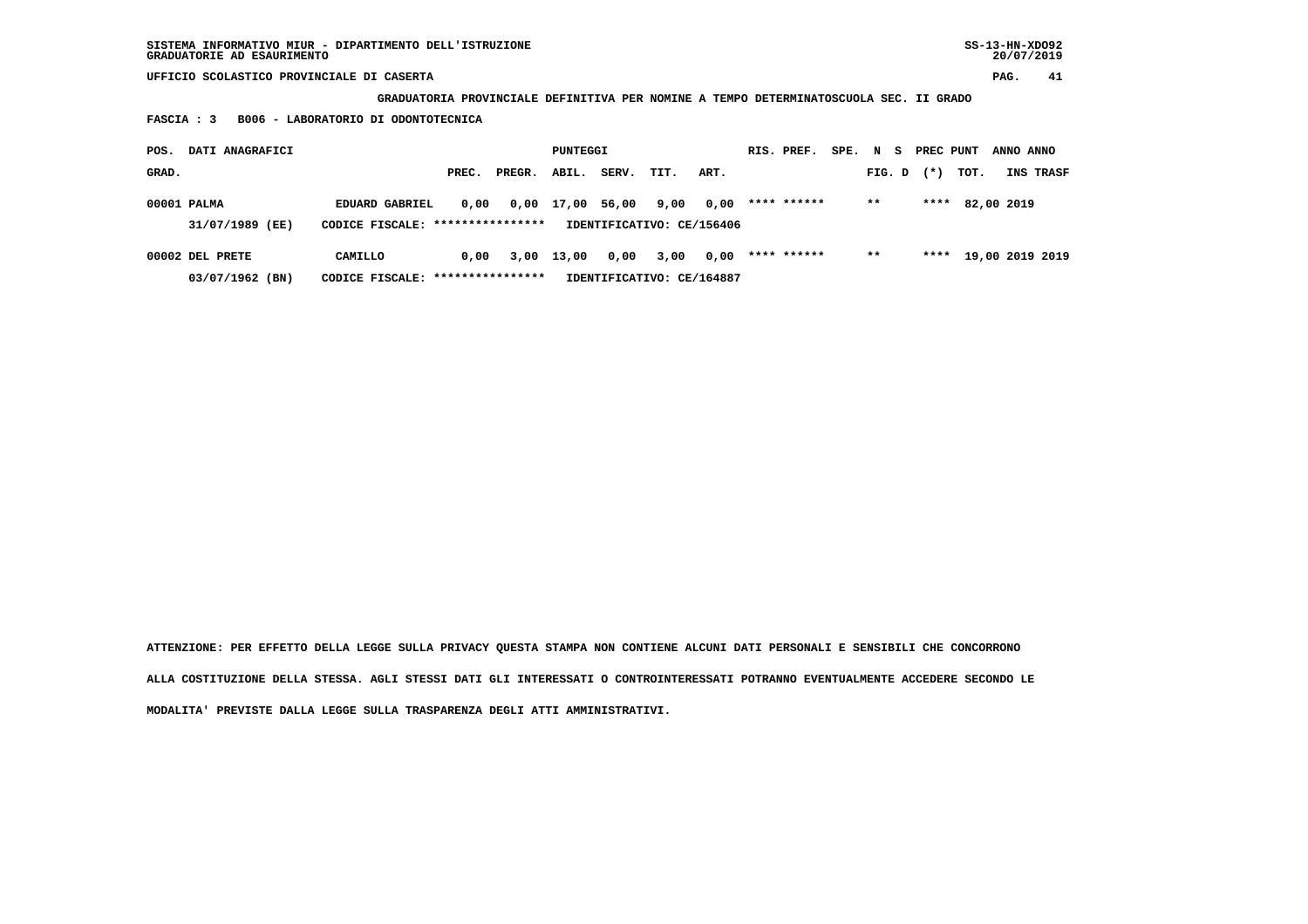| SISTEMA INFORMATIVO MIUR - DIPARTIMENTO DELL'ISTRUZIONE<br>GRADUATORIE AD ESAURIMENTO |                                                                                       |                 |                           |      |      |             |      |        |           |      | $SS-13-HN-XDO92$<br>20/07/2019 |  |  |  |
|---------------------------------------------------------------------------------------|---------------------------------------------------------------------------------------|-----------------|---------------------------|------|------|-------------|------|--------|-----------|------|--------------------------------|--|--|--|
| UFFICIO SCOLASTICO PROVINCIALE DI CASERTA                                             |                                                                                       |                 |                           |      |      |             |      |        |           |      | 42<br>PAG.                     |  |  |  |
|                                                                                       | GRADUATORIA PROVINCIALE DEFINITIVA PER NOMINE A TEMPO DETERMINATOSCUOLA SEC. II GRADO |                 |                           |      |      |             |      |        |           |      |                                |  |  |  |
| B009 - LABORATORI DI SCIENZE E TECNOLOGIE AERONAUTICHE<br><b>FASCIA : 3</b>           |                                                                                       |                 |                           |      |      |             |      |        |           |      |                                |  |  |  |
|                                                                                       |                                                                                       |                 |                           |      |      |             |      |        |           |      |                                |  |  |  |
| DATI ANAGRAFICI<br>POS.                                                               |                                                                                       |                 | PUNTEGGI                  |      |      | RIS. PREF.  | SPE. | N S    | PREC PUNT |      | ANNO ANNO                      |  |  |  |
| GRAD.                                                                                 | PREC.                                                                                 | ABIL.<br>PREGR. | SERV.                     | TIT. | ART. |             |      | FIG. D | $(* )$    | TOT. | INS TRASF                      |  |  |  |
| 00001 RAZZANO<br><b>SIRIANA</b>                                                       | 0,00                                                                                  | 18,00<br>48,00  | 38,00                     | 3,00 | 0,00 | **** ****** |      | $* *$  |           |      | **** 107,00 2015               |  |  |  |
| 12/04/1988 (CE)<br>т<br>CODICE FISCALE:                                               | ****************                                                                      |                 | IDENTIFICATIVO: CE/147964 |      |      |             |      |        |           |      |                                |  |  |  |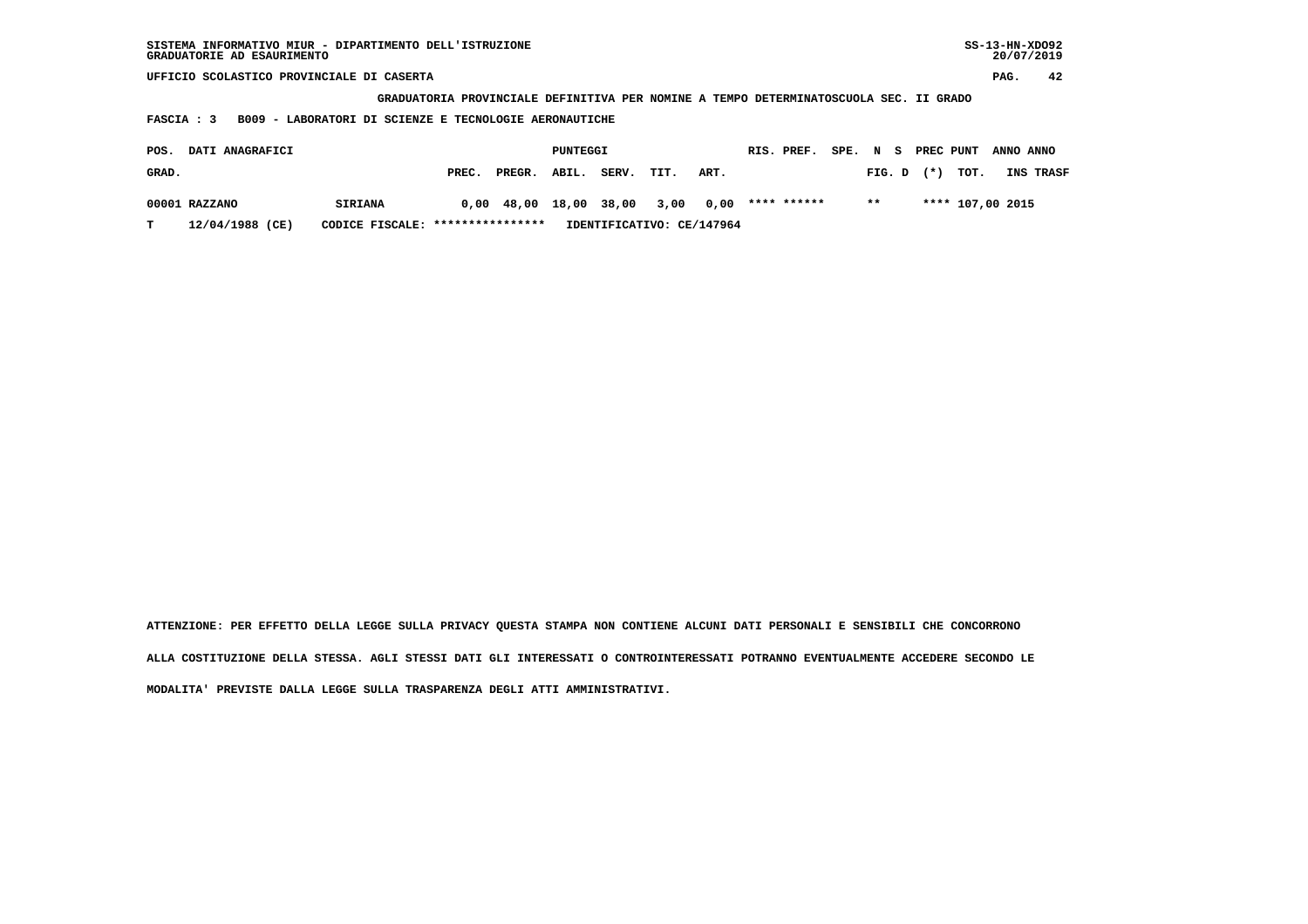| SISTEMA INFORMATIVO MIUR - DIPARTIMENTO DELL'ISTRUZIONE<br>GRADUATORIE AD ESAURIMENTO |                                                                                       |       |        |          |       |      |      |  |             |      |        |  |           |      |            | $SS-13-HN-XDO92$<br>20/07/2019 |
|---------------------------------------------------------------------------------------|---------------------------------------------------------------------------------------|-------|--------|----------|-------|------|------|--|-------------|------|--------|--|-----------|------|------------|--------------------------------|
| UFFICIO SCOLASTICO PROVINCIALE DI CASERTA                                             |                                                                                       |       |        |          |       |      |      |  |             |      |        |  |           |      | PAG.       | 43                             |
|                                                                                       | GRADUATORIA PROVINCIALE DEFINITIVA PER NOMINE A TEMPO DETERMINATOSCUOLA SEC. II GRADO |       |        |          |       |      |      |  |             |      |        |  |           |      |            |                                |
| B011 - LABORATORI DI SCIENZE E TECNOLOGIE AGRARIE<br>FASCIA : 3                       |                                                                                       |       |        |          |       |      |      |  |             |      |        |  |           |      |            |                                |
| DATI ANAGRAFICI<br>POS.                                                               |                                                                                       |       |        | PUNTEGGI |       |      |      |  | RIS. PREF.  | SPE. | N S    |  | PREC PUNT |      | ANNO ANNO  |                                |
| GRAD.                                                                                 |                                                                                       | PREC. | PREGR. | ABIL.    | SERV. | TIT. | ART. |  |             |      | FIG. D |  | $(* )$    | TOT. |            | INS TRASF                      |
| 00001 VERDE                                                                           | <b>FRANCESCO</b>                                                                      | 0.00  | 0,00   | 11,00    | 0,00  | 6,00 | 0,00 |  | **** ****** |      | $* *$  |  | ****      |      | 17,00 2019 |                                |

 **27/02/1980 (NA) CODICE FISCALE: \*\*\*\*\*\*\*\*\*\*\*\*\*\*\*\* IDENTIFICATIVO: CE/158276**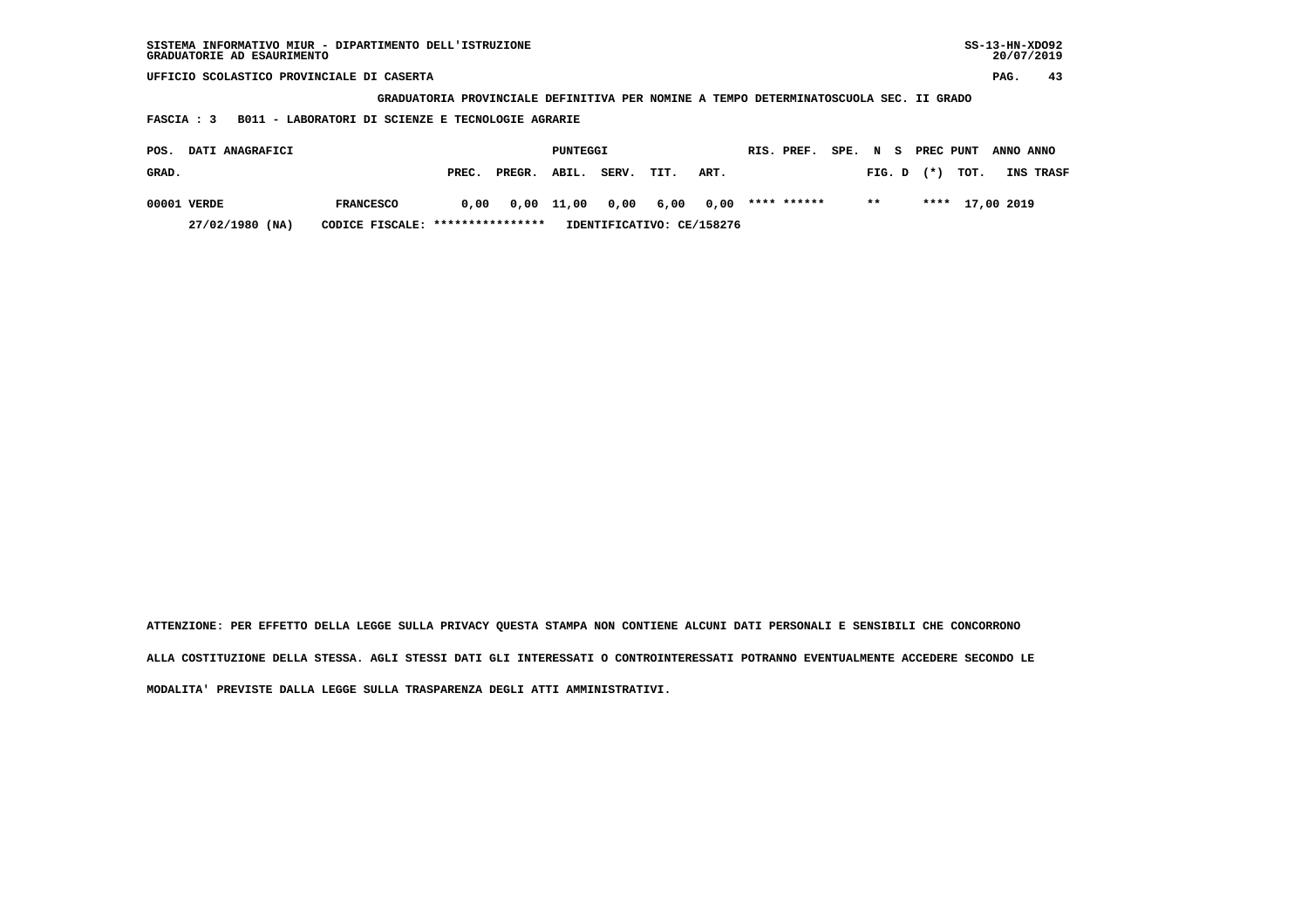| SISTEMA INFORMATIVO MIUR - DIPARTIMENTO DELL'ISTRUZIONE<br>GRADUATORIE AD ESAURIMENTO |               |       |        |          |                        |      |      |            |             |        |        |           |                 | $SS-13-HN-XDO92$<br>20/07/2019 |           |
|---------------------------------------------------------------------------------------|---------------|-------|--------|----------|------------------------|------|------|------------|-------------|--------|--------|-----------|-----------------|--------------------------------|-----------|
| UFFICIO SCOLASTICO PROVINCIALE DI CASERTA                                             |               |       |        |          |                        |      |      |            |             |        |        |           |                 | PAG.                           | 44        |
| GRADUATORIA PROVINCIALE DEFINITIVA PER NOMINE A TEMPO DETERMINATOSCUOLA SEC. II GRADO |               |       |        |          |                        |      |      |            |             |        |        |           |                 |                                |           |
| B014 - LABORATORI DI SCIENZE E TECNOLOGIE DELLE COSTRUZIONI<br>FASCIA : 3             |               |       |        |          |                        |      |      |            |             |        |        |           |                 |                                |           |
| DATI ANAGRAFICI<br>POS.                                                               |               |       |        | PUNTEGGI |                        |      |      | RIS. PREF. |             | SPE. N | s.     | PREC PUNT |                 | ANNO ANNO                      |           |
|                                                                                       |               |       |        |          |                        |      |      |            |             |        |        |           |                 |                                |           |
| GRAD.                                                                                 |               | PREC. | PREGR. | ABIL.    | SERV.                  | TIT. | ART. |            |             |        | FIG. D | $(*)$     | TOT.            |                                | INS TRASF |
| 00001 IORIO                                                                           | <b>ANGELO</b> | 0.00  |        |          | 0,00 15,00 24,00 15,00 |      | 0,00 |            | **** ****** |        | $***$  |           | **** 54,00 2019 |                                |           |

 **30/06/1973 (CE) CODICE FISCALE: \*\*\*\*\*\*\*\*\*\*\*\*\*\*\*\* IDENTIFICATIVO: CE/326468**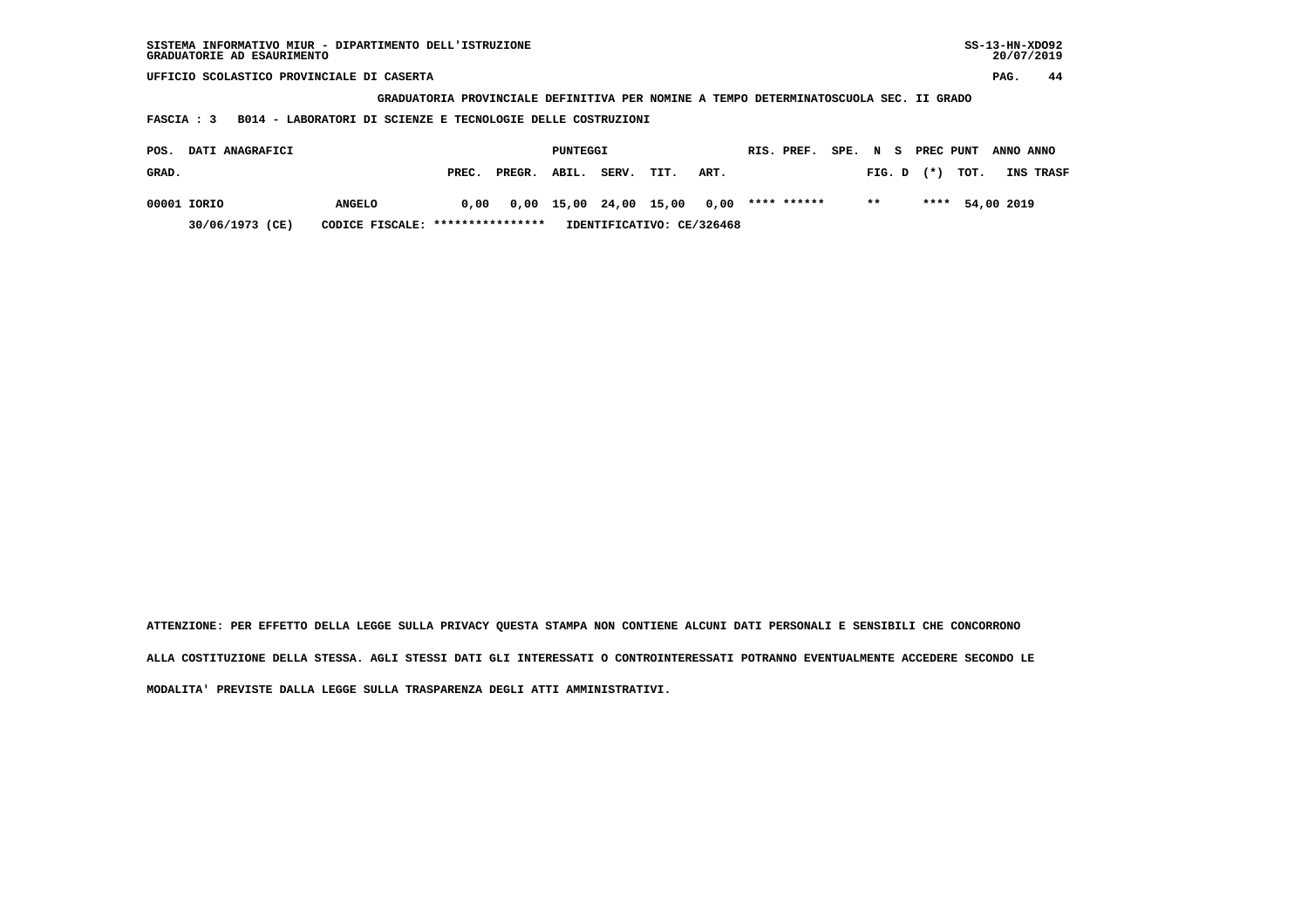**GRADUATORIA PROVINCIALE DEFINITIVA PER NOMINE A TEMPO DETERMINATOSCUOLA SEC. II GRADO**

 **FASCIA : 1 B015 - LABORATORI DI SCIENZE E TECNOLOGIE ELETTRICHE ED ELETTRONICHE**

| POS.  | <b>DATI ANAGRAFICI</b>                                                                                                                |         |       |        | PUNTEGGI |                                   |      |      | RIS. PREF.  | SPE. N S |              | PREC PUNT |      | ANNO ANNO  |                 |
|-------|---------------------------------------------------------------------------------------------------------------------------------------|---------|-------|--------|----------|-----------------------------------|------|------|-------------|----------|--------------|-----------|------|------------|-----------------|
| GRAD. |                                                                                                                                       |         | PREC. | PREGR. | ABIL.    | SERV.                             | TIT. | ART. |             | FIG. D   |              | $(*)$     | тот. |            | INS TRASF       |
| т     | 00001 VOZZA<br>24/09/1966 (EE)                                                                                                        | CLAUDIO | 83,00 | 0,00   | 0,00     | 0,00<br>IDENTIFICATIVO: CE/164707 | 0,00 | 0,00 | **** ****** | $***$    |              | ****      |      |            | 83,00 2019 2019 |
|       | CODICE FISCALE: ****************<br>00002 BORRELLI<br>12,00<br>0,00<br>SERGIO<br>CODICE FISCALE: *****************<br>02/03/1965 (CE) |         |       |        | 0,00     | 0,00<br>IDENTIFICATIVO: CE/007860 | 0,00 | 0,00 | **** ****** | $***$    | $\mathbf{x}$ | ****      |      | 12,00 2019 |                 |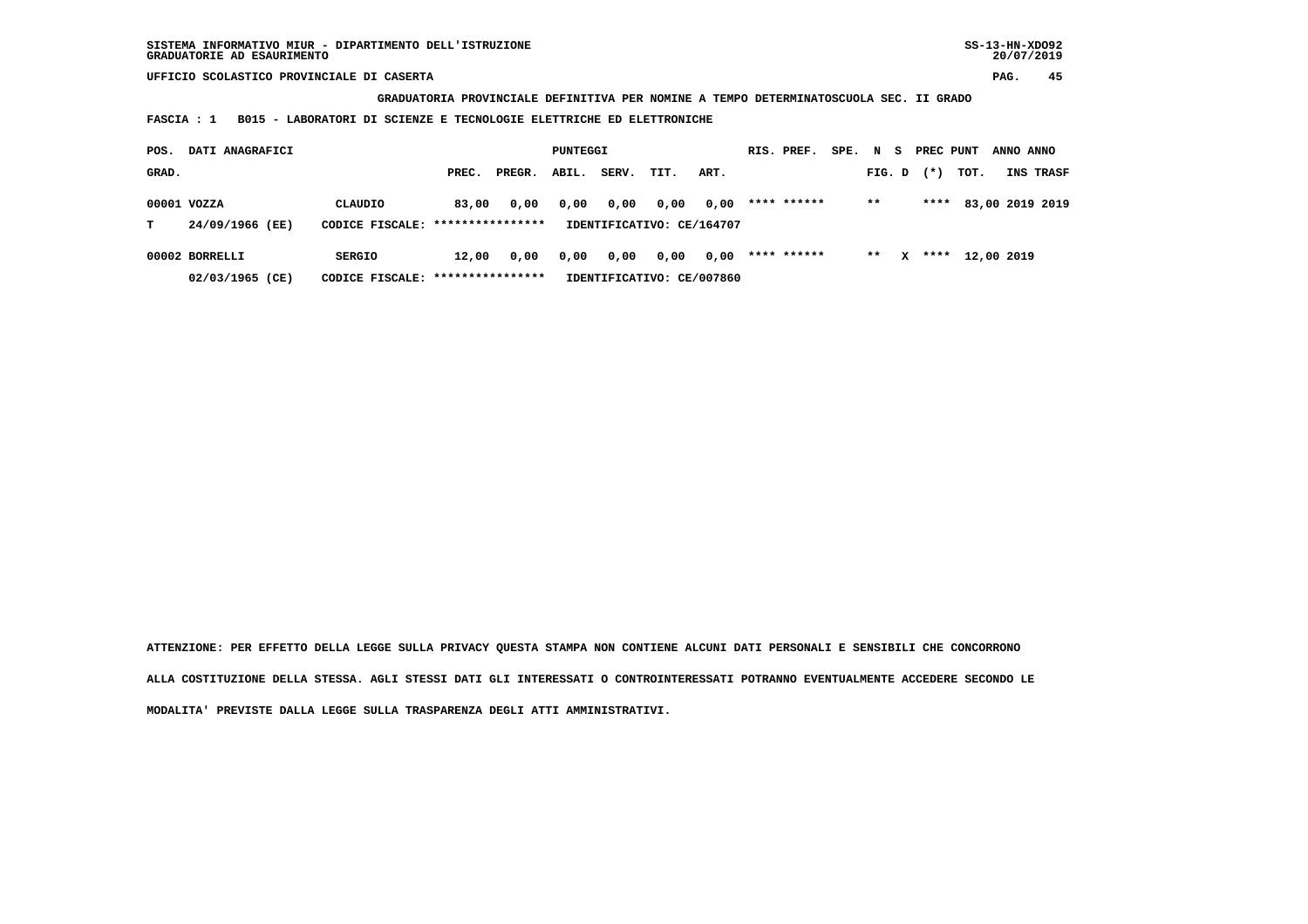**GRADUATORIA PROVINCIALE DEFINITIVA PER NOMINE A TEMPO DETERMINATOSCUOLA SEC. II GRADO**

 **FASCIA : 3 B015 - LABORATORI DI SCIENZE E TECNOLOGIE ELETTRICHE ED ELETTRONICHE**

| POS.  | DATI ANAGRAFICI   |                                  |                  |              | PUNTEGGI |       |                           |      | RIS. PREF.    | SPE. |        |   | N S PRECPUNT |                  | ANNO ANNO |                       |
|-------|-------------------|----------------------------------|------------------|--------------|----------|-------|---------------------------|------|---------------|------|--------|---|--------------|------------------|-----------|-----------------------|
| GRAD. |                   |                                  | PREC.            | PREGR.       | ABIL.    | SERV. | TIT.                      | ART. |               |      | FIG. D |   | $(*)$        | TOT.             |           | INS TRASF             |
|       | $00003$ CIOPPA    | <b>GABRIELE</b>                  |                  | 0.00 116.00  | 17,00    | 48,00 | 0,00                      | 0,00 | **** ******   |      | $***$  |   |              | **** 181,00 2005 |           |                       |
|       | 24/08/1977 (CE)   | CODICE FISCALE: **************** |                  |              |          |       | IDENTIFICATIVO: CE/053925 |      |               |      |        |   |              |                  |           |                       |
|       | 00004 SAGLIOCCO   | <b>EMILIANO</b>                  |                  | $0.00$ 70.00 | 18,00    | 60,00 | 0,00                      | 0,00 | **** ****** T |      | $**$   | x |              |                  |           | **** 148,00 2011 2011 |
|       | $10/04/1974$ (NA) | CODICE FISCALE:                  | **************** |              |          |       | IDENTIFICATIVO: CE/140077 |      |               |      |        |   |              |                  |           |                       |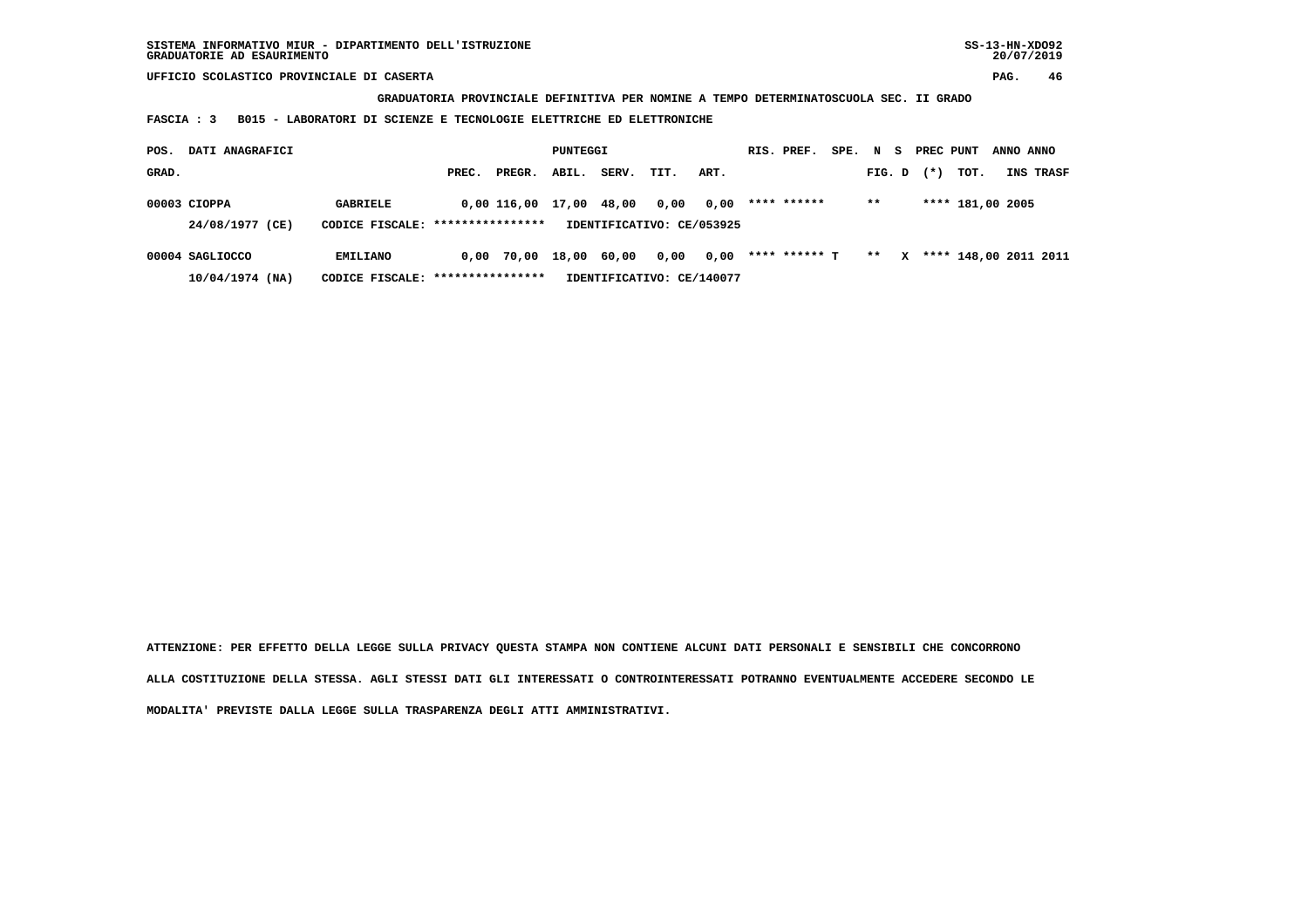| SISTEMA INFORMATIVO MIUR - DIPARTIMENTO DELL'ISTRUZIONE<br>GRADUATORIE AD ESAURIMENTO |       |                                               |       |       |      |      |  |             |      |        |   |           | $SS-13-HN-XDO92$<br>20/07/2019 |            |           |
|---------------------------------------------------------------------------------------|-------|-----------------------------------------------|-------|-------|------|------|--|-------------|------|--------|---|-----------|--------------------------------|------------|-----------|
| UFFICIO SCOLASTICO PROVINCIALE DI CASERTA                                             |       |                                               |       |       |      |      |  |             |      |        |   | PAG.      | 47                             |            |           |
| GRADUATORIA PROVINCIALE DEFINITIVA PER NOMINE A TEMPO DETERMINATOSCUOLA SEC. II GRADO |       |                                               |       |       |      |      |  |             |      |        |   |           |                                |            |           |
| B016 - LABORATORI DI SCIENZE E TECNOLOGIE INFORMATICHE<br>FASCIA : 1                  |       |                                               |       |       |      |      |  |             |      |        |   |           |                                |            |           |
| DATI ANAGRAFICI<br>POS.                                                               |       | PUNTEGGI                                      |       |       |      |      |  | RIS. PREF.  | SPE. | N S    |   | PREC PUNT |                                | ANNO ANNO  |           |
| GRAD.                                                                                 | PREC. | PREGR.                                        | ABIL. | SERV. | TIT. | ART. |  |             |      | FIG. D |   | $(*)$     | TOT.                           |            | INS TRASF |
| 00001 BORRELLI<br><b>SERGIO</b>                                                       | 68,00 | 0,00                                          | 0,00  | 0,00  | 0,00 | 0,00 |  | **** ****** |      | $* *$  | x | ****      |                                | 68,00 2019 |           |
| 02/03/1965 (CE)<br>CODICE FISCALE:                                                    |       | ****************<br>IDENTIFICATIVO: CE/007860 |       |       |      |      |  |             |      |        |   |           |                                |            |           |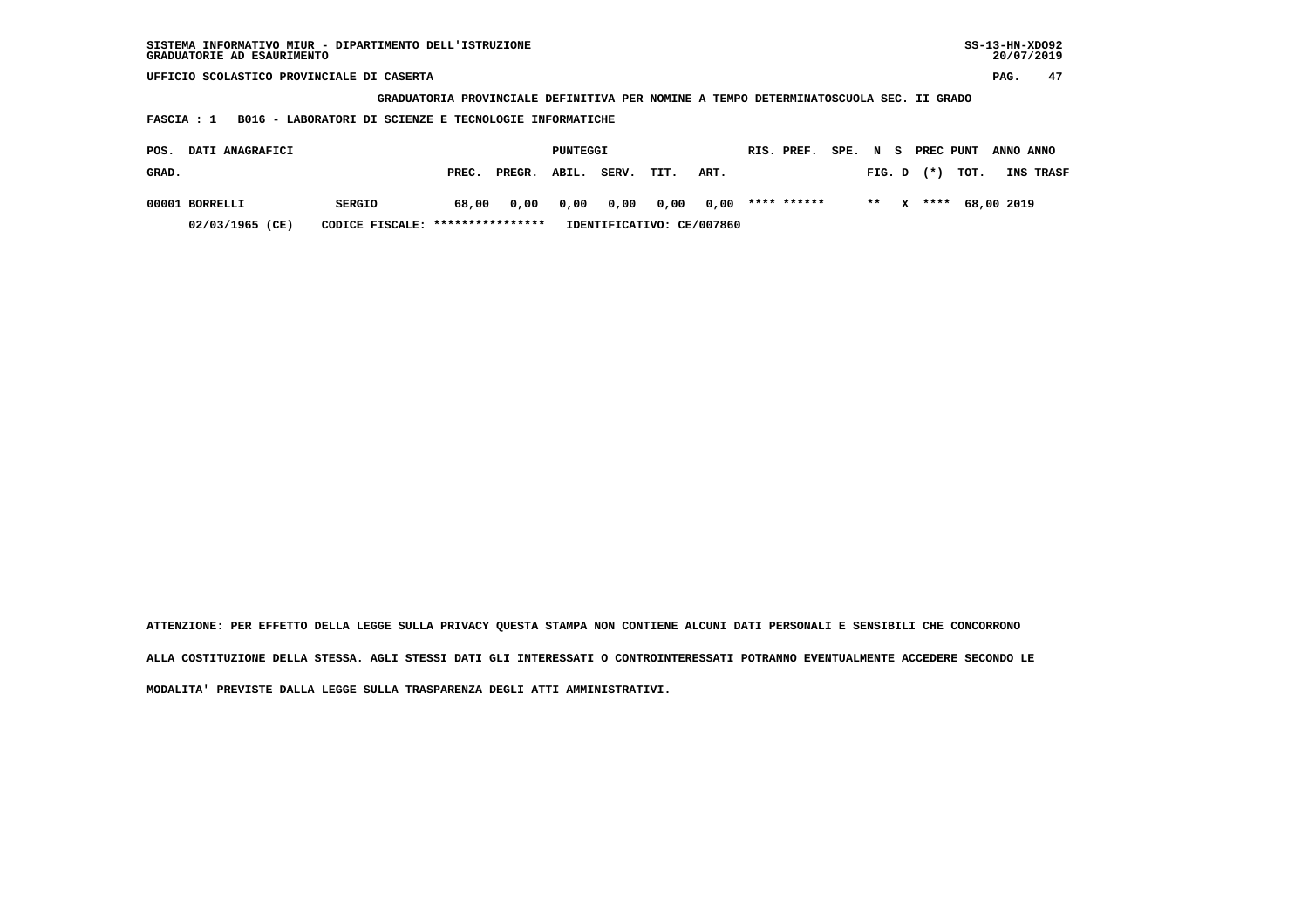| SISTEMA INFORMATIVO MIUR - DIPARTIMENTO DELL'ISTRUZIONE<br>GRADUATORIE AD ESAURIMENTO |       |                  |       |       |      |                           |  |             |  |           |  |        | $SS-13-HN-XDO92$<br>20/07/2019 |  |           |  |
|---------------------------------------------------------------------------------------|-------|------------------|-------|-------|------|---------------------------|--|-------------|--|-----------|--|--------|--------------------------------|--|-----------|--|
| UFFICIO SCOLASTICO PROVINCIALE DI CASERTA                                             |       |                  |       |       |      |                           |  |             |  |           |  | PAG.   | 48                             |  |           |  |
| GRADUATORIA PROVINCIALE DEFINITIVA PER NOMINE A TEMPO DETERMINATOSCUOLA SEC. II GRADO |       |                  |       |       |      |                           |  |             |  |           |  |        |                                |  |           |  |
| B016 - LABORATORI DI SCIENZE E TECNOLOGIE INFORMATICHE<br>FASCIA : 3                  |       |                  |       |       |      |                           |  |             |  |           |  |        |                                |  |           |  |
| DATI ANAGRAFICI<br>PUNTEGGI<br>PREC PUNT<br>POS.<br>RIS. PREF.<br>SPE.<br>N S         |       |                  |       |       |      |                           |  |             |  | ANNO ANNO |  |        |                                |  |           |  |
|                                                                                       |       |                  |       |       |      |                           |  |             |  |           |  |        |                                |  |           |  |
| GRAD.                                                                                 | PREC. | PREGR.           | ABIL. | SERV. | TIT. | ART.                      |  |             |  | FIG. D    |  | $(* )$ | TOT.                           |  | INS TRASF |  |
| 00002 PIETROPAOLO<br><b>GRAZIACATERINA</b>                                            | 0,00  | 96,00            | 18,00 | 58,00 | 3,00 | 0.00                      |  | **** ****** |  | $***$     |  |        | **** 175,00 2015               |  |           |  |
|                                                                                       |       |                  |       |       |      |                           |  |             |  |           |  |        |                                |  |           |  |
| 14/09/1984 (CE)<br>т<br>CODICE FISCALE:                                               |       | **************** |       |       |      | IDENTIFICATIVO: CE/147204 |  |             |  |           |  |        |                                |  |           |  |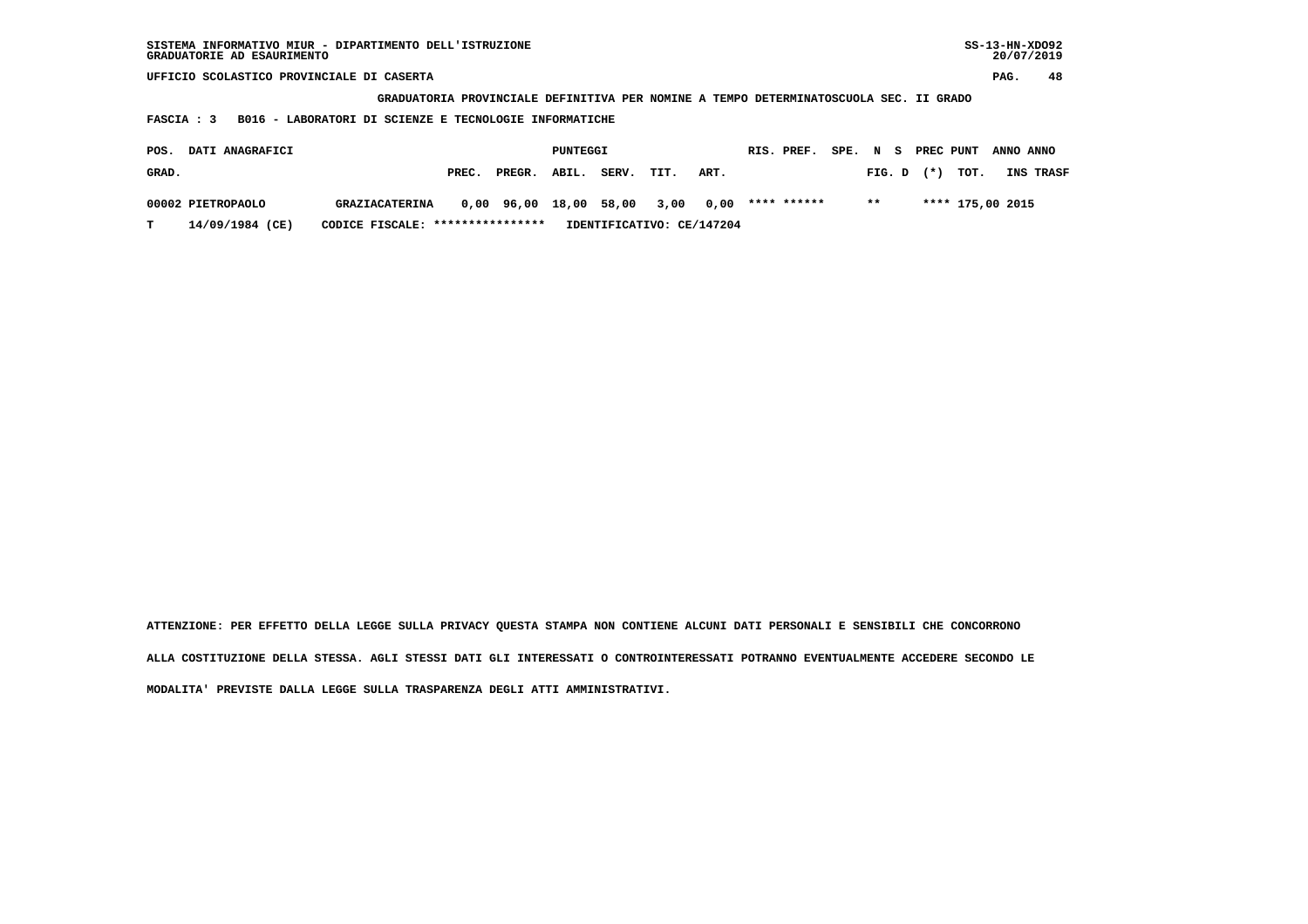| SISTEMA INFORMATIVO MIUR - DIPARTIMENTO DELL'ISTRUZIONE<br>GRADUATORIE AD ESAURIMENTO |       |                                               |       |       |      |      |  |             |      |        |   |           | $SS-13-HN-XDO92$<br>20/07/2019 |            |           |
|---------------------------------------------------------------------------------------|-------|-----------------------------------------------|-------|-------|------|------|--|-------------|------|--------|---|-----------|--------------------------------|------------|-----------|
| UFFICIO SCOLASTICO PROVINCIALE DI CASERTA                                             |       |                                               |       |       |      |      |  |             |      |        |   | PAG.      | 49                             |            |           |
| GRADUATORIA PROVINCIALE DEFINITIVA PER NOMINE A TEMPO DETERMINATOSCUOLA SEC. II GRADO |       |                                               |       |       |      |      |  |             |      |        |   |           |                                |            |           |
| B017 - LABORATORI DI SCIENZE E TECNOLOGIE MECCANICHE<br>FASCIA : 1                    |       |                                               |       |       |      |      |  |             |      |        |   |           |                                |            |           |
| DATI ANAGRAFICI<br>POS.                                                               |       | PUNTEGGI                                      |       |       |      |      |  | RIS. PREF.  | SPE. | N S    |   | PREC PUNT |                                | ANNO ANNO  |           |
| GRAD.                                                                                 | PREC. | PREGR.                                        | ABIL. | SERV. | TIT. | ART. |  |             |      | FIG. D |   | $(*)$     | TOT.                           |            | INS TRASF |
| 00001 BORRELLI<br><b>SERGIO</b>                                                       | 12,00 | 0,00                                          | 0,00  | 0,00  | 0,00 | 0,00 |  | **** ****** |      | $* *$  | x | ****      |                                | 12,00 2019 |           |
| 02/03/1965 (CE)<br>CODICE FISCALE:                                                    |       | ****************<br>IDENTIFICATIVO: CE/007860 |       |       |      |      |  |             |      |        |   |           |                                |            |           |